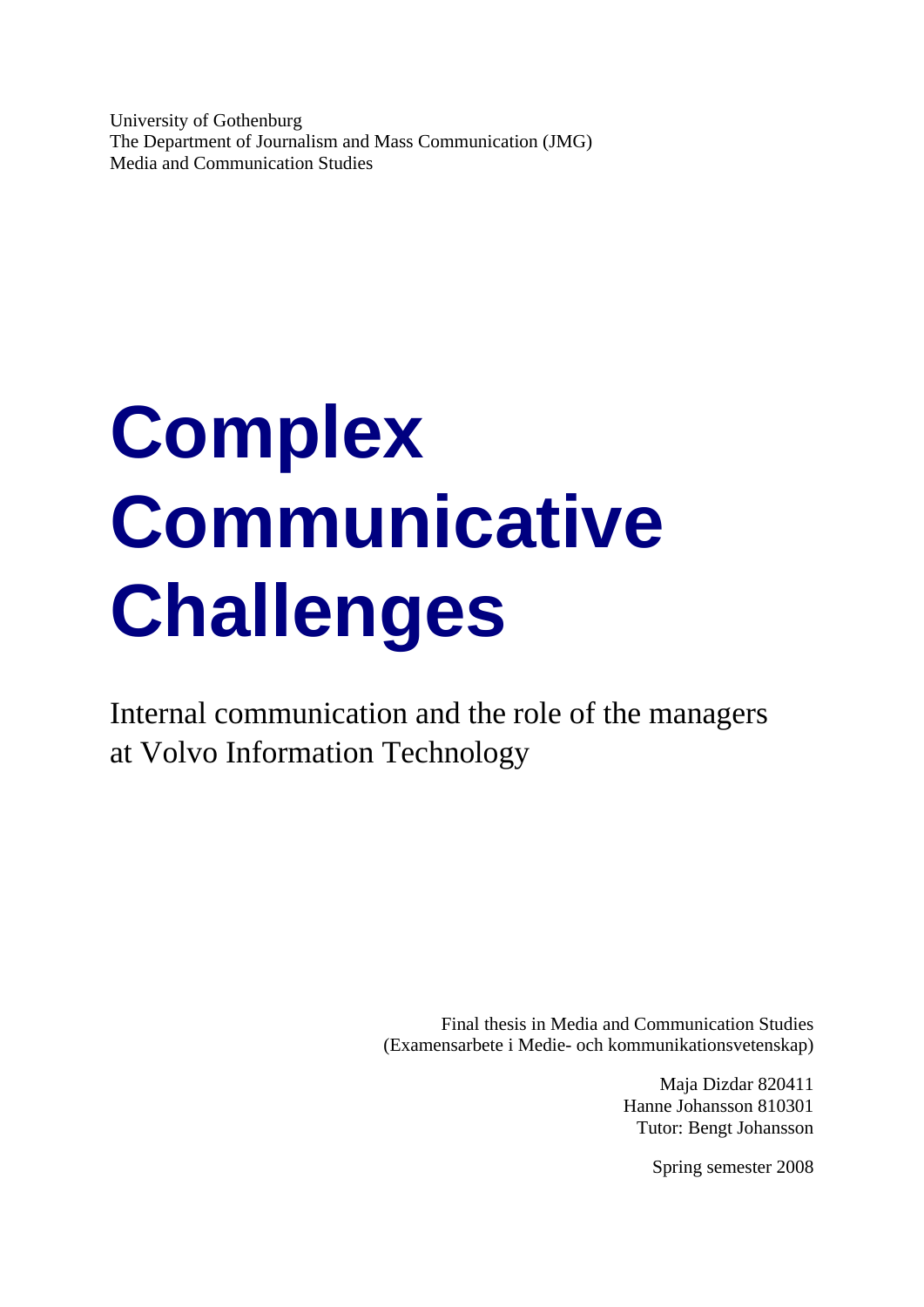# **Abstract**

| <b>Title</b>           | Complex Communicative Challenges – Internal Communication and<br>the role of the managers at Volvo Information Technology                                                                                                                                                                                                                                                                                                                                                                                                                                                                     |  |
|------------------------|-----------------------------------------------------------------------------------------------------------------------------------------------------------------------------------------------------------------------------------------------------------------------------------------------------------------------------------------------------------------------------------------------------------------------------------------------------------------------------------------------------------------------------------------------------------------------------------------------|--|
| <b>Authors</b>         | Maja Dizdar & Hanne Johansson                                                                                                                                                                                                                                                                                                                                                                                                                                                                                                                                                                 |  |
| Course                 | Final thesis in Science of Media and Communications.<br>(Examensarbete i Medie- och kommunikationsvetenskap) The<br>Department of Journalism and Mass Communication, University of<br>Gothenburg                                                                                                                                                                                                                                                                                                                                                                                              |  |
| <b>Semester</b>        | Spring semester 2008                                                                                                                                                                                                                                                                                                                                                                                                                                                                                                                                                                          |  |
| <b>Tutor</b>           | <b>Bengt Johansson</b>                                                                                                                                                                                                                                                                                                                                                                                                                                                                                                                                                                        |  |
| <b>Number of pages</b> | 62                                                                                                                                                                                                                                                                                                                                                                                                                                                                                                                                                                                            |  |
| Aim                    | The aim of this study is to identify factors that might affect the<br>managers' ability to communicate in order to explain why there<br>is an overall impression that important information does not<br>reach everyone intended at Volvo IT.                                                                                                                                                                                                                                                                                                                                                  |  |
| <b>Method</b>          | Quantitative method, survey study based on a web survey.                                                                                                                                                                                                                                                                                                                                                                                                                                                                                                                                      |  |
| <b>Material</b>        | Results from 234 web surveys that were sent to all 398 managers at<br>Volvo IT.                                                                                                                                                                                                                                                                                                                                                                                                                                                                                                               |  |
| <b>Main results</b>    | The main results of this study show that the majority of the<br>respondents are well aware of their communicative responsibility and<br>the important preconditions for effective communication. The results<br>also show that managers need more knowledge and guidelines in<br>order to achieve effective communication that will reach everyone<br>intended.                                                                                                                                                                                                                               |  |
| <b>Conclusions</b>     | The problems that Volvo IT faces with communication are<br>common in complex and international corporations. Managers<br>need better training in communication due to their educational<br>backgrounds and the way they were recruited to the corporation.<br>There is also a need to implement the communication policy in<br>order for managers and employees to use it as a guide for their<br>communicative responsibilities. With different measures and<br>improvements managers at Volvo IT would have the preconditions<br>that are needed for effective and successful communication |  |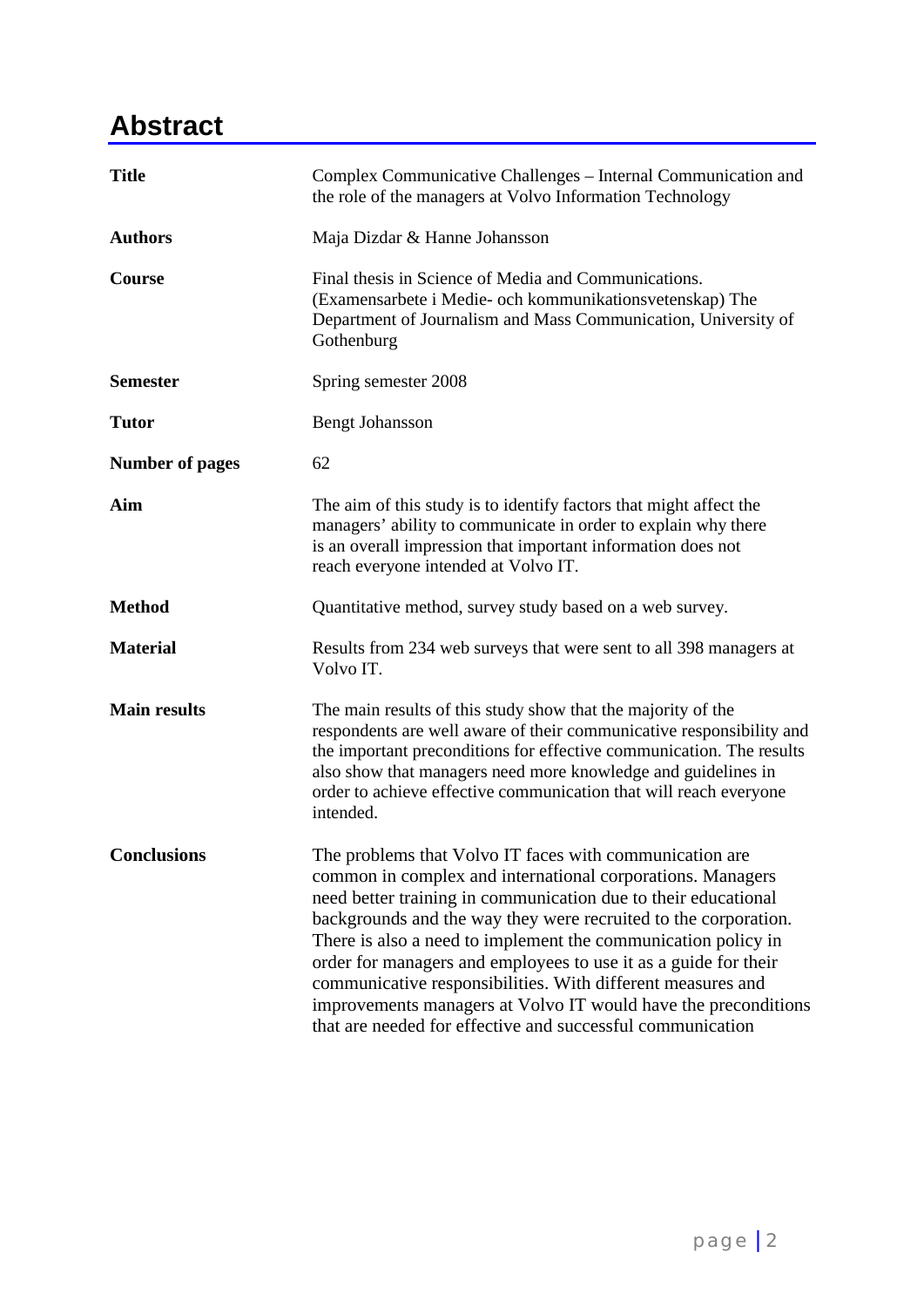## **Table of contents**

| 5.4.2 Cultural and personal aspects that can affect effective communication19                                                                                                  |  |
|--------------------------------------------------------------------------------------------------------------------------------------------------------------------------------|--|
|                                                                                                                                                                                |  |
|                                                                                                                                                                                |  |
|                                                                                                                                                                                |  |
|                                                                                                                                                                                |  |
|                                                                                                                                                                                |  |
|                                                                                                                                                                                |  |
|                                                                                                                                                                                |  |
|                                                                                                                                                                                |  |
|                                                                                                                                                                                |  |
|                                                                                                                                                                                |  |
|                                                                                                                                                                                |  |
|                                                                                                                                                                                |  |
|                                                                                                                                                                                |  |
|                                                                                                                                                                                |  |
| 7.2 THE MANAGERS VIEWS ON THE INTERNAL COMMUNICATION AND THEIR OWN RESPONSIBILITY30<br>7.2.1 Communication to subordinates considered important and rather successful30        |  |
|                                                                                                                                                                                |  |
| 7.2.3 The managers' views of the important preconditions for effective communication32<br>7.3 CONCRETE FACTORS THAT CAN AFFECT OR PREVENT THE MANAGERS' WAY OF COMMUNICATING39 |  |
| 7.3.1 Poor knowledge of the communication policy and lack of concrete guidelines39                                                                                             |  |
|                                                                                                                                                                                |  |
| 7.3.4 Tendencies of shattered opinions regarding amount of information between managers48                                                                                      |  |
|                                                                                                                                                                                |  |
|                                                                                                                                                                                |  |
|                                                                                                                                                                                |  |
|                                                                                                                                                                                |  |
|                                                                                                                                                                                |  |
|                                                                                                                                                                                |  |
|                                                                                                                                                                                |  |
|                                                                                                                                                                                |  |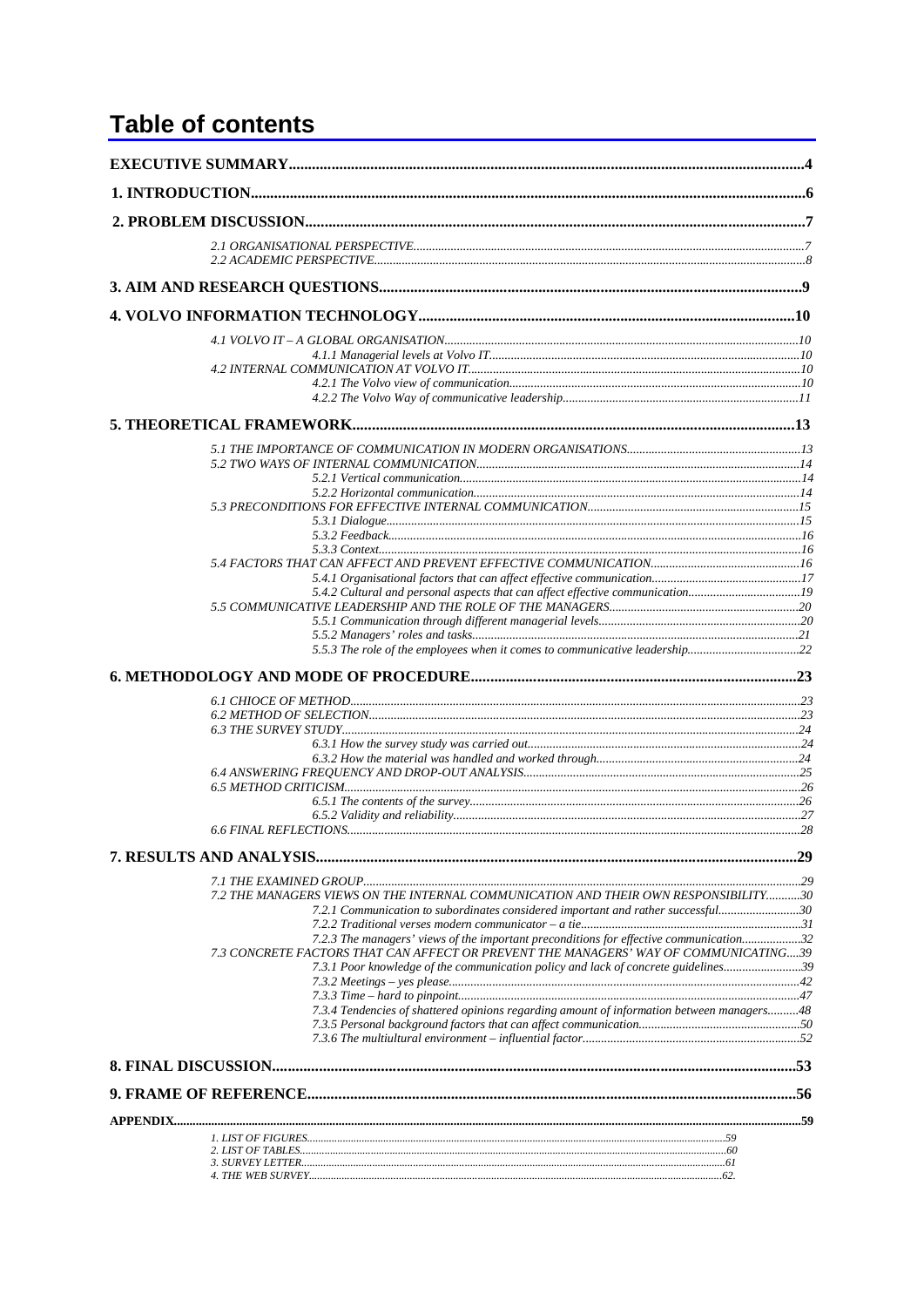# **Executive summary**

**The managers at Volvo IT are well aware of the communication process and their own communicative responsibility. Despite this there are still several factors that might affect the managers'ability to communicate important information. These factors, such as lack of concrete guidelines and feedback, gaps between the managerial levels and unfamiliarity with the communication policy, have been identified in a recent study from Göteborg University.** 

Previous research shows that managers spend most of their working hours communicating with other people which gives them a key position when it comes to an organisation's internal communication. This is the reason to why the students Maja Dizdar and Hanne Johansson from the University of Gothenburg chose to look at Volvo IT's managers' views of their own communicative responsibility and Volvo IT's internal communication.

- By trying to identify factors that might affect the managers'ability to communicate important information we wanted to be able to explain why Corporate Communications has an overall impression that important information does not reach everyone intended at Volvo IT, says Dizdar and Johansson.

The study points out that the problems that Volvo IT experiences with internal communication not are very surprising. Volvo IT is a knowledge intense company with educated and competent people even at the lowest level of the organisation which makes the organisation highly complex.

- The fact that Volvo IT is a complex organisation with for example no blue collar workers are aspects that often create a breeding ground for communicative difficulties, state Dizdar and Johansson.

In the study the students start out in theories and previous research that discuss internal communication from a leadership perspective. That has helped them get an overall view of the different factors that might affect the managers' communicative ability. Some of the factors that they mention, and also have studied, are kowledge about the communication policy, the use of information channels for different purposes and time and amount. These factors can affect the managers' communicative preconditions which might lead to the fact that important information does not reach everyone. It can also result in that the managers are not aware of, and for that reason do not use, the imortant preconditions for effective communication like dialogue, feedback and context.

- The results of the study are based on a web survey that was sent to all 398 managers at Volvo IT and they show that the managers at Volvo IT have good knowledge about the communication process and their own communicative responsibility. However we have been able to identify some factors that could be part of the explanaition to why important information does not reach everyone intended. The fact that the majority of the managers are not familiar with the communication policy could be seen as one factor. The results also show us that several managers lack concrete guidelines for their communicative responsibility. We can also see that some information channels, especially e-mail, are used more than many of the managers prefer.

The students also point out additional influential factors. The amount of information is one of those factors. Many of the lower managers think that they receive little information compared to the higher managers that think they receive much information. This indicates a gap between the managerial levels that can have an affect on the communication process. Also the packaging of messages seems to be a problem.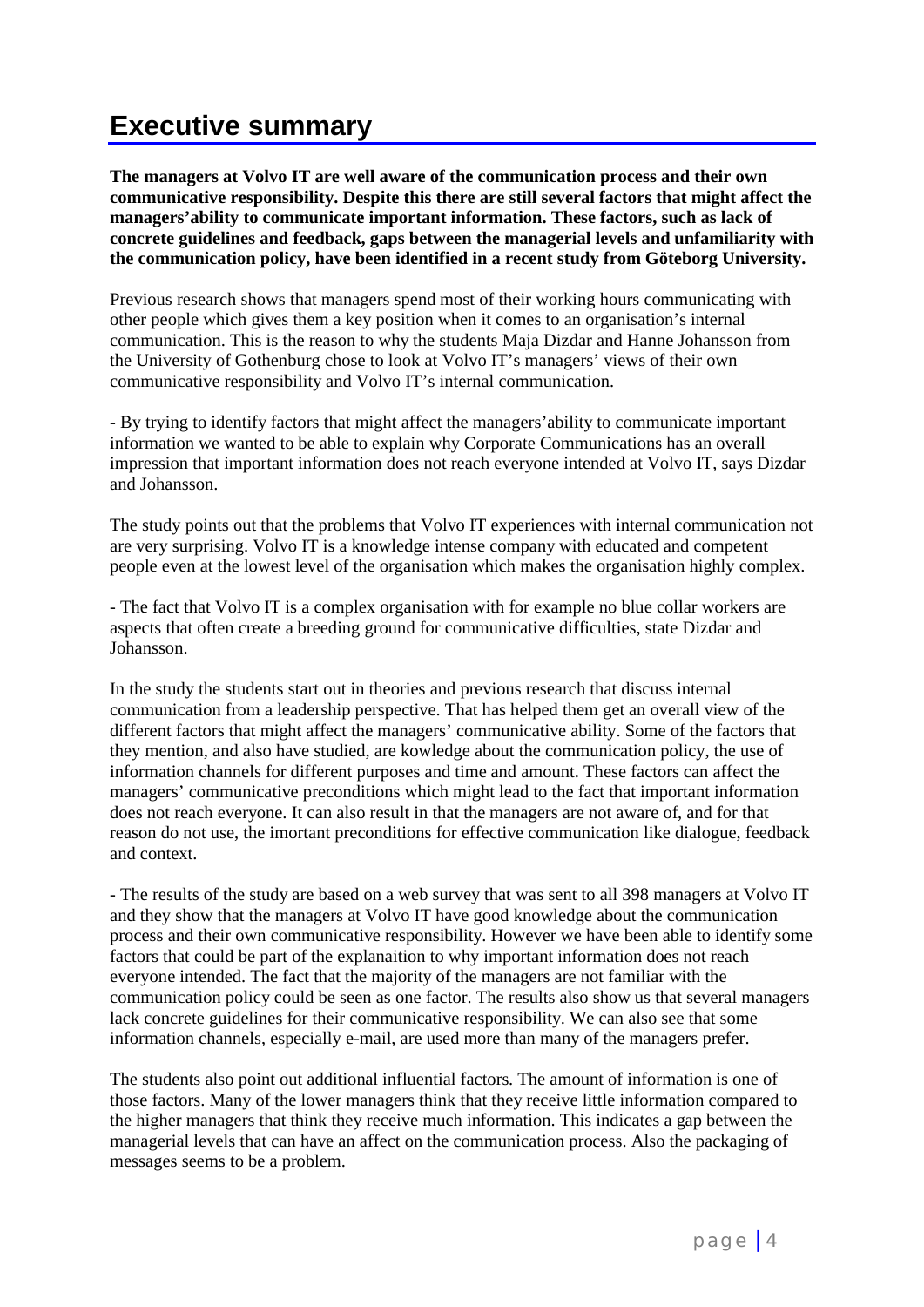Another interesting aspect is that a majority of the managers are well aware of the importance of dialogue. However there is a much smaller percentage that actively ask for feedback from their subordinates. Since feedback is a precondition for dialogue this can be an influential factor. The study also point out that there are background variables as education, age and earlier experiences that can affect the managers' communicative ability.

- To sum up we can say that there are several aspects to take into consideration when trying to identify factors that can explain why there is a feeling that important information do not reach everyone intented. We see it as a puzzle. Different pieces of the puzzle are needed in order to create a whole puzzle and picture, which in this case is equvivalent to a well working internal communication built on effective communication

The students objective with this study has been to provide Corporate Communications with results that can give them a starting point in order to continue the work with the communicative challenges that most often exist in a complex company as Volvo IT.

- But no matter what use Volvo IT will have of this study we believe that it at least has made the managers attentive to their communicative responsibility, Dizdar and Johansson concludes.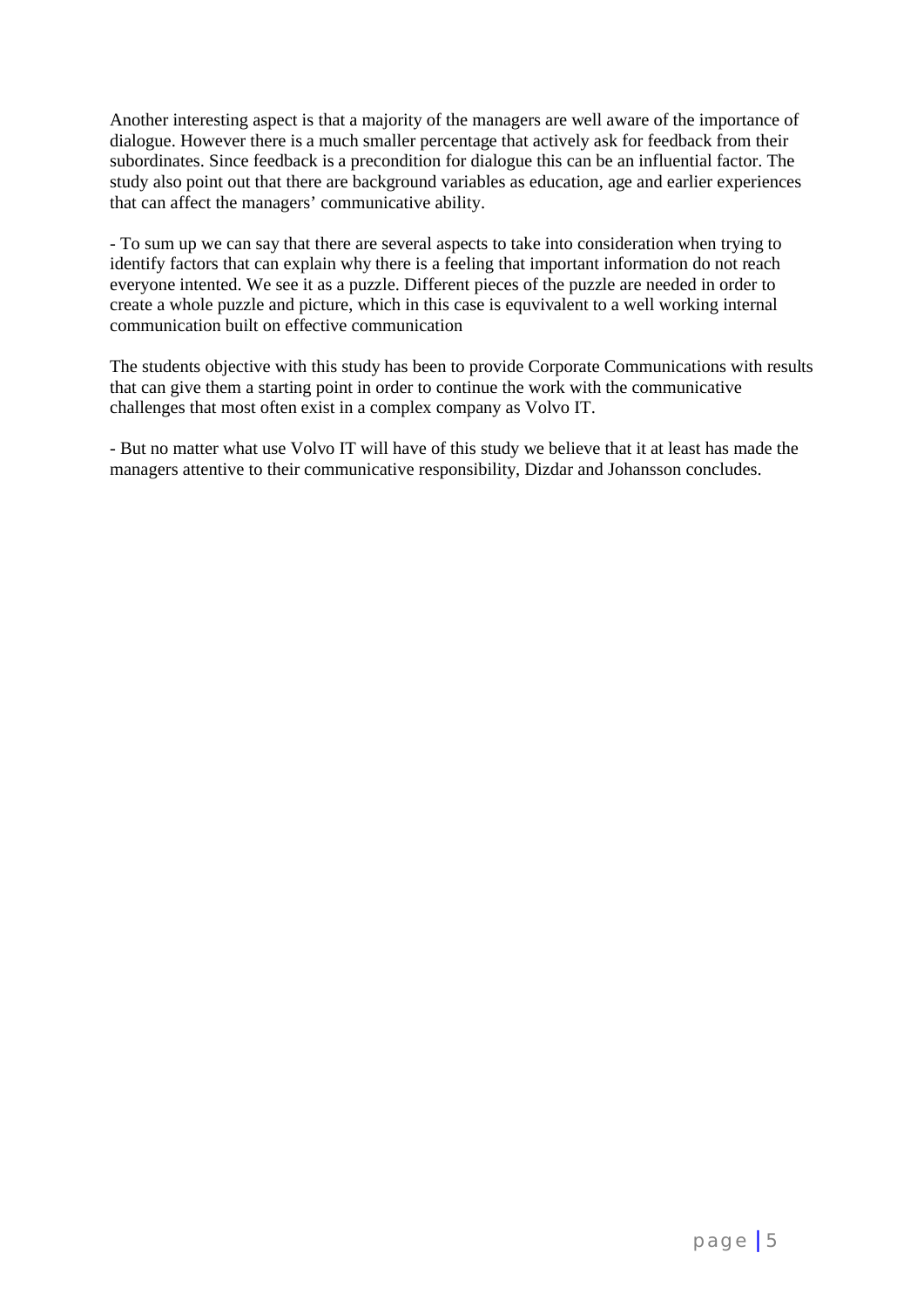# **1. Introduction**

*"Most managers spend most of their working hours communicating with other people."1*

This quotation is a good example to why communication has always had a key role when it comes to leadership.<sup>2</sup> It is in fact the managers of an organisation that have the responsibility to reach the goals that have been defined. In order to achieve these goals and work towards them all employees need knowledge and a common understanding of the organisation's activities, strategies and visions. This means that it is the managers' role to communicate important information to the employees and make sure that the information the employees receive also eventually is implemented in the daily work.<sup>3</sup>

Today there seems to be an overall and good understanding of the importance of communication, it's effects and profitability. Also the managers' knowledge and awareness of the connection between communication and leadership, and their responsibility within this process, is constantly increasing. This is decisive since communication in organisations today both is more important and more difficult than it used to be.

The reason to why communication in organisations is both more important and difficult probably arise from several factors, one of them being the growing amount of information through modern techniques. There are also more knowledge intense organisations that face new and to some extent unknown challenges when it comes to communication. These challenges are also something that Volvo Information Technology (Volvo IT) as a large, global and complex organisation faces.

Volvo IT is part of the Volvo Group which has a tradition of being up front when it comes to modern leadership. When studying their internal documents and policies it becomes clear that they have understood the importance of well-functioning internal communication.

In spite of this, Corporate Communications at Volvo IT has an overall impression that important information "disappears" and never reaches the employees that need it. One need to be aware of that it is one thing to have communicative goals and visions in theory and that is it something else to actually implement these and use them in practise.

With this in mind we took on the assignment to try to identify factors that might affect the communication process and the managers' ability to communicate important information in order to explain why Corporate Communication has the above mentioned impression.

<sup>1</sup> Simonsson (2002:249)

 $<sup>2</sup>$  Ibid.</sup>

<sup>&</sup>lt;sup>3</sup> Heide etc. (2005:19)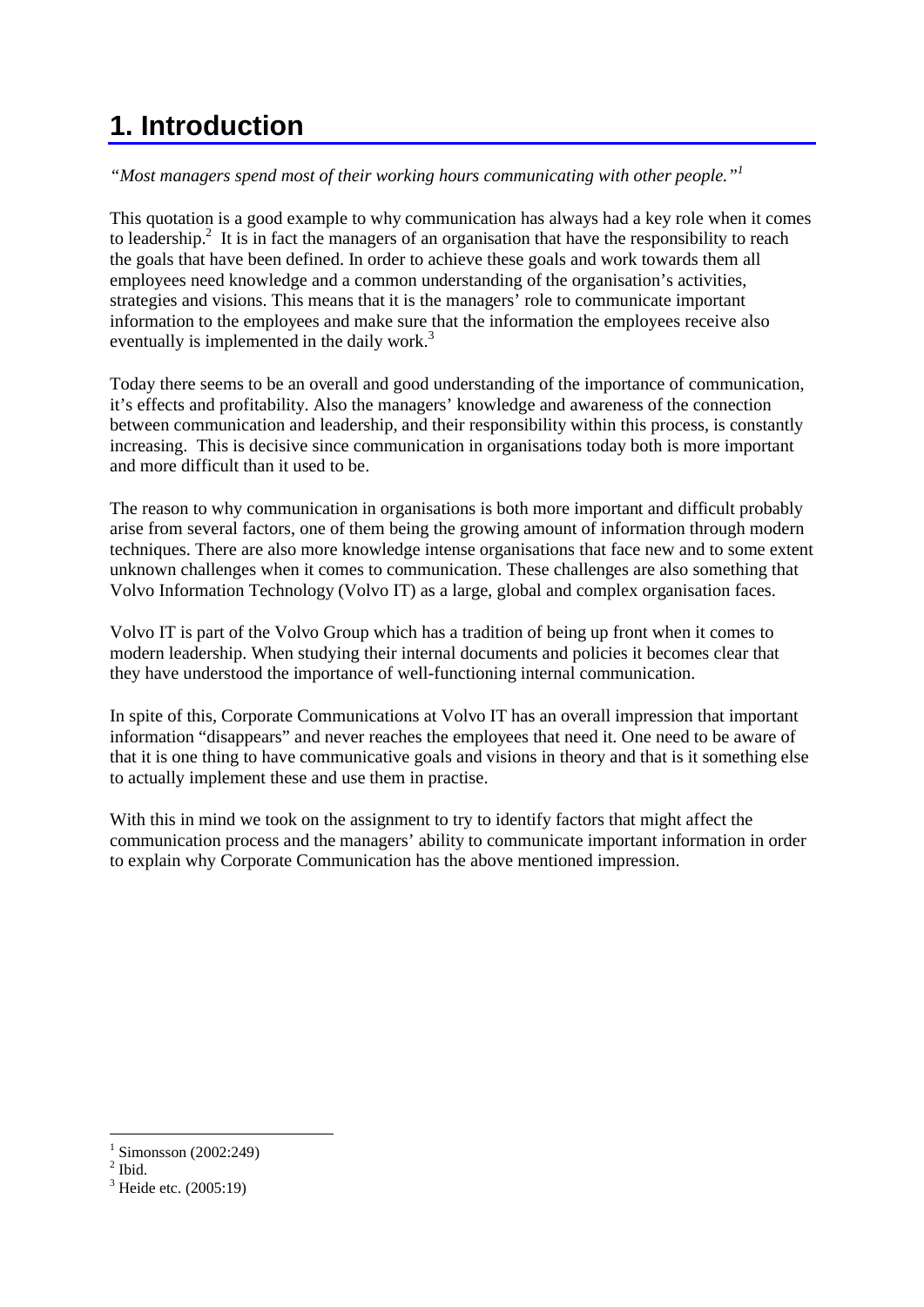# **2. Problem discussion**

### **2.1 Organisational perspective**

Volvo is recognized as a leading corporation when it comes to incorporating the right tools for modern leadership. Volvo IT as an organisation has a very high awareness of the importance of communication and the managers' communicative responsibilities. This becomes clear when reading their internal documents, especially the communication policy. However it is one thing to write something down in a document and another to actually apply it in every day work.

The fact that managers spend most of their working hours communicating with other people give them a key position when it comes to an organisation's internal communication.<sup>4</sup> For that reason it is vital that the managers within an organisation understand the importance of their communicative role.<sup>5</sup> But one can wonder if the managers are as aware of their important role when it comes to developing communication and make it more efficient.

Despite good results in internal surveys regarding communication within the organisation there is still a feeling of something missing. The communication management at Volvo IT feels that important information and corporate messages do not reach the employees that need it. This could indicate a problem somewhere in the communication process. Since the managers at Volvo IT play an important role when it comes to spreading important information to the employees the above mentioned facts are some of the reasons to why it is important to study the managers and their communicative roles and responsibilities. Particularly if there is an assumption that important information is not getting through.

Corporate Communications department at Volvo IT is interested in finding out what the problem is based on. Are there any differences in how managers at different levels feel about their roles? And if so what causes them? Another important thing to take into consideration is how information is spread today, and if there is room for improvement?

There are several aspects that make Volvo IT a unique organisation that also can have an impact on the communicative situation. At first sight one might not be surprised that Volvo IT experience problems with communication to their employees. More than 5000 employees plus 1900 external contractors, divided into both different geographical and organisational units, tend to complicate the communication process.

Seeing that we are a part of the era of globalization, companies like Volvo IT are expanding their business around the world. This also means that they have employees in different countries around the world. For that reason they are developing new ways to communicate and spread information that can be applied in different parts of the world. It is a fact that communication problems can arise when many diverse organisational cultures meet in the same organisation.

Another aspect of the situation is that there are no blue-collar workers at Volvo IT. In reality this means that all employees have access to a computer and both the intranet and internet where they can find relevant information about the company. Although they have an intranet, two different company newspapers, e-mail information and so on, it does not necessarily mean that it is enough. We live in a globalized world, where we on a daily basis receive large proportions of information from different directions. This trend is probably reflected in the organisational culture of many companies.

<sup>4</sup> Simonsson (2002:13)

 $<sup>5</sup>$  Lönn (2005:3)</sup>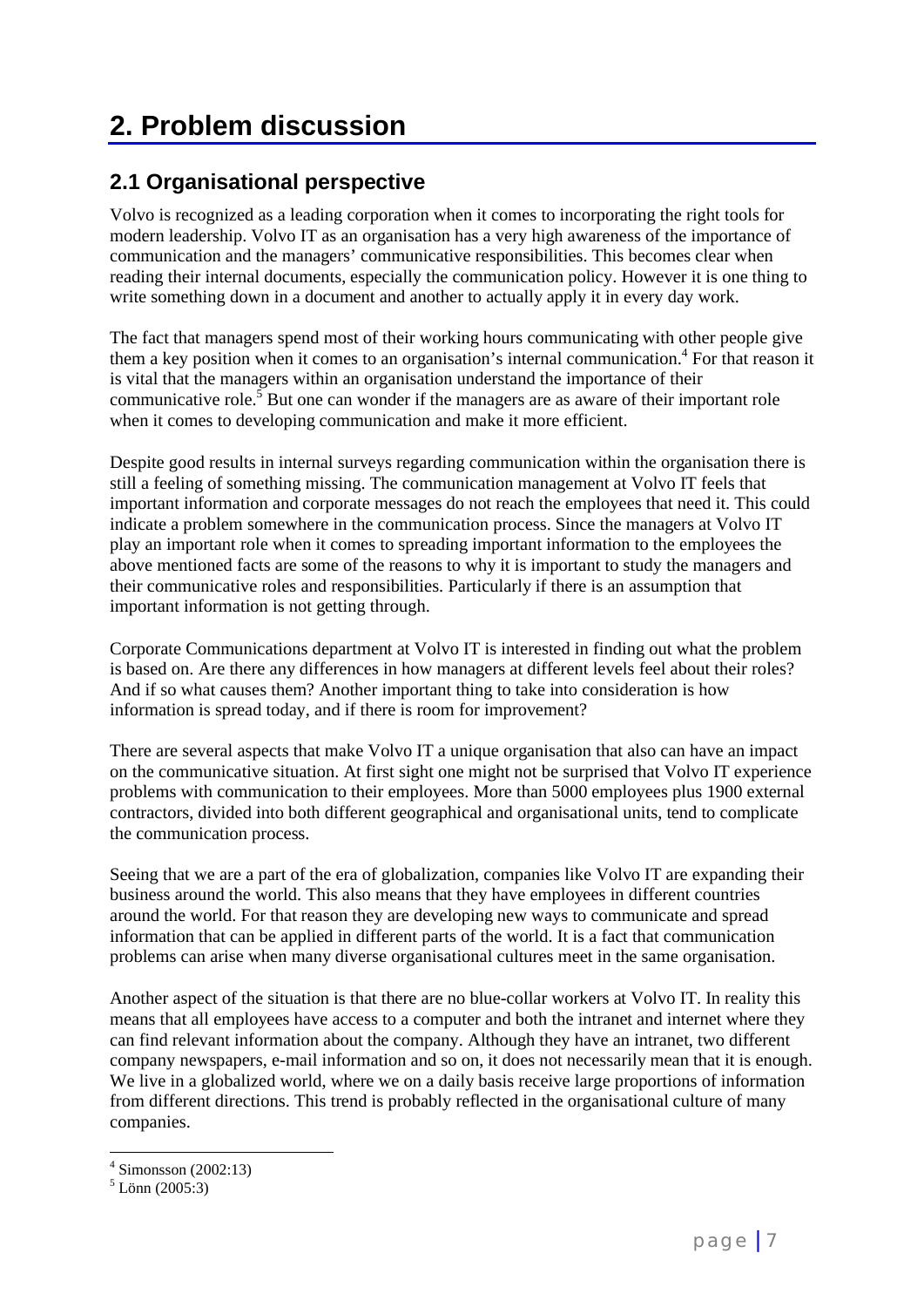At Volvo IT there are three levels of management: executive management team, director team and first line manager team. In order to get an overall understanding of the importance of communication within large global organisations, our study will focus on the different levels of management. We also want to learn if there are any differences in prioritizations and preconditions at the different managerial levels. As we have mentioned Volvo IT is a unique organisation but despite that it is probable that the existing situation at Volvo IT not is unique for this company alone. For that reason this study might bring about interesting results with aspects that other companies could benefit from.

### **2.2 Academic perspective**

Communication has become an important factor in modern organisations, mostly based on the research that has been conducted on organisations and communication. Good and effective communication is a necessary precondition for all employees. Through good communication employees receive the information that is vital in order to carry out their daily tasks. But to achieve good and effective communication there must be a strong and well developed internal communication with the role to keep all employees informed about changes, visions and goals.

Academic research that covers internal communication almost exclusively concentrates on how vital this part of communication is. This is a relatively new study subject and that is why it is of great importance to conduct empirical studies of the kind that this study represents.

Most of the research done on organisations and communication has been conducted by researchers with background in business economics and political science. This means that there is still a need for organisations to be studied from a communicative perspective with a focus on how people use communication and what effect that has on organisations.<sup>6</sup> Most of the studies that have been conducted on behalf of media and communication studies in Sweden have focused on media and its context.<sup>7</sup> Since there is a gap in the communication field of research we believe that our study will contribute to spread the importance of this field.

With this study we are interested to look closer at factors that earlier studies and research claim to be crucial for effective communication. By doing so we hope that our study will contribute with additional aspects in the area regarding the managers' role when it comes to the communication of information within an organisation. There are studies that have been carried out in the field of internal communication and the role of the managers. However this study is different to the extent that Volvo IT is a complex and modern multinational organisation. It is a very knowledge intense company with employees that to a great extent have higher education and extensive knowledge within this technical field. The fact that Volvo IT consists of white collar workers instead of blue collar workers means that the conditions and contexts for communication of information is somewhat different from previous studies. For above mentioned reasons we belive that this study will be an important contribution within this field of research.

 $\overline{a}$ 6 Strid (1999:98)

 $7$  Simonsson (2002:15)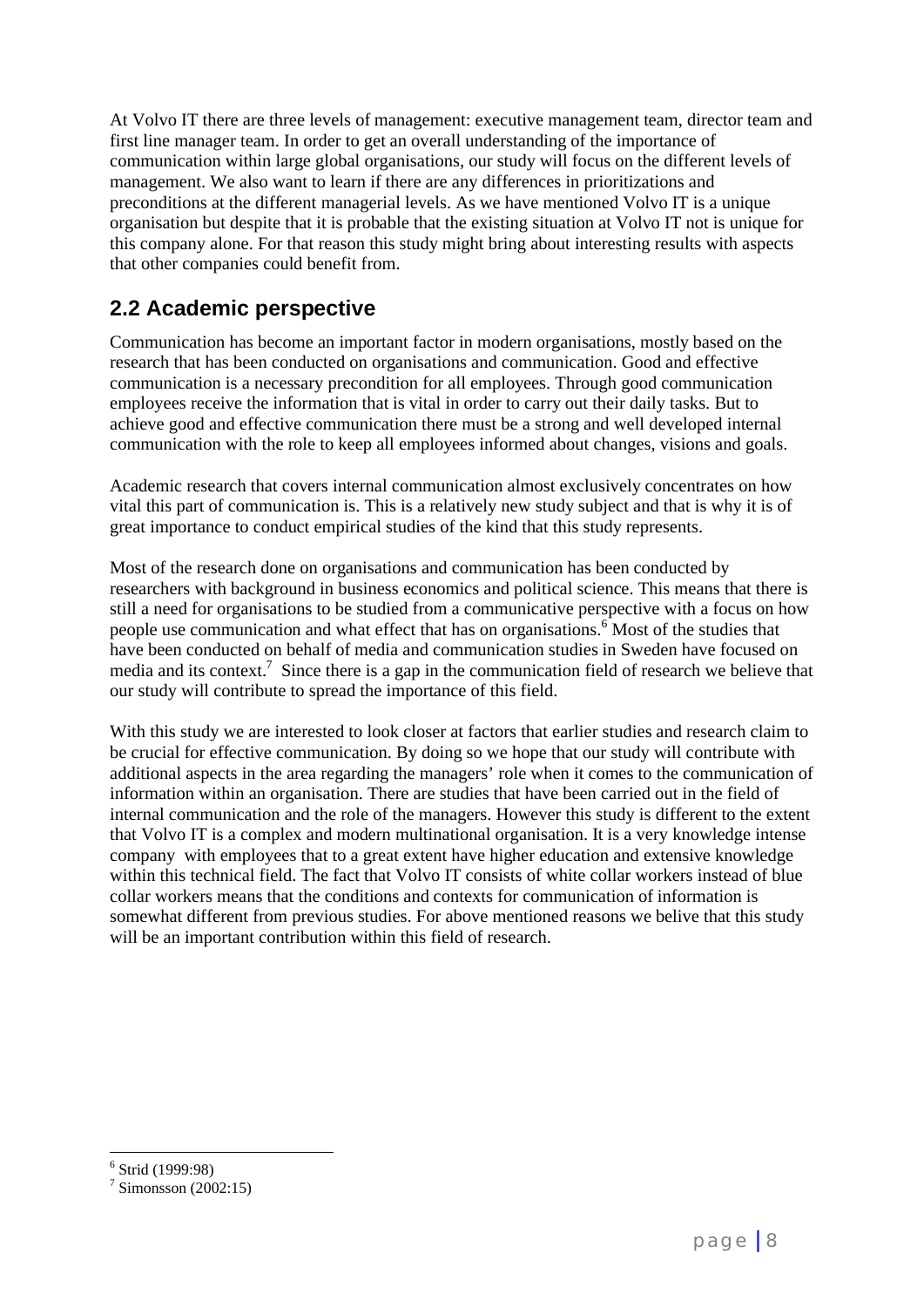# **3. Aim and research questions**

#### **The aim of this study is to identify factors that might affect the managers' ability to communicate in order to explain why there is an overall impression that important information does not reach everyone intended at Volvo IT.**

The indications of that important messages do not reach all employees at Volvo IT lead to a request from Corporation Communications at Volvo IT. This request underlies this study and is also the reason to why we were commissioned to this assignment. With important information we refer to the five types of information that the Volvo Group has identified as important information for the individual employee. (see section 4.2.1)

Different theories and previous research within the fields of leadership and communication serve as the starting point for this study in order to be able to find out what the experienced communication problems arise from.

In order to fulfill the aim of this study the following two comprehensive research questions need to be answered.

#### **What are the manager's views of the internal communication and their own communicative responsibility?**

With this question we intend to find out, among other things, how the managers view their role as communicators. What are their views on the important preconditions for effective communication? Do the managers prioritise dialogue and actively ask for feedback? Do they think that it is their role as managers to interpret and put messages into a context? We also wonder if there are any differences between the three managerial levels regarding these questions. We are interested to find out if the managers at Volvo IT have an unanimous view of their role as communicators and if this view is in agreement with Volvo IT's view of the managers' communicative responsibility.

#### **Are there any concrete factors that can affect or prevent the managers way of communicating?**

With this question we intend to find out the managers' views of organisational factors such as information channels, amount of information and time. We are also interested to know if they think that their communicative ability is affected by any of these? Are there any personal factors, such as sex, age and education, that might affect the managers way of communicating? Do the managers think they have concrete guidelines? Are they familiar with the communication policy that is supposed to provide them with guidelines for their communicative responsibility and to what extent do they integrate this in their daily work? Do the managers feel that the multicultural environment affect the way they communicate?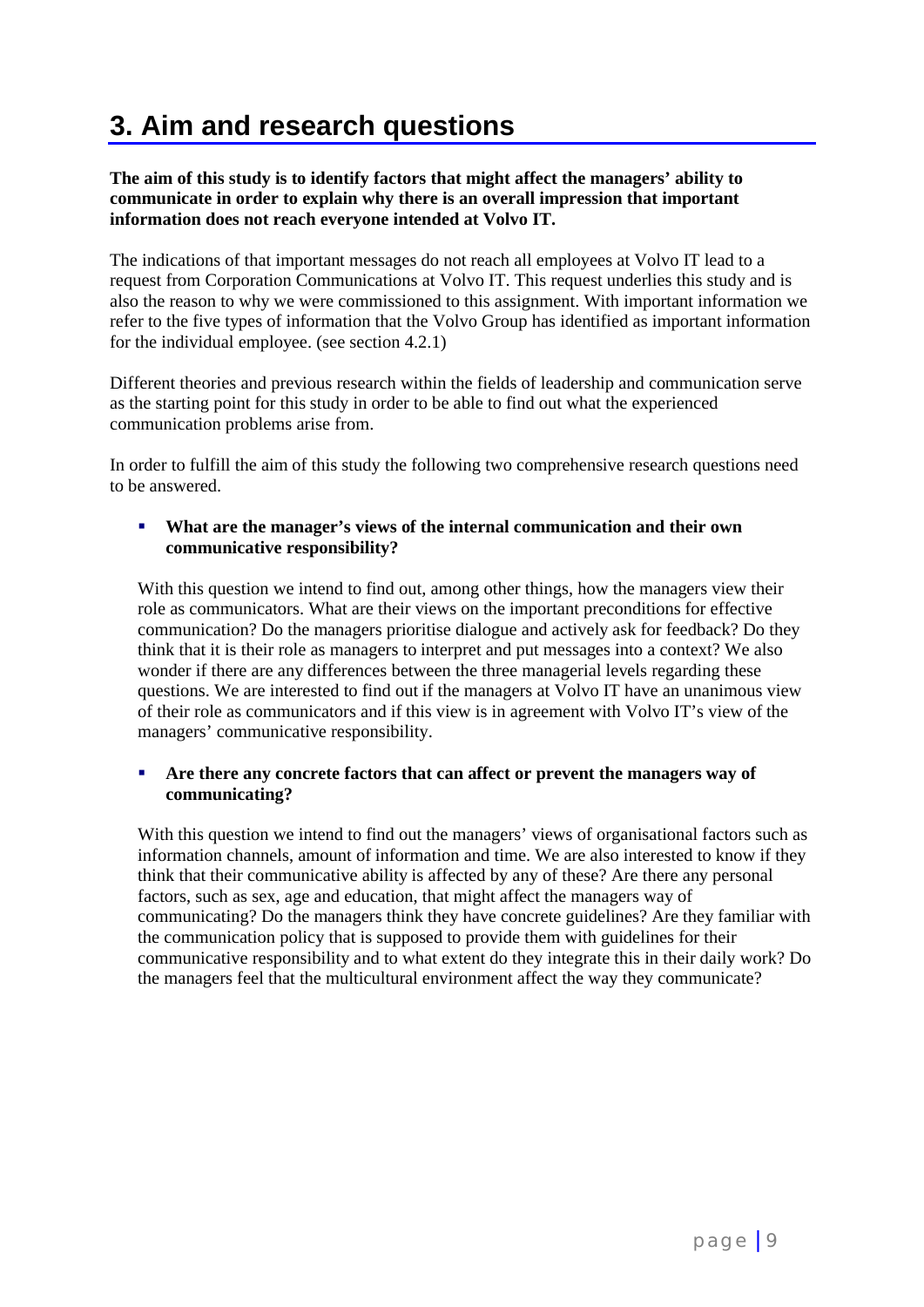# **4. Volvo Information Technology**

*In order to both conduct a relevant and well founded study and to understand the results of this study we believe that it is important to have an overall understanding of Volvo IT and the Volvo Group as well as their point of views regarding communication, information and leadership.*

### **4.1 Volvo IT – a global organisation**

Volvo Information Technology AB (Volvo IT) is a comprehensive and global IT company. It is a wholly-owned subsidiary of AB Volvo and part of the Volvo Group. In 1967 the Volvo Group gathered its IT operations in a separate company and Volvo Data was established as a group-wide development division. This was at a time when computers were first being used in the industry. In 1998, the current global Volvo IT was created. Today Volvo IT provides IT solutions for the whole industrial process with customers that include the Volvo group, the Ford-owned Volvo Car Corporation and other global organisations like Nobel Biocare, SCA and Skandia.<sup>8</sup> They employ nearly 7000 co-workers and contractors worldwide.<sup>9</sup>

Volvo IT has a global matrix organisation in three dimensions; customer, solutions and geography. The line organisation (geography) has a global reporting structure for some parts but not for all. The ones that do have global reporting structure have a very complicated communicative starting point. This means in practise that the manager for one unit is seated in for example Greensboro while his or her staff are seated in Lyon. That staff receives information from both their manager in Greensboro and from their site manager. This is a problem that Volvo IT is aware of. $10$ 

### *4.1.1 Managerial levels at Volvo IT*

The managers at Volvo IT are divided into three levels: Executive Management Team (EMT), General manager/director team and Manager/first line manager team. The CEO at Volvo IT works closely with the EMT. The EMT exists of one representative from each 11 units/regions at Volvo IT. Each EMT member then has its own management team of general managers and managers. The general managers often have the title directors but can be seen as managers for managers. All of these managerial levels have the responsibility "communication of information" defined in their role as managers. Within Volvo IT most of the formal communication is considered to be vertical. $11$ 

### **4.2 Internal communication at Volvo IT**

### *4.2.1 The Volvo view of communication*

Communication in general is viewed as a strategic instrument of great importance for their business. In order to realize their vision, reach their strategic and financial objectives and strengthen confidence in their brands effective communication is expressed as essential in the Volvo Group's communication policy. The fact that the company is operating in the global business environment makes it even more important. $^{12}$ 

*Communications in the Volvo Group – Policy and Guidelines* is the name of the policy that presents principles that all companies within the Volvo Group must follow in their communications. This policy was adopted in April 2005 but a new communication policy will be

 $\overline{a}$ 

<sup>&</sup>lt;sup>8</sup> *Industrial IT by Volvo Information Technology* (2007:2f)<br><sup>9</sup> Informant interview with Ing-Marie Flodell, Volvo IT (2008-04-09)<br><sup>10</sup> Ibid.

<sup>&</sup>lt;sup>11</sup> Ibid. <sup>12</sup> *Communications in the Volvo Group, Policy and Guidelines* (2005:3)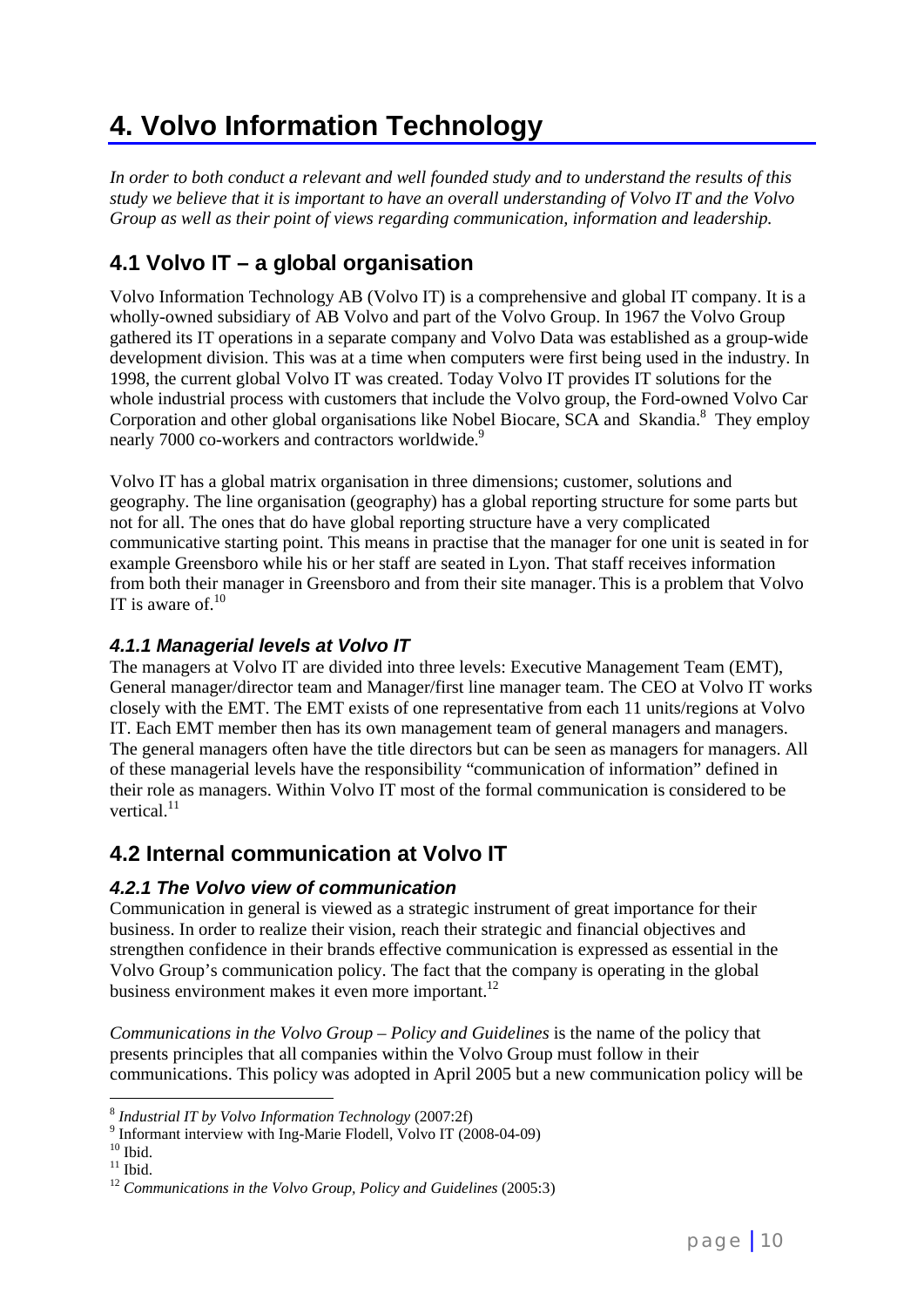adopted at the Internal Communications Council in May 2008. However the communication policy does not stand alone in shaping the internal communication at Volvo IT. There are several other documents such as *The Volvo Way*, *The Volvo IT Fingerprints* and different guidelines that are reinforcing the guiding principles for communication.<sup>13</sup>

Dialogue is a keyword and is always preferable to one-way dissemination of information. They also seek to encourage both "horizontal" and "feedback" communications within the Volvo Group.<sup>14</sup> The guiding principle for internal communications in the Volvo Group is:

*"Internal communications primarily aim at promoting common values and business understanding through an ongoing dialogue. Motivating employees to proactively participate in this dialogue, management should improve information utilisation and feedback to achieve common goals and objectives."15*

Five types of information have been identified as important information for the individual employee's work motivation, business understanding and sense of security for the employee's role. This is the information that we refer to when talking about "important information".

- Information relating to individual needs.
- **Information relating to jobs.**
- **Information relating to the company's situation.**
- **Information relating to objectives and values.**
- Information relating to the world in which the company is operating.

A good balance between these types of information is considered to benefit the atmosphere in the company's different units. It is also emphasized that no medium is superior to personal communication which means that the leaders have a crucial communicative role.

### *4.2.2 The Volvo Way of communicative leadership*

The communication policy emphasizes the fact that internal communications within Volvo aim at promoting common values and business understanding through an ongoing dialogue. This is defined as the managers' communicative responsibilities:

*"It is the responsibility of each manager to provide context and motivate employees to participate in this dialogue. Leadership requires active communication – listening, motivating, explaining decisions, and asking for feedback."16*

It is also often required that the managers cascade information. This is a process where the manager has to prioritise which messages to pass on, and how and when.<sup>17</sup> Since 2003 Volvo conducts an internal survey about the employees' satisfaction at work which is called the Volvo Group Attitude Survey (VGAS). A number of the questions from the VGAS focus on the managers' ability to communicate. The results from these questions are reviewed and presented as an index called the communicative leadership index, CLI. The CLI reflects managers' communicative leadership. Each manager gets personalized individual feedback reports and internal communicators support managers with training and assistance to enhance their communicative leadership.<sup>1</sup>

 $13$  Informant interview with Ing-Marie Flodell (2008-04-09)

<sup>&</sup>lt;sup>14</sup> Communications in the Volvo Group, Policy and Guideline (2005:3)<br><sup>15</sup> Ibid. (2005:7)<br><sup>16</sup> Ibid. (2005:3)<br><sup>17</sup> Ibid. (2005:8)<br><sup>18</sup> Presentation with results from VGAS and CLI from Corporate Communications (2007)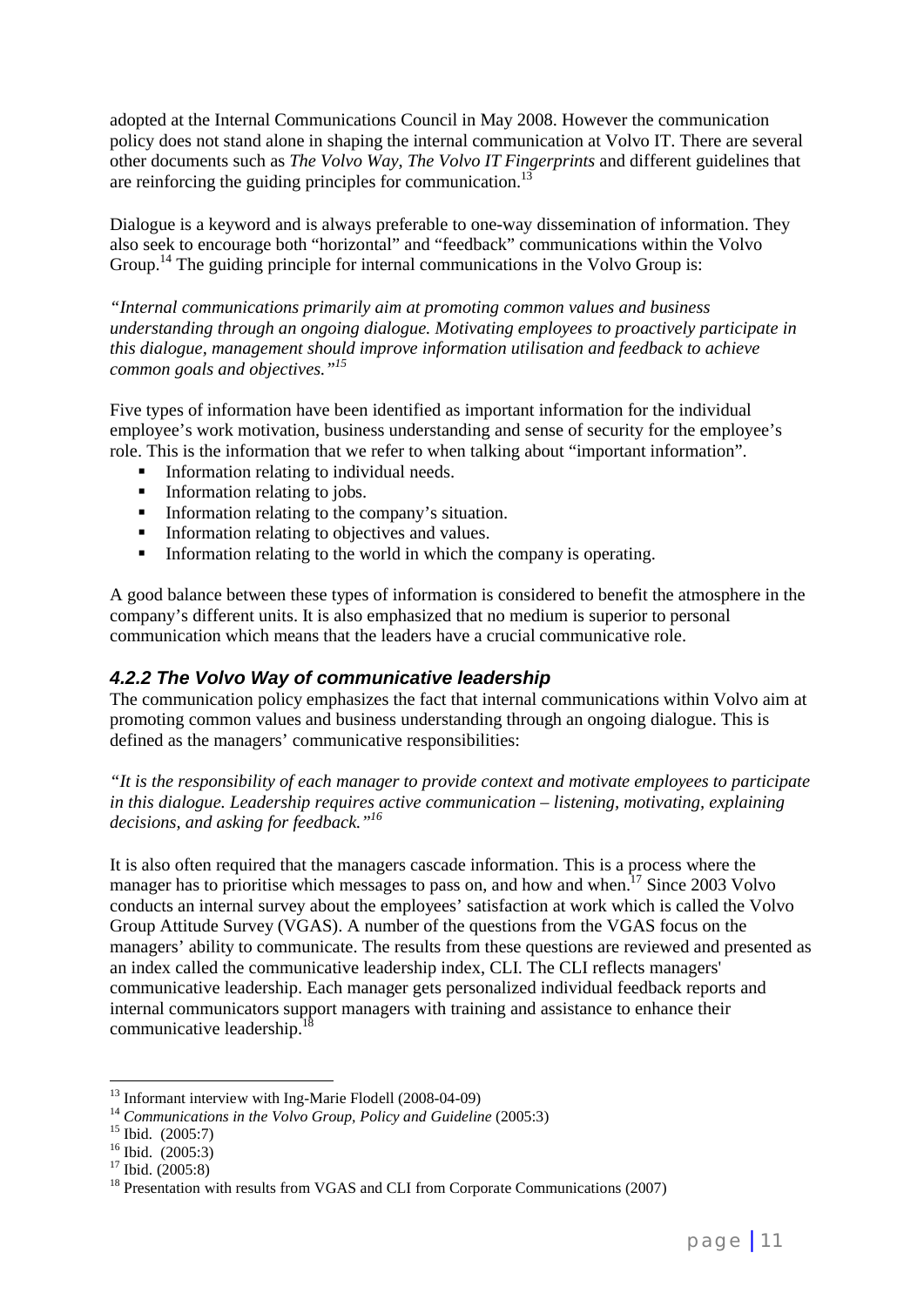Volvo IT's managers have shown good results in these surveys but despite this the team in charge of internal communications have an overall feeling that important information do not reach everyone. This is the case despite that there are several courses in leadership designed for team leaders, for the new recruited managers and even for the more experienced managers. However communication is not a main priority on the agenda for these courses. It is seen as something that is a natural part of all aspects of leadership and for that reason it is incorporated in most parts of the courses.<sup>19</sup>

 $19$  Volvo Group main leader training activities presentation (2007)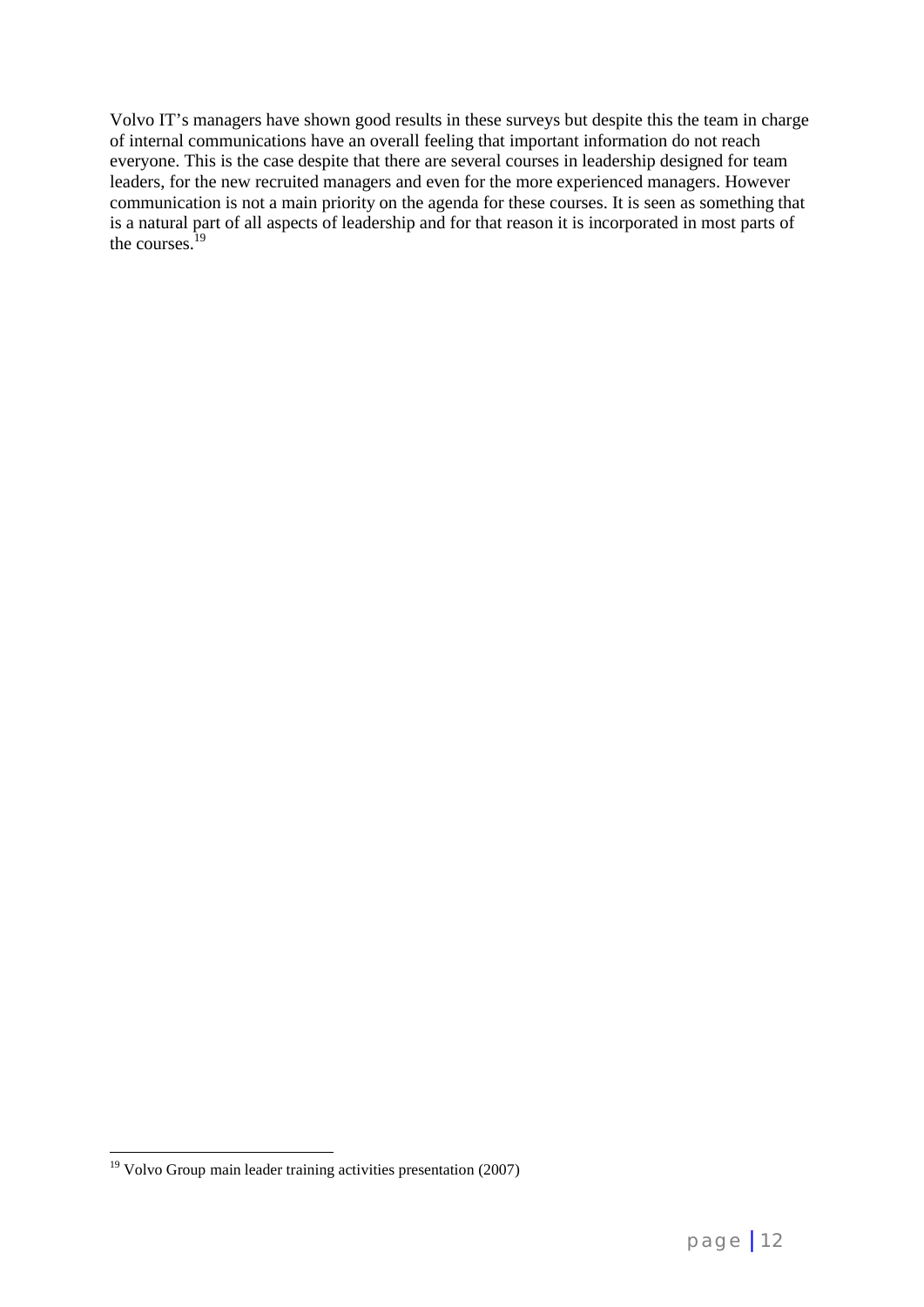# **5. Theoretical framework**

*Our theoretical approach contributes to an overall view of the importance of communication and different aspects and factors that influence the internal communication process and the managers' communicative ability. The following theoretical framework will bring a relevant foundation in order for us to achieve the understanding required to analyze the results of this study.* 

### **5.1 The importance of communication in modern organisations**

Communication is the basic of every organisation. Without a satisfying way of communicating, the other processes of an organisation such as decisionmaking, creating a culture, creating motivation and so forth would fail.<sup>20</sup>

*"If communication activity stops, the organization disappears. If the communication activity becomes confuse, the organization begins to malfunction. These outcomes are unsurprising because the communication activity is the organization."21*

In order for an organisation to be successful it needs to prioritise communication. The fact is that communication between employees and managers is essential for organisations' survival.<sup>22</sup> If communication is successful all members of an organisation will accept its goals and work towards them together.<sup>23</sup> It is the management's responsibility to emphasize that communication is an important factor and that the organisations will be more effective if communication is regarded important. Unfortunately this is not always the case.<sup>24</sup>

Communication can be defined as the essence of combining different activities, expressing feelings and thoughts.25 A more simple explanation is that it is a process where people or groups send messages to each other and the content of these messages is information. Furthermore there is a code in every message that the receiver must decode. $^{26}$ 

Organisations constitute of external and internal communication. In this theoretical framework we will for natural reasons only focus on internal communication. This since the main aspect of our study is to try to identify factors within Volvo IT that affect the internal communication process and the managers' communication. Investing in internal communication is a great development potential for organisations.<sup>27</sup> Many researchers even claim that effective internal communication is a factor for success. For that reason every organisation ought to focus on and invest in it.<sup>28</sup> By doing so, internal communication can open new development possibilities for the organisation.<sup>29</sup>

### **5.2 Two ways of internal communication**

There are mainly two types of communication that explain the basic conditions for the way information is communicated within an organisation. They are referred to as vertical and horizontal communication. Both vertical and horizontal communication are important in order to

 $\overline{a}$ <sup>20</sup> Jacobsen & Thorsvik (2002:399)

<sup>21</sup> Weick (1995:75) i Heide etc. (2005:19)

<sup>&</sup>lt;sup>22</sup> Jacobsen & Thorsvik (2002:478)

<sup>&</sup>lt;sup>23</sup> Heide etc. (2005:17)<br><sup>24</sup> Högström (1999:66)

<sup>&</sup>lt;sup>25</sup> Jacobsen & Thorsvik (2002:334)

<sup>26</sup> Ibid. (2002:335)

 $27$  Larsson (2001:70)

 $28$  Jacobsen & Thorsvik (2002:337)

<sup>29</sup> Larsson (2001:70)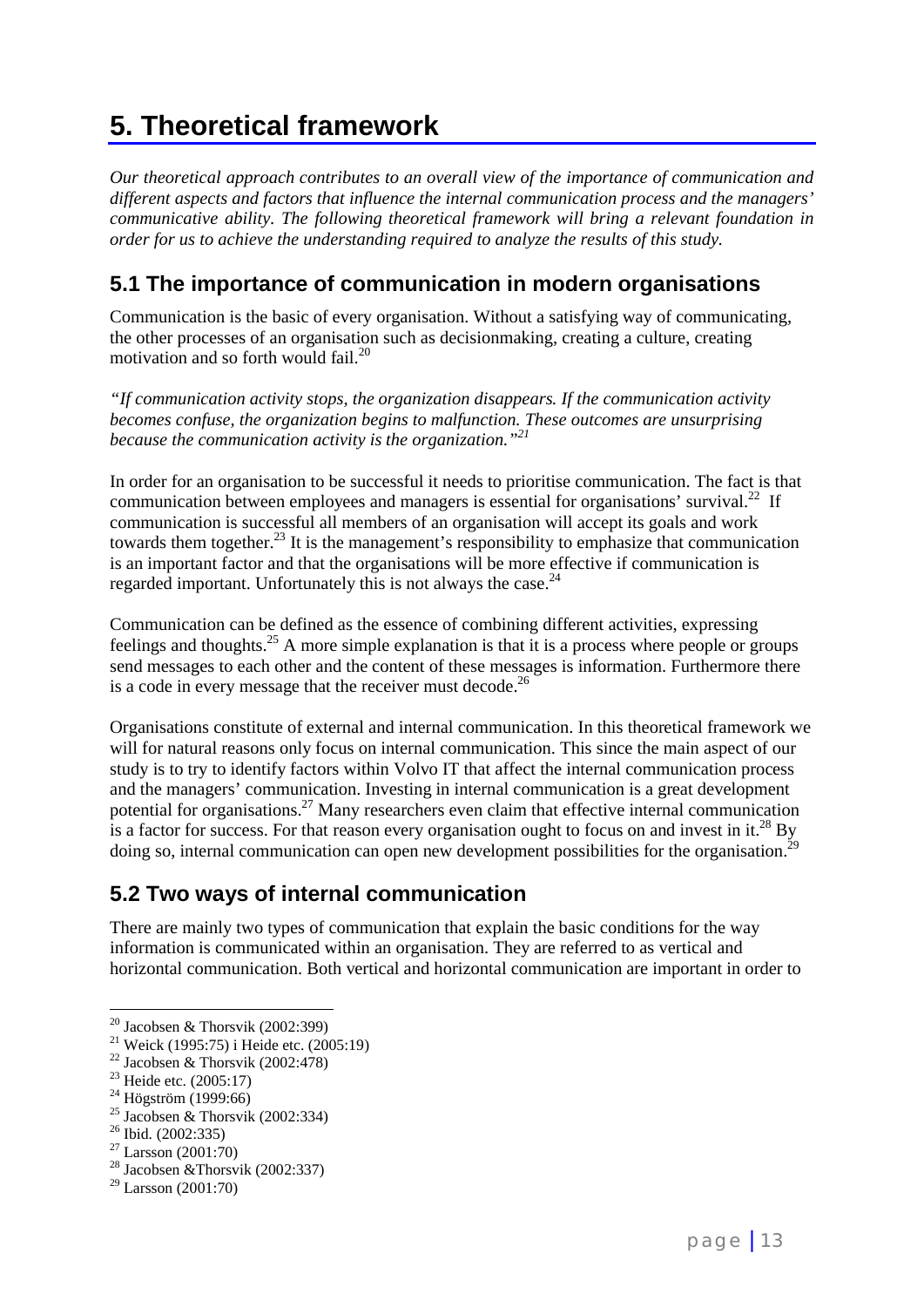understand the preconditions of communication within Volvo IT. It is also important to find out what effects the two types of communication might have on the organisation's communication process. Although there are factors that indicate that vertical communication is the formal way of communication and the most common one at Volvo IT, horizontal communication exists on different levels but mainly in a more informal way.

### *5.2.1 Vertical communication*

Vertical communication describes the classical hierarchical structure within an organisation.<sup>30</sup> This is the more traditional way of communicating where the management is supposed to create and send messages to the employees on what to do, how to do it and why. Hence vertical communication could be described more as information than communication.<sup>31</sup>

Several problems can arise with this type of communication. There is a risk that information can change shape when it passes through several levels of an organisation. Managers at different levels will interpret the message on the basis of their position, situation, tasks, challenges, possibilities and future problems. There are two diverse results of this. The efficient one is that a manager successfully can interpret information for its own unit, which will result in efficient development. The other effect is of a more negative nature. Managers will, to avoid creating a negative atmosphere, withhold certain information from the employees.<sup>32</sup>

Vertical communication is often a very time-consuming way of communicating. It ususally takes a while for information to reach the lowest level of an organisation and there are no guarantees that the information will be correct. However, vertical communication is often a necessity in larger organisations.<sup>33</sup>

### *5.2.2 Horizontal communication*

The second communication procedure is horizontal. Essential for this procedure is the teamwork that exists between colleagues and units in an organisation.<sup>34</sup> People at the same level in an organisation often have similar education, interests and experiences. This provide them with the same symbols, language and a possibility to communicate without a risk of misinterpretation. If horizontal communication exists within an organisation, the employees will develop social support with others at the same level.<sup>35</sup> This sort of communication is often of a more informal nature.36

Vertical and horizontal communication are only two ways of trying to explain the way information is communicated within organisations. These two types should are not completely independent but often work as a combination. Many organisations have tried to modernize themselves by transforming from hierarchical and traditional organisations with a strict vertical communication into more modern organisations with elements of horizontal communication. There is a very common problem that occurs when organisations try to change from their old communication patterns, namely that the way the management communicate does not always change. Organisations can be transformed on paper with new structures and strategies on how to organize work but communication will not be affected by that if the management is not actively trying to implement these new changes in the daily work.<sup>37</sup>

<sup>&</sup>lt;sup>30</sup> Kreps (1990:202)

 $31$  Jacobsen & Thorsvik (2002:350)

 $32$  Ibid.

<sup>33</sup> Ibid. (2002:352)

<sup>34</sup> Larsson (2001:72f)

<sup>35</sup> Jacobsen & Thorsvik (2002:354)

<sup>36</sup> Ibid. (2002:359)

 $37$  Jacobsen & Thorsvik (2002:10)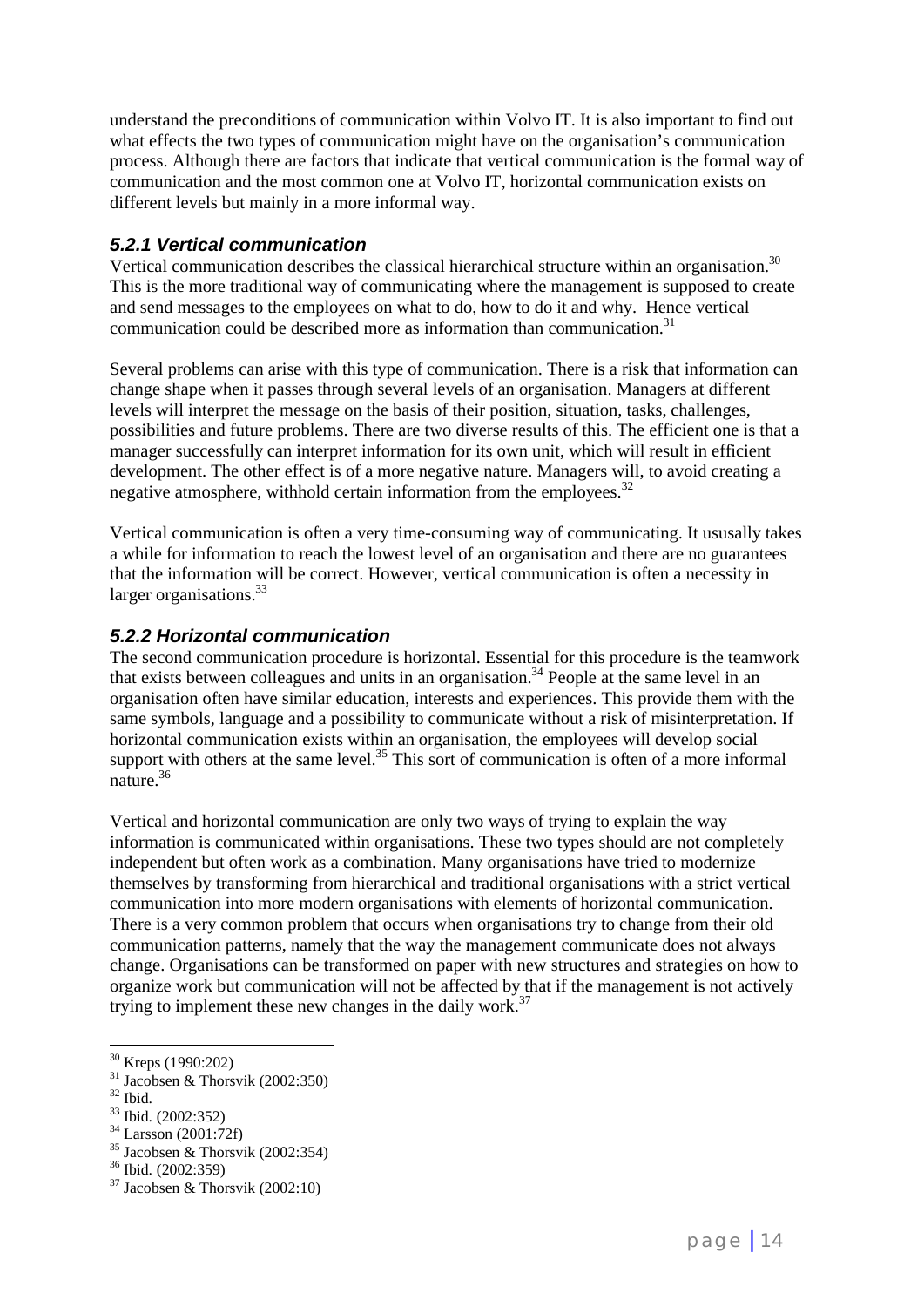### **5.3 Preconditions for effective internal communication**

A well working internal communication should be open and two-way based with questions and answers arising from both directions. This means that dialogue is the ultimate way of communicating.38 Effective communication is the term of the process where the receiver interprets the message content in the way that the sender intended.<sup>39</sup> This is often easier said than done. To achieve effective communication the sender has to use symbols and feelings that the receiver can identify with. It is also important that the message is put in a relevant context. If this is not done, there is a risk that the outcome can be the opposite of the original intention.<sup>40</sup>

If we look at internal communication through a leader or management perspective it is usually utilized for direction, control and coordination. When it is regarded effective, the management are able to inform his or her employees in the right way and about relevant issues. That means that these messages probably will be accepted properly by the receivers. However, if internal communication is not regarded effective it can lead to negative consequences. One of these consequences can be that employees do not follow instructions that have been given to them. This can be a result of information not getting through the right way.41 In order to achieve effective communication there are several points of veiw that need to be taken into consideration. We have summarized these into three aspects; dialogue, feedback and context, that are vital in order for communication to be effective and successful.

### *5.3.1 Dialogue*

There is a way of seeing communication as a sort of teamwork between two or more people. The sender and the receiver are considered to be active actors, mainly because they are both interpreting the message. To be able to reach a mutual understanding and interpretation, there must be a dialogue.<sup>42</sup> Volvo IT is an organisation that focuses on and prioritises goals, visions and values. Messages within organisations like that are often more complex and more difficult to interpret. Hence, dialogue is necessary in an organisation like that. $43$ 

Communication must also be open for everyone and not be exclusive. All employees need to be able to express their views and opinions, no matter what position they have.<sup>44</sup> Both managers and employees need to make sure that they receive information and that they pass it on to others. This way an open dialogue can be created through the entire organisation.<sup>45</sup>

When it comes to the communication between managers and employees there are several factors that affect that communication. Managers are for example not always aware of the fact that a dialogue requires sharing thoughts and ideas both ways. It is common that managers think they are having a dialogue, when in fact it is only one-way communication. If managers are doing all the talking, there is simply no room for response. $46$ 

- $41$  Heide etc. (2005:20)
- $42$  Simonsson (2006:7)
- $43$  Ibid.
- 44 Högström (1999:87)<br><sup>45</sup> Lugn (1990:16)<br><sup>46</sup> Simonsson (2002:13)

 $\overline{a}$  $38$  Lugn (1990:16)

 $39 \text{ Jacobsen}$  & Thorsvik (2002:336)

 $40$  Ibid. (2002:336)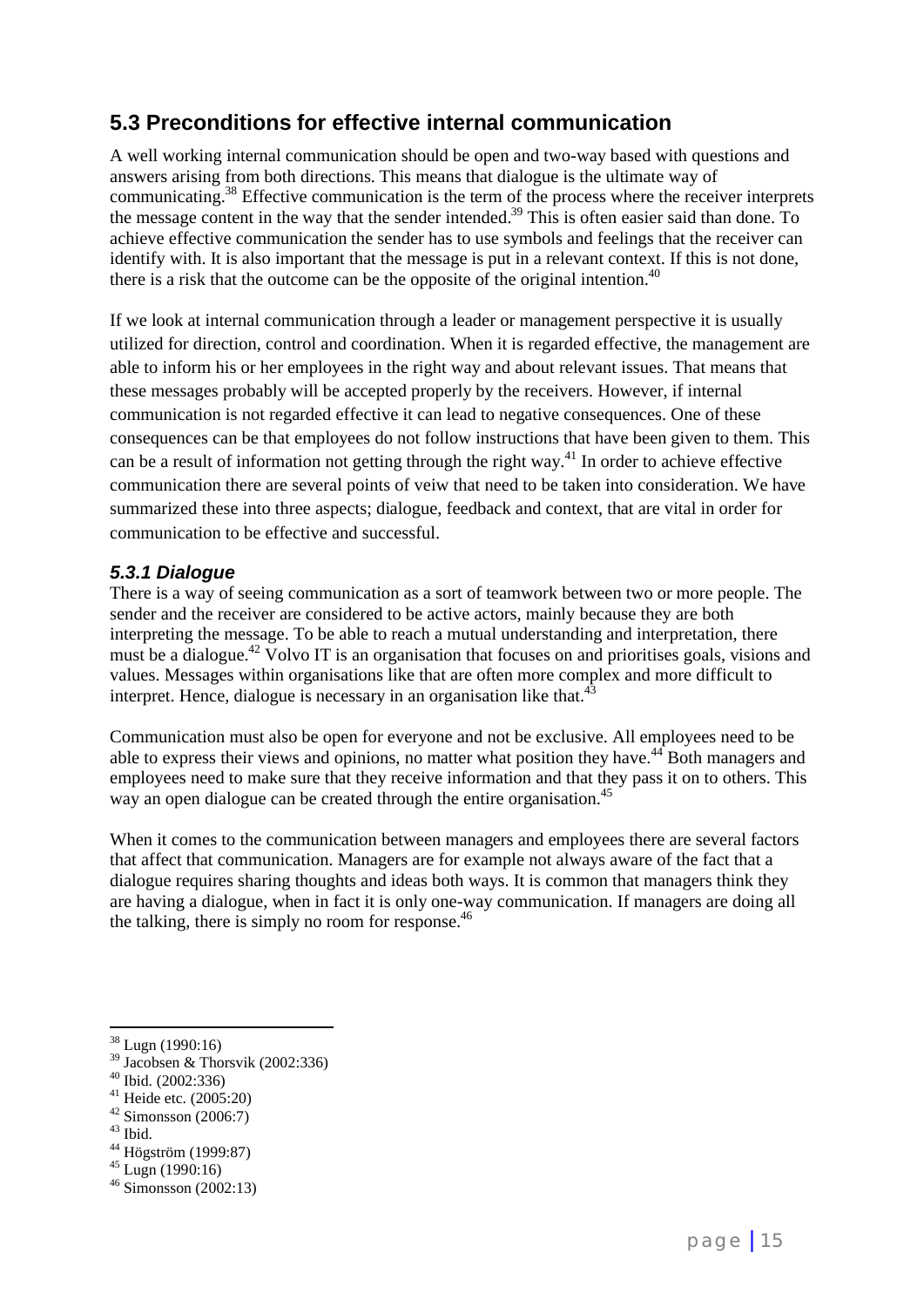### *5.3.2 Feedback*

The most important part of dialogue is feedback. It is through feedback which is a response of a message, that a two-way based communication process takes shape. To be able to achieve effective communication feedback is of great necessity since it is through feedback that the receiver can make the sender aware of if the message is understood or not. Without feedback there is no chance for the existence of a dialogue. $47$ 

### *5.3.3 Context*

A lot of the information that is communicated to the employees in a company is often allembracing and general. For that reason the managers need to facilitate this process by interpreting the information and give it an understandable meaning.<sup>48</sup> If information is not put into a relevant context it often leads to the fact that the employees can not relate to it, and for that reason will not be interested in it.<sup>49</sup> This can be an effect of the fact that managers put too much effort on what to mediate and not how to mediate.<sup>50</sup> A manger can give orders, but people will not necessarily accept them if they can not understand them.<sup>51</sup> To sift through, interpret and value information before passing it on is an important part of the managers' communicative responsibility according to Simonsson.<sup>52</sup> Högström also emphasizes that the managers' most important communication responsibility is to explain the information for the employees and give it a meaning. Before doing this the managers need to work on the information in order to make it relevant and important for the recipient. $53$ 

In Simonsson's study of another Volvo unit from 2002 she analyzed how managers pass on information and how the employees interpret it. Her conclusion from that study is that the managers often do not take the employees' frames of reference and their actual context into consideration. There is in other words a lack of ability to adapt the messages to their target group.<sup>54</sup>

### **5.4 Factors that can affect and prevent effective communication**

In order to try to identify factors that can explain why important information do not reach everyone at Volvo IT we need to have a general view of the factors that might affect the communication process and the managers communicative ability. There are several examples of what can have an impact on how a manager communicates and if he or she understands communication. The most comprehensive factor is that communication is not a priority in many private and public organisations. This can be seen as an organisational overall problem.55 Furthermore the different factors and aspects that can affect and prevent effective communication can be divided into organisational factors such as too much information, new information techniques and policies and more personal aspects such as sex, age and education.

 $\overline{a}$ 

53 Högström (1999:74)

 $47$  Rogers & Agarwala Rogers (1976:24)

 $48 \overline{\text{Simonsson}} (2002:26)$ <br> $49 \overline{\text{Lachotzki}} (2005:139)$ 

<sup>&</sup>lt;sup>50</sup> Högström (1999:98)<br><sup>51</sup> Lachotzki (2005:139)<br><sup>52</sup> Simonsson (2002:26)

 $54$  Simonsson (2002:232)

 $55$  Simonsson (2002:14)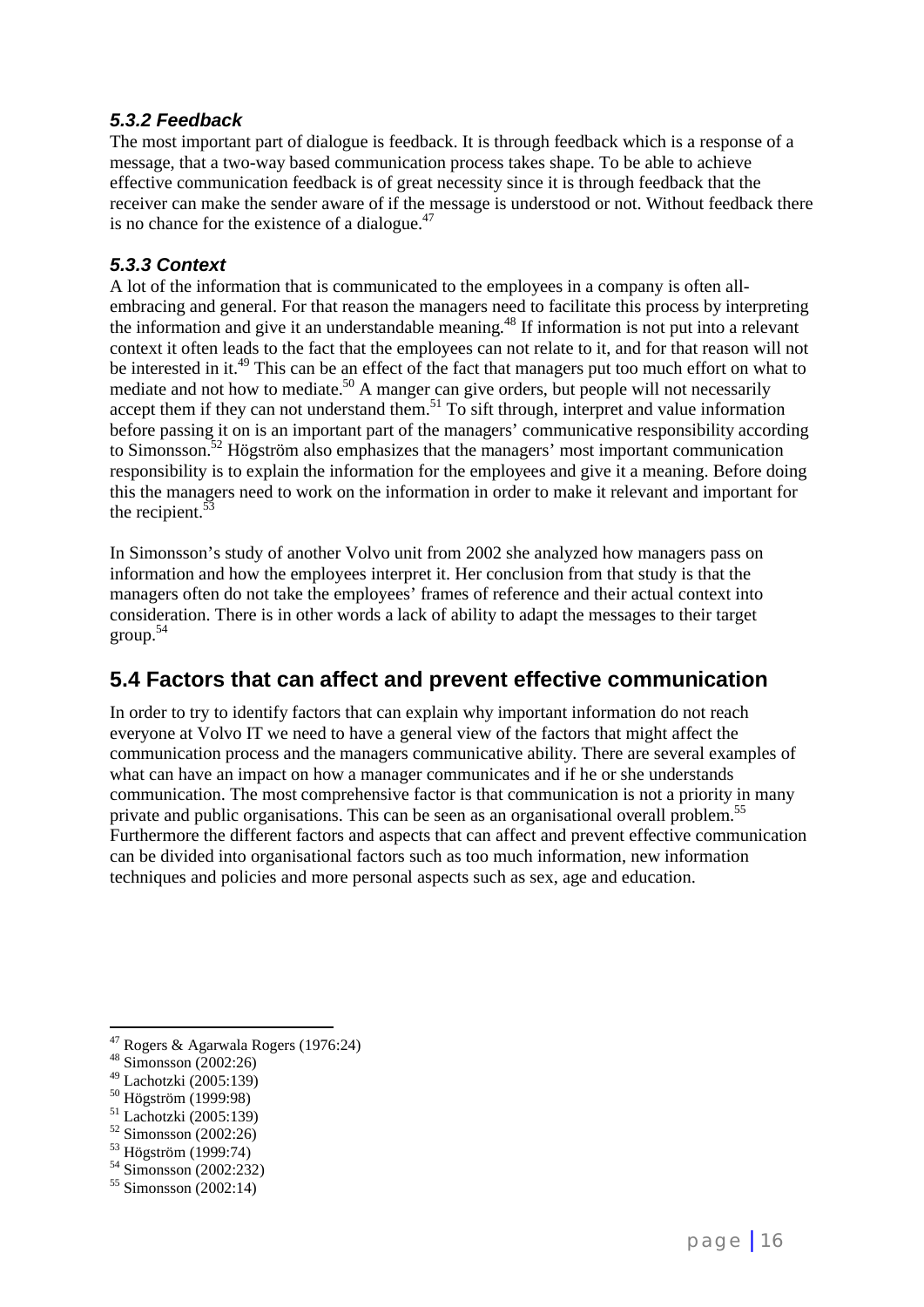### *5.4.1 Organisational factors that can affect effective communication*

#### *Communication policies*

Communication policies and policies in general are meant to provide all the employees within an organisation with relevant guidelines for different purposes. There are usually no concrete suggestions for measures, especially in communication policies. These policies are generally used to describe how communication ought to function within the organisation and they are supposed to be used as an internal encyclopedia about communication.<sup>56</sup> This however does not resemble the reality. The communication policy is a document which is not used as much as it should be. One of the problems with the communication policies in organisations is that they are just one of many. Another problem is that policies about strategies and communication are not prioritised enough in the companies. It appears to be more of a process on the side instead of something that ought to underlie the organisation.<sup>57</sup> This means that it is not very unusual that managers and their employees are not familiar with policies and that these are not implemented in their daily work.<sup>58</sup> In order to implement a communication policy all managers within the organisation need to live up to the communication standards that are presented in the communication policy. If the managers can not do it, then neither will the employees. <sup>59</sup>

But there are several problems that may occur even when policies are implemented. Catrin Johansson has analyzed how strategies are designed, how they are communicated and how they are accepted and interpreted in different managerial levels in her dissertation *Visions and realities – the communication about the company's strategy*<sup>60</sup>. She states that managers have different preconditions and for that reason they face strategies in different ways. However they are rarely aware of these differences. If anything managers have the impression that other people within the organisation interpret things the same way they do. The result of this is that the communication is filled with incorrect assumptions about what should be common meanings. In this process of interpretation the managers have an important role since they can guide the employees by stressing certain aspects and explain relations. Hence it is important that the managers also are considered to be a target group for the organisational communication.<sup>61</sup> This is another reason to why dialogue and interaction is important.<sup>62</sup>

#### *New communication techniques*

To be able to spread information the right way has become crucial for modern organisations. The traditional way of communicating, which is most often applied from the top down, is becoming more and more impractical within flexible organisations. $63$  Thanks to today's modern communication techniques it has become much faster to spread information. Just because there are more ways of communicating this however does not mean that the communication has improved. Instead it has become more difficult. More information channels mean an increased stream of information. This also means that an even smaller part of the information is relevant for each and everyone and that it is the receiver that decides the relevance of the information. The fact that people create their own understanding of the reality, by gathering different parts from different information, makes it even harder to find out if important information has reached the intended groups.<sup> $64$ </sup> The result of this is that there are no guarantees that the management's visions

 $58$  Löfgren Nilsson (1999:142f)

 $\overline{a}$ 56 Eriksson (2007:154f)

 $57$  Johansson (2003:333)

<sup>59</sup> Eriksson (2007:161)

<sup>60</sup> Own translation of *Visioner och verkligheter – kommunikationen om företagets strategi* 61 Johansson (2003:328)

<sup>62</sup> Ibid. (2003:334)

 $63$  Simonsson (2002:25)

 $64$  Högström (1999:10ff)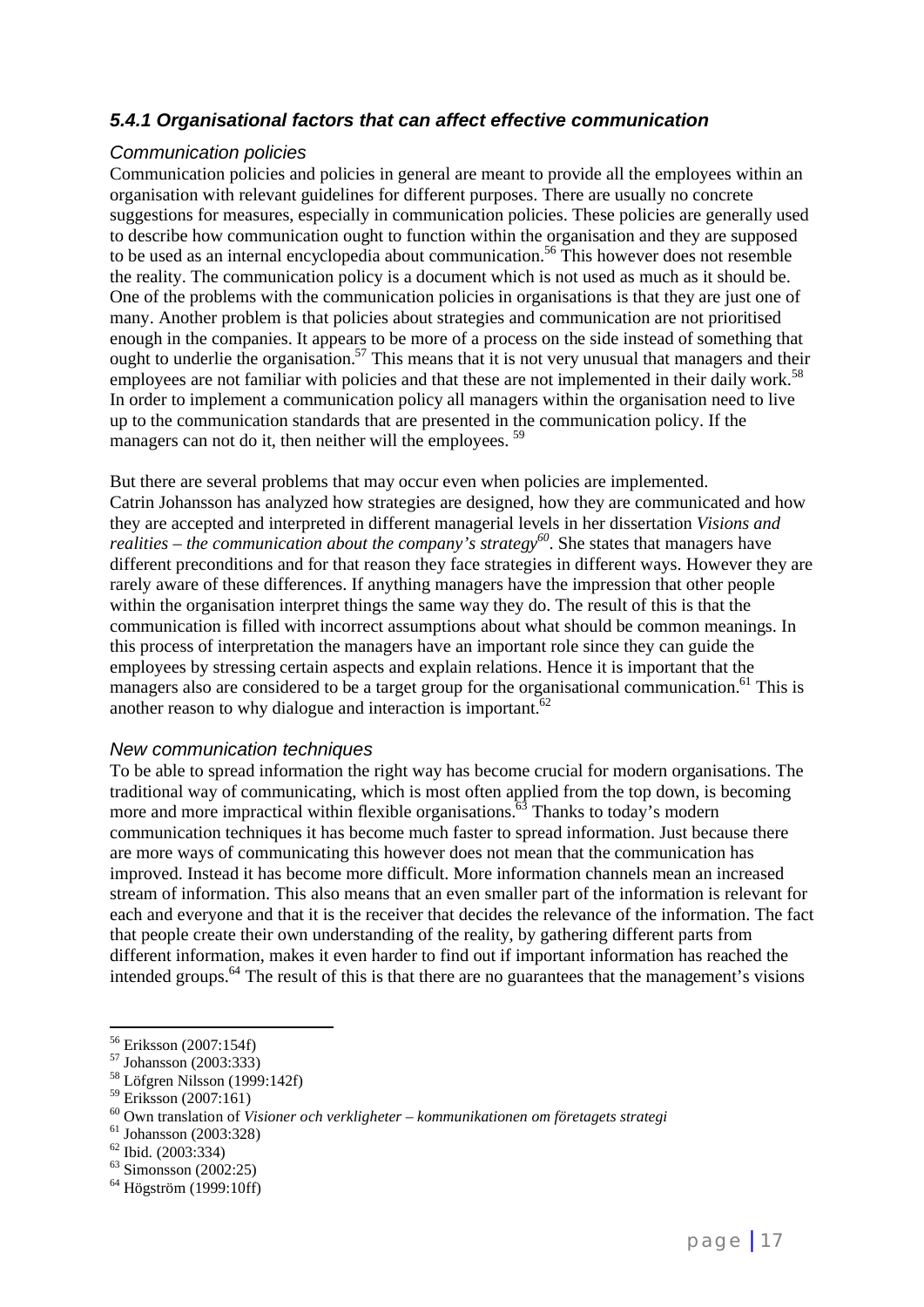and goals are getting through to the employees.<sup>65</sup> To be able to achieve the goal of getting the information to everyone the messages within an organisation can not simply be forwarded. Instead they have to develop through a dialogue.<sup>66</sup> There are several studies that have been conducted on leaders daily work. There are parts of the results that indicate that leaders prefer oral information such as phone calls and meetings, rather then written information like reports, letters and memos. $67$ 

Unfortunately the reality does not always resemble the ideal picture. The majority of the organisations today invest a lot of money on internal communication campaigns or on introducing the latest information techniques. But when it comes to communication between the manager and the employees it is expected to work more or less on its own. This is a very optimistic assumption according to Simonsson.<sup>68</sup> Many managers are for example better at communicating with media than with their own employees. This is due to the fact that there are often courses in media training but very seldom courses on how to communicate effectively with subordinates.<sup>69</sup>

To sum up it can be said that despite all new ways of communicating it is still different kinds of meetings that are the channels of communication with most penetration. Meetings encourage dialogue in a way that no other channel of communication can measure up to.<sup>70</sup> Simonsson also stresses that personal communication involves more possibilities to create understanding from complex information than computer mediated communication.<sup>71</sup>

### *Information overload and limited time*

One of the most important tasks a manager can have is to mediate information about changes, decisions, plans and activities to his or her employees.72 This is where the most common communication problems within an organisation occur. Modern organisations today are well equipped with the latest communication techniques, computers including intranet, internet and messenger which are supposed to facilitate the communication process. In reality this means that managers are constantly attacked by more information than they can handle.<sup>73</sup> The fallout of this could lead to following reactions among the managers:

- They can chose to ignore parts of information this could result in missing vital information
- They can handle information superficially risking to misinterpret the information
- They can collect information depending on how much time they have risking putting important information on hold.
- They can consciously not prioritise certain information risking to systematically leave out information<sup>74</sup>

### *5.4.2 Cultural and personal aspects that can affect effective communication*

Most multicultural companies such as Volvo IT have an overall organisational culture. In order for a multicultural cooperation to work there is a need for mutual frames of reference for among other things communication and decisionmaking. This is often easier said than done since a

<sup>65</sup> Sandberg (2003:31)

 $66$  Simonsson (2006:9)

 $67$  Jacobsen & Thorsvik (2002:484)

<sup>68</sup> Simonsson (2002:13)

<sup>69</sup> Högström (1999:124)

<sup>70</sup> Ibid. (1999:92f)

 $71$  Simonsson (2002:232)

 $72$  Jacobsen and Thorsvik (2002:342)

<sup>73</sup> Bolman & Deal (2005:367)

<sup>74</sup> Jacobsen and Thorsvik (2002:342)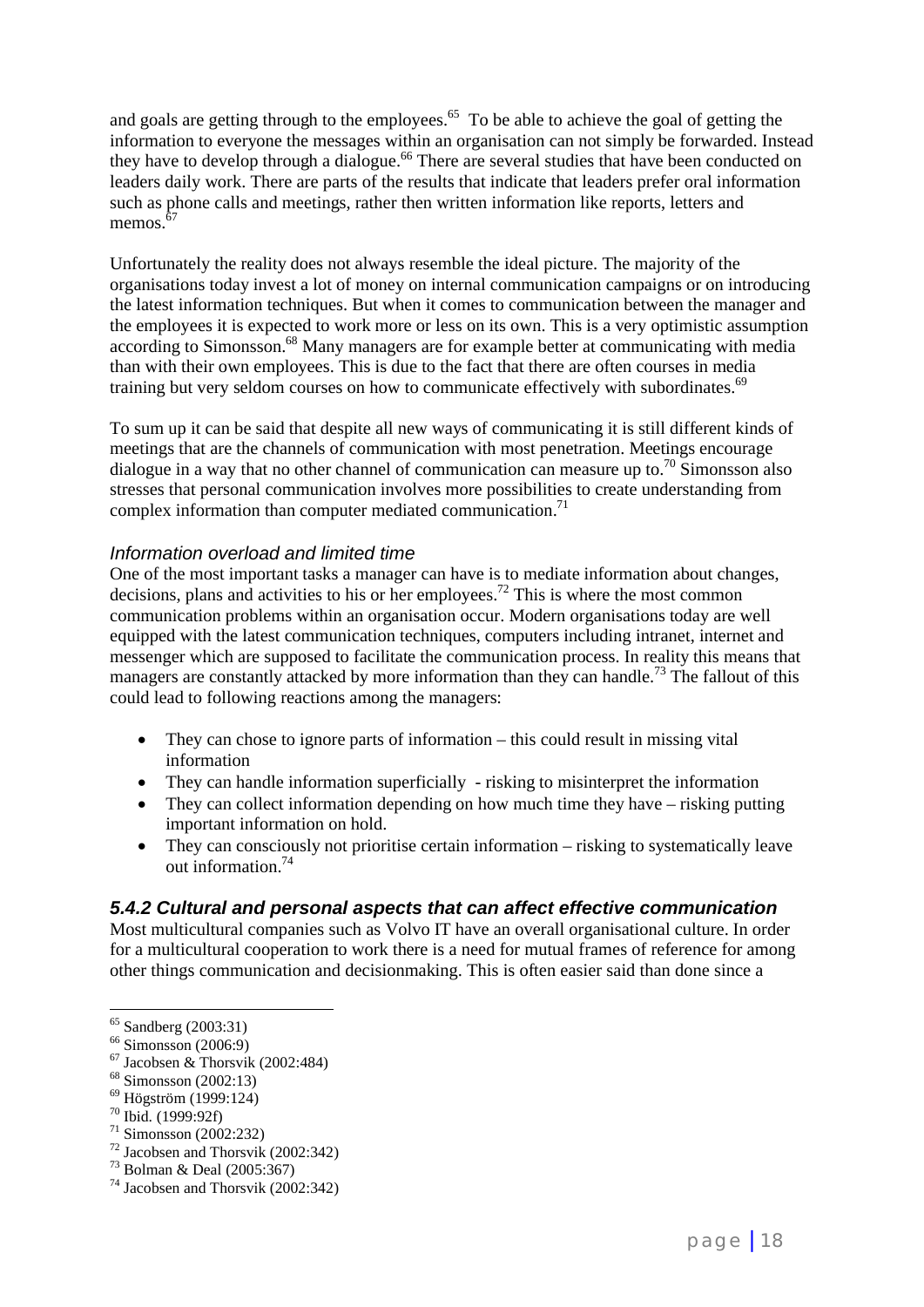multicultural environment consists of people with different backgrounds, knowledge and cultural values.75 But it is not unusual that many different cultures can arise side by side in an organisation. It can be cultures related to for example sex, age and education.76 These cultures and background factors can in some cases have an influence on a leader's role as a communicator, which is why we find it important to keep these factors in mind. The factors that are considered to have the strongest effect will be presented below.

#### *Sex*

By tradition there are many assumptions that women have a richer ability to communicate than men. However empirical studies show very small differences between men and women. Furthermore these differences disappear completely when taking variables like age, position and other organisational circumstances into consideration.<sup>77</sup> It is also hard to say if any possible differences between men and women lead to different efficiency as leaders. Despite this there are several studies of women as leaders that emphasize the fact that women often are more flexible leaders that communicate in more complex ways than men.<sup>78</sup>

### *Age*

There are many opinions about the fact that age might be a component that influences the way managers communicate. *Managing Generation X* was the title of a book that was published in 1996*.* Those that were born at the end of 1960s and 1970s were called the generation X and the insight was that they differ from their parents when it comes to several cultural dimensions that are of importance when it comes to how work and management is organised. One of these dimensions is that generation X often has a more modern way of looking at leadership and communication than the older generation's more traditional view. *<sup>79</sup>*

### *Education*

The third factor that we will mention is education. It is important to keep in mind that a person does not only acquire knowledge through education but also values, attitudes and social identifications. When the person concerned is recruited to an organisation all of these things are brought together. Even though organisations in different ways can affect the employees' behaviour it is not possible to fully eliminate the cultural components that have been established through education.<sup>80</sup> There are also studies that show that people with similar education have a tendency to stay together at the same workplace. Through this social interaction they support each other and strengthen the tendency to think and act the same way.<sup>81</sup>

What we are interested in finding out is in what way education affect leaders way of communicating. Most of the managers in large organisations have their university degrees in areas such as economics and technology.  $82$  These educations usually do not include any courses in communication. 83 This means that managers are not always aware of the effects that can be achieved through good communication.<sup>84</sup> This is especially true for economists that are used to measuring success in numbers, which is very hard to do in the communication field.<sup>85</sup> Considering

 $^{75}$  Hambrick m.fl (1998:25)

<sup>&</sup>lt;sup>76</sup> Jacobsen & Thorsvik (2002:171)

<sup>&</sup>lt;sup>77</sup> Bernstein m.fl (1994), Klenke (1996) i Jacobsen & Thorsvik (2002:510)

<sup>78</sup> Jacobsen & Thorsvik (2002:510)

 $79$  Tulgan (1996) i Jacobsen & Thorsvik (2002:174)

<sup>80</sup> Blau & Scott (1963) i Jacobsen & Thorsvik (2002:172)

 $81$  Lipsky (1980) i Jacobsen & Thorsvik (2002:172)

<sup>82</sup> Heide m.fl. (2005:20)

<sup>83</sup> Simonsson (2002:14)

<sup>84</sup> Ibid.

<sup>85</sup> Ibid.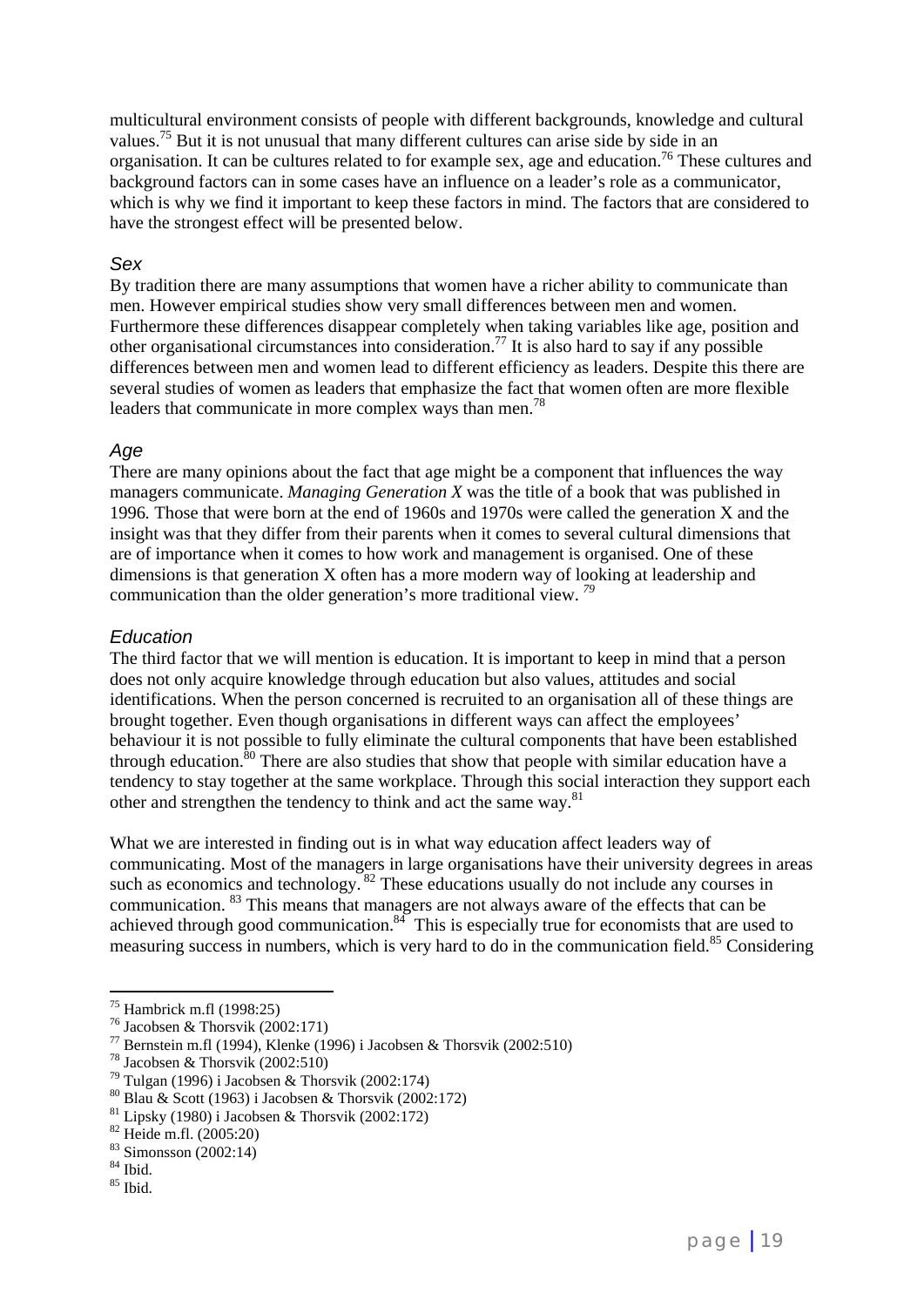that managers spend up to 80 % of their working day on different kinds of communication this is especially interesting.  $86$ 

These three personal and cultural aspects are the ones that are considered to be the most influential ones when it comes to leaders communicative ability. Although, there is another factor that can affect communication that we will mention here briefly. Managers way of communicating can be influenced by the fact that they usually are recruited to a managerial position within the organisation they already work at. This means that they probably do not have much experience about communication from other contexts and employers, since they are building a career within one organisation. 87

### **5.5 Communicative leadership and the role of the managers**

The new leadership is all about mutual goals, visions, values and understanding for the different processes inside an organisation.88 But to achieve such leadership, communication must be effective and prioritised.<sup>89</sup> It is only through communication that leaders can create mutual understanding, ideas and values.<sup>90</sup> If they succeed they can even transmit their visions on the employees, who will then identify with managers the goals.<sup>91</sup> To be able to accomplish such leadership, the characteristics of managers' communication must change. Their assignments are no longer to simply forward and spread information but to sift through, explain abstract information, relate it to the co-workers reality and create a dialogue.<sup> $52$ </sup> They need to introduce the organisations' visions and goals to the employees through inspiration and guidance.<sup>93</sup> To achieve that managers must also be aware of the world around the organizaition and to know how to interpret it. The best way of doing so is, as already mentioned several times, through dialogue. The advantages of dialogue are creating meaning, opening up for new ideas, contributing to involvement, creating reciprocity and equality, but not manipulating.<sup>94</sup> The result of this is that the employees will feel involved and motivated.<sup>95</sup>

### *5.5.1 Communication through different managerial levels*

In large organisations such as Volvo IT there are different levels of managers. Those managers that are in the middle of the hierarchy have a very significant communicative role to play. Their responsibility is to make communication and dialogue work between everyone within the organisation. If the managers in the middle level of the organisation are not good enough in spreading information, there is a risk that the dialogue will hit a stop. This is true no matter if the communication is initiated from the lower or the higher level in the organisation.<sup>96</sup> It is common that managers at the top level feel that communication failure depends on the managers in the middle. They often blame the problem on the transfer of information and the middle level managers incapacity to precede information and messages the right way.97 That is why it is necessary that all mangers within an organisation, no matter what managerial position, have the same view on communication and the same understanding regarding it.  $\frac{98}{98}$  Especially since

 $\overline{a}$ 

- $91$  Whittington (2002:55)
- $92$  Lönn (2005:3)
- <sup>93</sup> Eriksson (2005:208)
- 94 Simonsson (2006:46)
- $95$  Ibid. (2006:11)
- 96 Eriksson (2005:78)

<sup>98</sup> Eriksson (2005:78)

<sup>86</sup> Högström (1999:74)

<sup>87</sup> Simonsson (2002:14)

 $^{\,88}$  Ibid.

<sup>89</sup> Heide m.fl. (2005:22)

<sup>90</sup> Ibid. (2005:23)

<sup>97</sup> Simonsson (2006:6)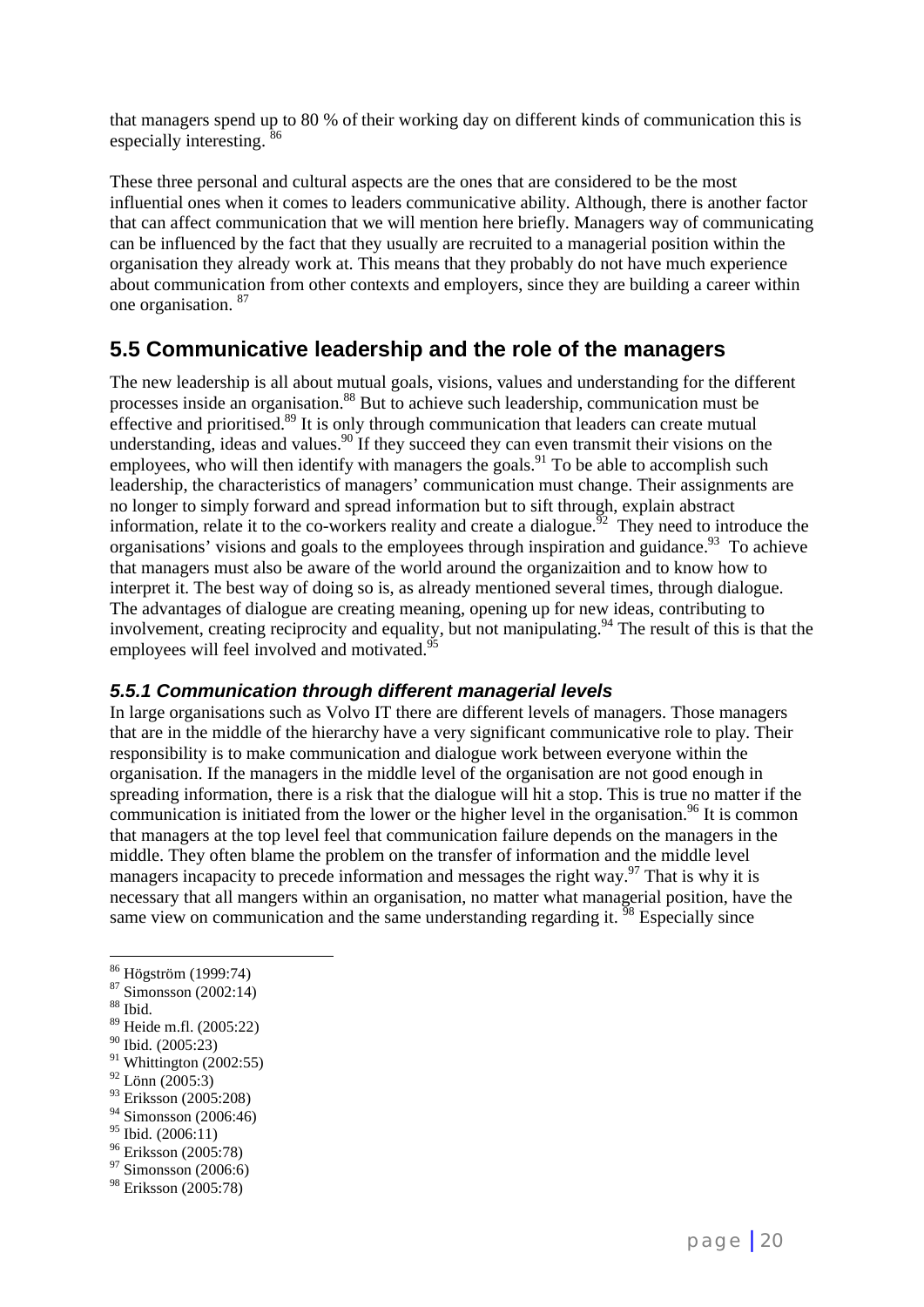information has a tendency to change both shape and content when passing between different  $levels<sup>99</sup>$ 

### *5.5.2 Managers' roles and tasks*

Leadership is all about affecting people and the best way to affect or influence someone is through communication. That is probably one of the reasons to why managers spend approximately 80% of their working day on communication.<sup>100</sup>

Charlotte Simonsson expresses in her dissertation *The communicative challenge – a study about the communication between manager and employee in a modern organisation<sup>101</sup> that it is common* goals, values and visions that control and unite the new organisations, not rules. This change also requires more of the communication between managers and employees. The managers' role is more about creating a common understanding and commitment about the abstract values and approach that will constitute the strength that unites the organisation.<sup>102</sup> Many organisations have unfortunately had difficulties with this change and according to Simonsson the modern leadership doctrine is still not put into practise. $103$ 

There are several managerial tasks that are considered to be important to achieve an effective leadership and communication. They will be presented here:

- Sift through and sort out information This means that the manager has a "gate" keeping" role and that he or she is filtering information. With so much information floating around it is crucial to sort out what is important. Managers have the power to decide which information is relevant for their employees and which is not.<sup>104</sup> The problem with this kind of communication is that the manager for example can decide what he or she thinks his or her higher managers want to hear. Problems like these are very common in larger organisations.<sup>105</sup>
- **Translate, interpret and explain**  Messages that contain information about visions, goals and values are often very indistinctive. That is why a manager needs to interpret the most relevant information and put it in a context for his or her employees.<sup>106</sup>
- **Initiate and create conditions for dialogue**  A manager needs to create a dialogue with his or her employees to be able to interpret complex messages. Using dialogue will contribute to involvement, motivation and learning processes.<sup>107</sup>

The picture of the reality that Simonsson illustrates in her final comments of her study is not a bright one. She argues that there is a schizophrenic culture at the organisation that she has studied, Volvo Car Corporation. She means that people say one thing and do another. On the one hand it is argued that dialogue, participation and common values are important fundamentals of a modern organisation. But on the other hand the actual work is driven by values as time, technique and costs. To be able to act in line with the modern leadership doctrine the managers need support.<sup>108</sup>

<sup>&</sup>lt;sup>99</sup> Larsson (2001:13)<br><sup>100</sup> Simonsson (2006:5)

<sup>&</sup>lt;sup>101</sup> Own translation of *Den kommunikativa utmaningen – en studie av kommunikationen mellan chef och medarbetare i en modern organisation*

<sup>&</sup>lt;sup>103</sup> Ibid. (2002:14f)<br><sup>104</sup> Jacobsen & Thorsvik (2002:347)<br><sup>105</sup> Larsson (2001:13)<br><sup>106</sup> Simonsson (2006:11f)<br><sup>107</sup> Ibid.<br><sup>108</sup> Simonsson (2002:258)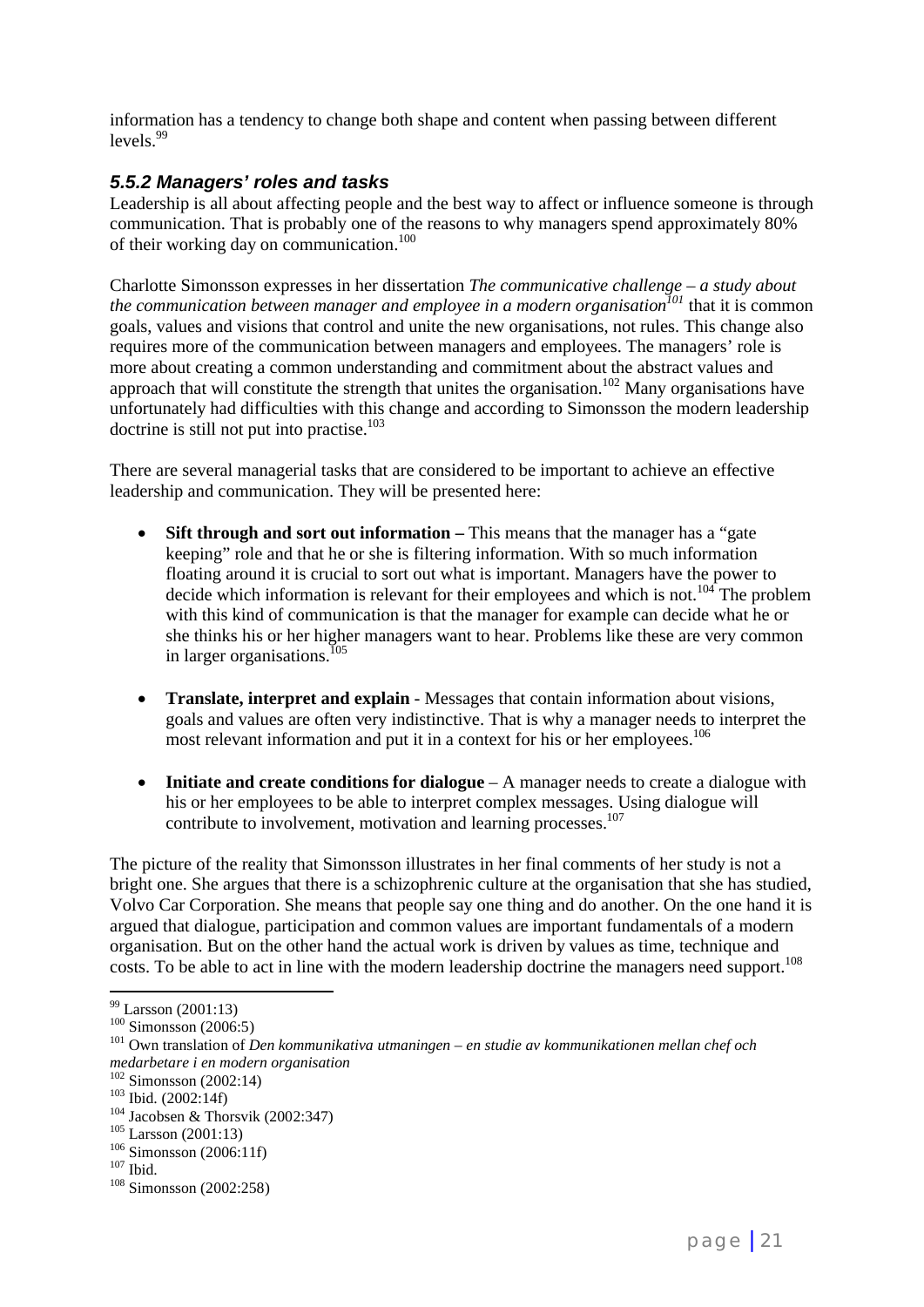### *5.5.3 The role of the employees when it comes to communicative leadership*

In her dissertation Simonsson argues that both managers and employees constitute leadership. This means that communication is not only a vital part of the leadership but also of the followership. Her study shows that both the managers' and the employees' communicative roles and responsibilities need to be discussed and have clearer definitions. It is also important to remember that it is not only the manager's role that has changed, but also the employees. The increased amount of information in combination with a higher independence among the employees means that both managers and employees need to improve their skills in sifting through and processing information.<sup>109</sup> In order to make the employees more independent, the managers must provide them with the right tools. Relevant information and understanding of the organisation are the key elements. <sup>110</sup> If not, there is a risk that the employees will interpret the message on the basis of their own frame of reference, which means that they will interpret the message in a different way than the management intended.<sup>111</sup>

<sup>&</sup>lt;sup>109</sup> Ibid. (2002:248)<br><sup>110</sup> Heide etc. (2005:23) and Strid (1999:21)<br><sup>111</sup> Simonsson (2006:6)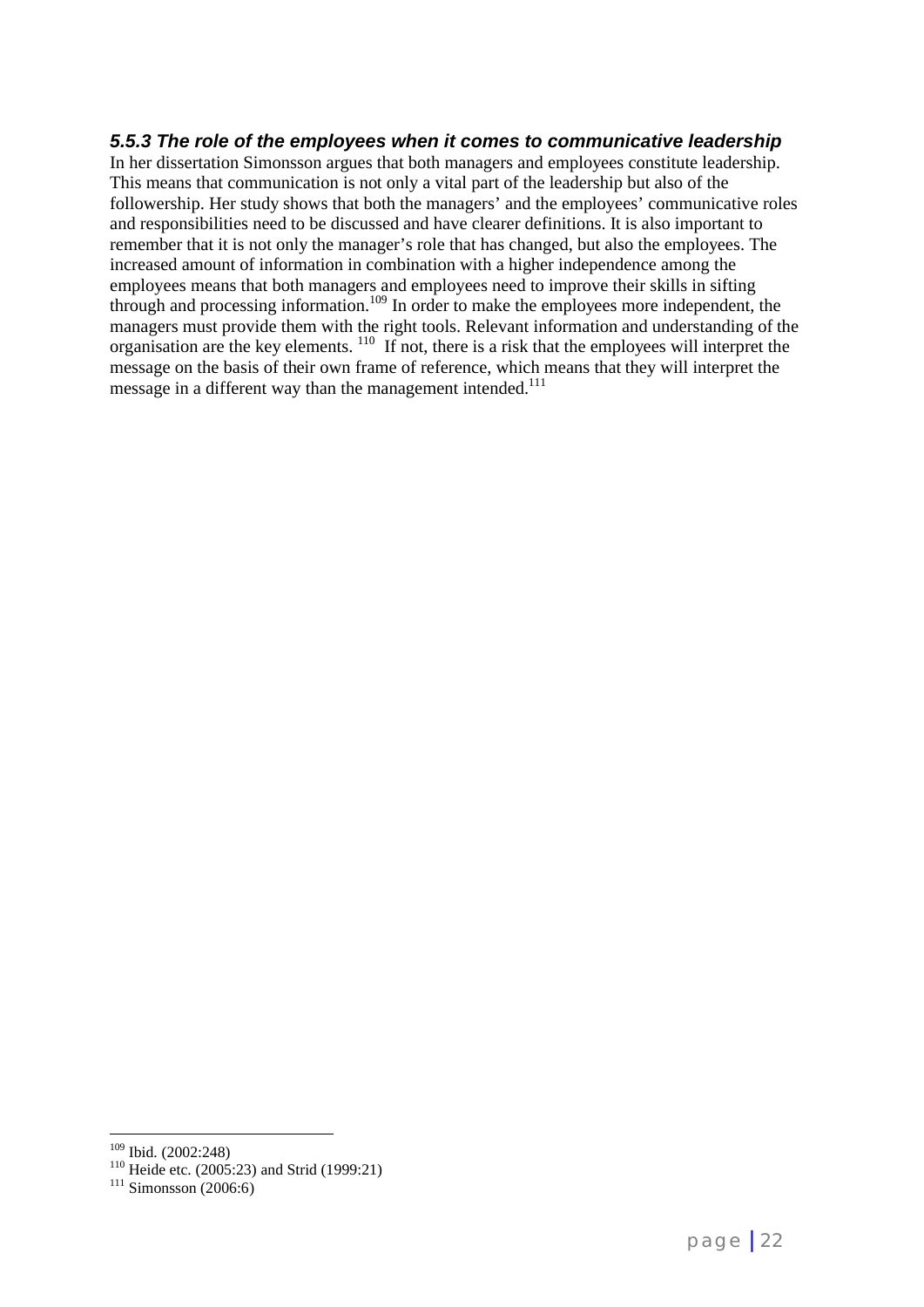# **6. Methodology and mode of procedure**

*In this following chapter we will present how this study has been carried out. Our line of action used in our data collection will among other things be described. We will also present and critically review the methodological choices we have made and the consequences these choices might have had on our study.*

### **6.1 Choice of method**

In order to answer our research questions and fulfil the aim of this study we found the quantitative approach to be more suitable and applicable than the qualitative approach. Hence, we conducted a quantitative study based on a web survey. This choice is based on the fact that Volvo IT is a large and global company with about 400 managers on three different managerial levels. In order to get a comprehensive understanding of the managers and to some extent generalize their views we believe that the survey-study will help us form a general opinion of this large group.<sup>112</sup>

Another reason for conducting a survey study is the limited amount of time. With a web survey the whole population can answer which makes the study broader. A qualitative study with interviews had only enabled us to conduct interviews with a minority of all managers. We also based our choice on the fact that the managers at Volvo IT are located in different offices around the world which would create difficulties for us to carry out the interviews.

Our initial thought was to complement our quantitative survey-study with semi structured qualitative interviews that would have themes based on information and patterns from the results of the survey. This additional study would have enabled us to get a deeper understanding of the managers' thoughts and explain the data from the surveys in other words.<sup>113</sup> Unfortunately this was not possible to carry out due to the limited amount of time.

In contrast to the qualitative research, which focuses more on words and meanings for the interpretation of the social reality and contexts, the quantitative research focuses just on numerical methods to make generalisations.<sup>114</sup> With a survey study we get straight answers that can be transformed to statistics. The disadvantage is however the lack of explanations and nuances. Critique directed towards survey studies is mainly about how social phenomenas loose their meaning if they are divided to fit measuring instruments like surveys. In spite of this survey studies are the best method to study attitudes and behaviours that cannot be observed directly which is the case with our study of the managers at Volvo IT.<sup>115</sup>

### **6.2 Method of selection**

We have conducted a complete study which means that the survey was sent to all of the 398 managers at Volvo IT which is the group that we want to comment on. This is a good but somewhat unusual method of selection that was possible for our study since we conducted a web survey.<sup>116</sup> A reason for this choice was that we wanted to be able to generalize the result from the study to some extent, which means that we wanted the result to be generally applicable on the whole population. We were aware of the fact that even though our original selection was highly representative a probable drop-out could make the selection less representative.117 In order to

<sup>&</sup>lt;sup>112</sup> Johansson in Ekström & Larsson (2000:78)

<sup>&</sup>lt;sup>113</sup> Östbye etc.. (2004:101)<br><sup>114</sup> Holme & Solvang (2001:35)<br><sup>115</sup> Johansson in Ekström & Larsson (2000:78)<br><sup>116</sup> Ejlertsson (2005:18)<br><sup>117</sup> Östbye etc. (2004:152)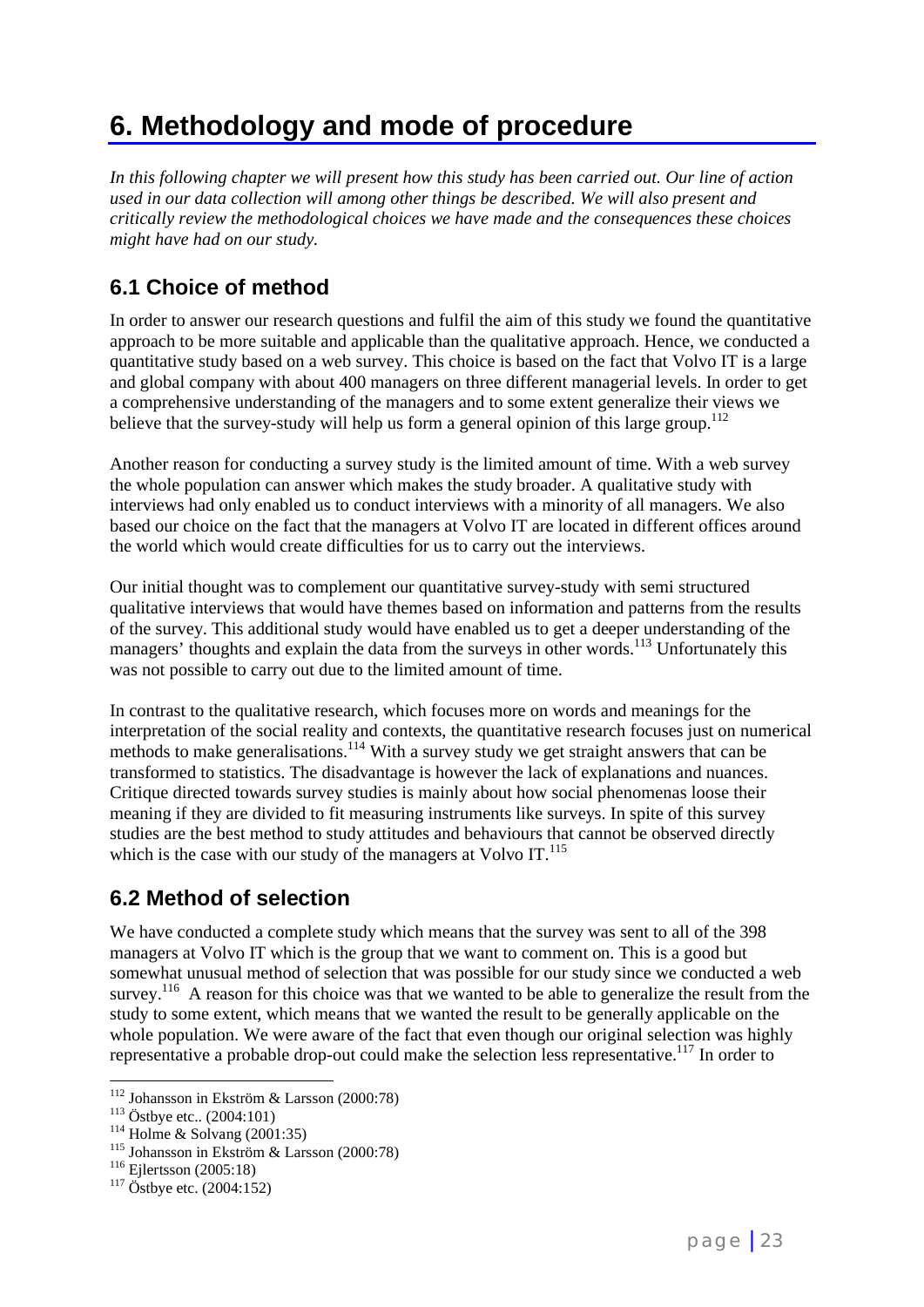avoid this as much as possible we followed the advice to be thorough when working with the initial parts of the research. With a well planned research design our aim was to achieve a high answering frequency that would give us a highly representative material.<sup>118</sup>

### **6.3 The survey study**

The survey study that underlies this study is a web survey that was sent out to all 398 managers at Volvo IT through e-mail.

### *6.3.1 How the survey was carried out*

Before we decided the questions for the survey we tried to create a true picture of Volvo IT and the problems they experience. To be able to do that we met with our contact person at Volvo IT, we studied internal corporate information and read additional literature within the field. When we designed the survey and decided on what questions to have we started out by thinking about what information we needed in order to answer our two comprehensive research questions. We tried to find indicators that we could measure the conceptions that we wanted to study which is called to operationalize.119 We showed our first draft to both our contact person at Volvo IT and our tutor at the university and they both contribuded with valuable feedback.

The final version of the survey contains 29 questions. To be able to handle the material only the last question of the survey was an open question. In that question the managers were able to write if there is anything that they think could facilitate their responsibility to pass on information to their subordinates. We also had to make up our mind regarding the debated question about whether there should be a mid-alternative or not.<sup>120</sup> We however chose to include a midalternative in the questions where it was possible. The reason for this was to avoid forcing the respondents with no opinion to take a position since that could lead to unfounded answers. We are aware of the fact that some respondents might tick the mid-alternative even though they have an opinion which is something that we have to relate to when analysing the results. We also chose to place the background questions first in the survey seeing that we do not find these questions to be sensitive.

Volvo opinion helped us create the web version of the survey and e-mailed it to all managers. A cover letter that explained the study and the purpose of it was enclosed with the e-mail with the link to the survey. Due to the limited amount of time a reminder was sent out already after 6 days and the survey was closed after 10 days. (To see the cover letter and survey as a whole, see appendix 3 and 4.)

### *6.3.2 How the material was handled and worked through*

We received all data from the study in an excel document from opinion. After thoroughly looking through the material we transfered it to the statistical programme SPSS (Statistic Package for the Social Sciences). We also checked the different variables and namned the labels in SPSS. When that was done we printed out frequencies and cross tabs on all parts of the results in order to get an overall view of the results. This also gave us a first view of the internal drop-out and the examined group.

### **6.4 Answering frequency and drop-out analysis**

<sup>&</sup>lt;sup>118</sup> Halvorsen (1992:101)

<sup>&</sup>lt;sup>119</sup> Johansson in Ekström & Larsson (2000:79)<sup>120</sup> Östbye etc. (2004:141f)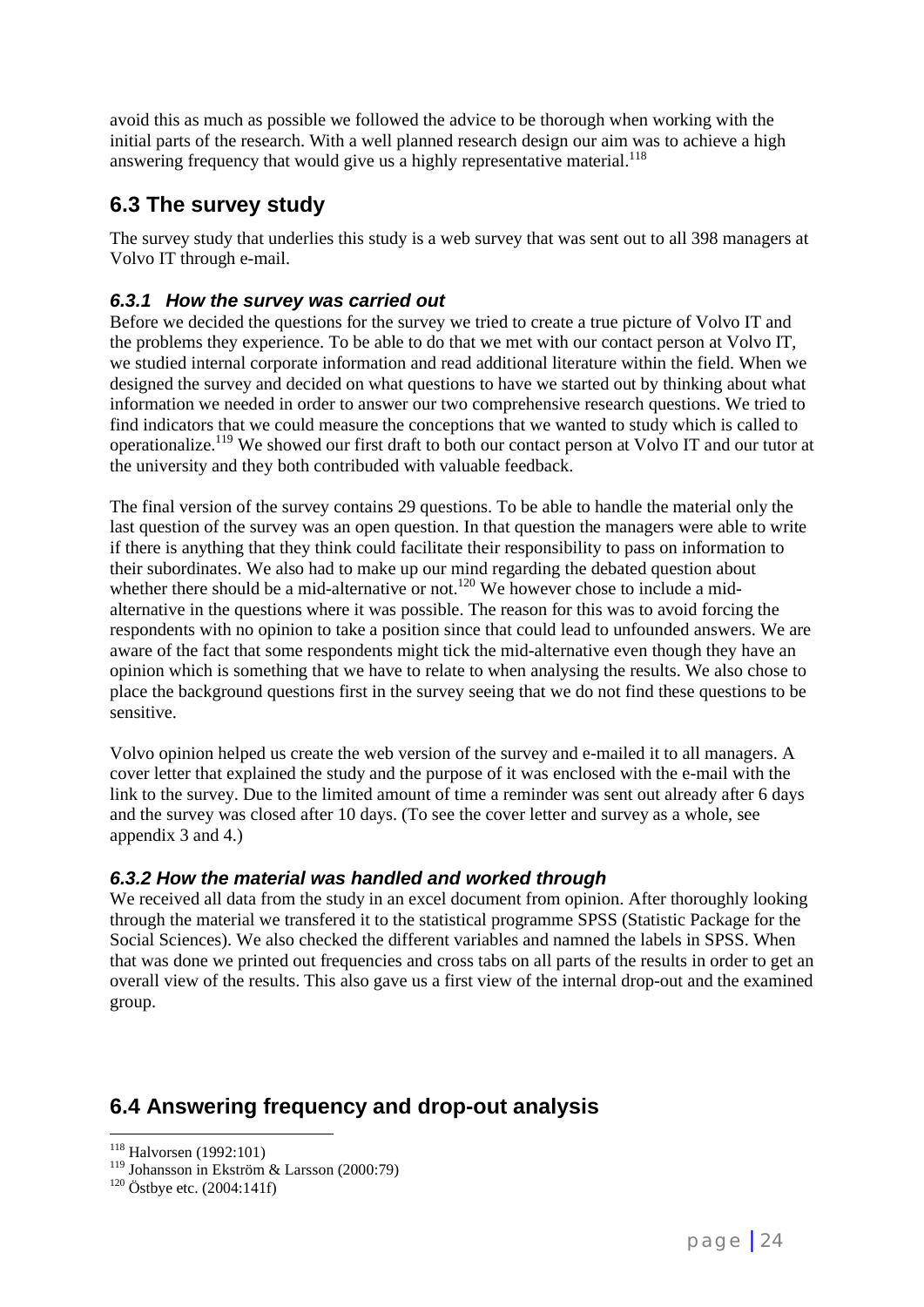The survey was sent out to our population which is all 398 managers at Volvo IT. From these, 164 managers (41 %) did not answer the survey. This gave us an answering frequency of 59 % with 234 respondents that answered the survey. When it comes to survey studies today an answering frequency between 50-75% is common and considered accepted.<sup>121</sup> This means that our study has an acceptable answering frequency. If we also keep in mind the fact that only one reminder was sent out due to the limited amount of time we can be satisfied. Usually three or four reminders are sent out when it comes to survey studies.<sup>122</sup>

Even though the answering frequency is high enough it is preferable to carry out a drop-out analysis.<sup>123</sup> This has been done by comparing the composition of our material with the composition of the selection, which in our case is the same as the population. If those that did not participate in the study in relevant aspects differ from those that have partcipated we could have a problem with the representativity. But by doing a drop-out analysis we could determine if it is possible to disregard the drop-out when analysing the results.<sup>124</sup>

#### **Table 1. Division of sex among the population and our material (in percent)**

|                       | <b>Population/selection</b> | <b>Our material</b> |  |
|-----------------------|-----------------------------|---------------------|--|
|                       |                             |                     |  |
| Men                   | 74                          | 72                  |  |
| Women                 | 26                          | 28                  |  |
| Total percent         | 100                         | 100                 |  |
| Number of respondents | 398                         | 227                 |  |
|                       |                             |                     |  |

The table above shows very small differences beween the population and our material regarding the division of sex.

| Table 2. Division of managerial positions among the population and our material (in percent) |  |
|----------------------------------------------------------------------------------------------|--|
|                                                                                              |  |

|                              | <b>Population/selection</b> | <b>Our material</b> |  |
|------------------------------|-----------------------------|---------------------|--|
| Executive Management Team    | 4                           | 4                   |  |
| General managers/directors   | 10                          | 25                  |  |
| Managers/first line managers | 86                          | 70                  |  |
| Total percent                | 100                         | 99                  |  |
| Number of respondents        | 398                         | 230                 |  |

This table shows some differences between the population and our material regarding the lower and middle managerial levels which is something that we will take into consideration when analyzing the results.

#### **Table 3. Division of geographical regions in which the managers work among the population and our material (in percent)**

 $121$  Trost (2007:137)

<sup>&</sup>lt;sup>122</sup> Johansson in Ekström & Larsson (2000:93)<br><sup>123</sup> Trost (2007:137)<br><sup>124</sup> Johansson in Ekström & Larsson (2000:88)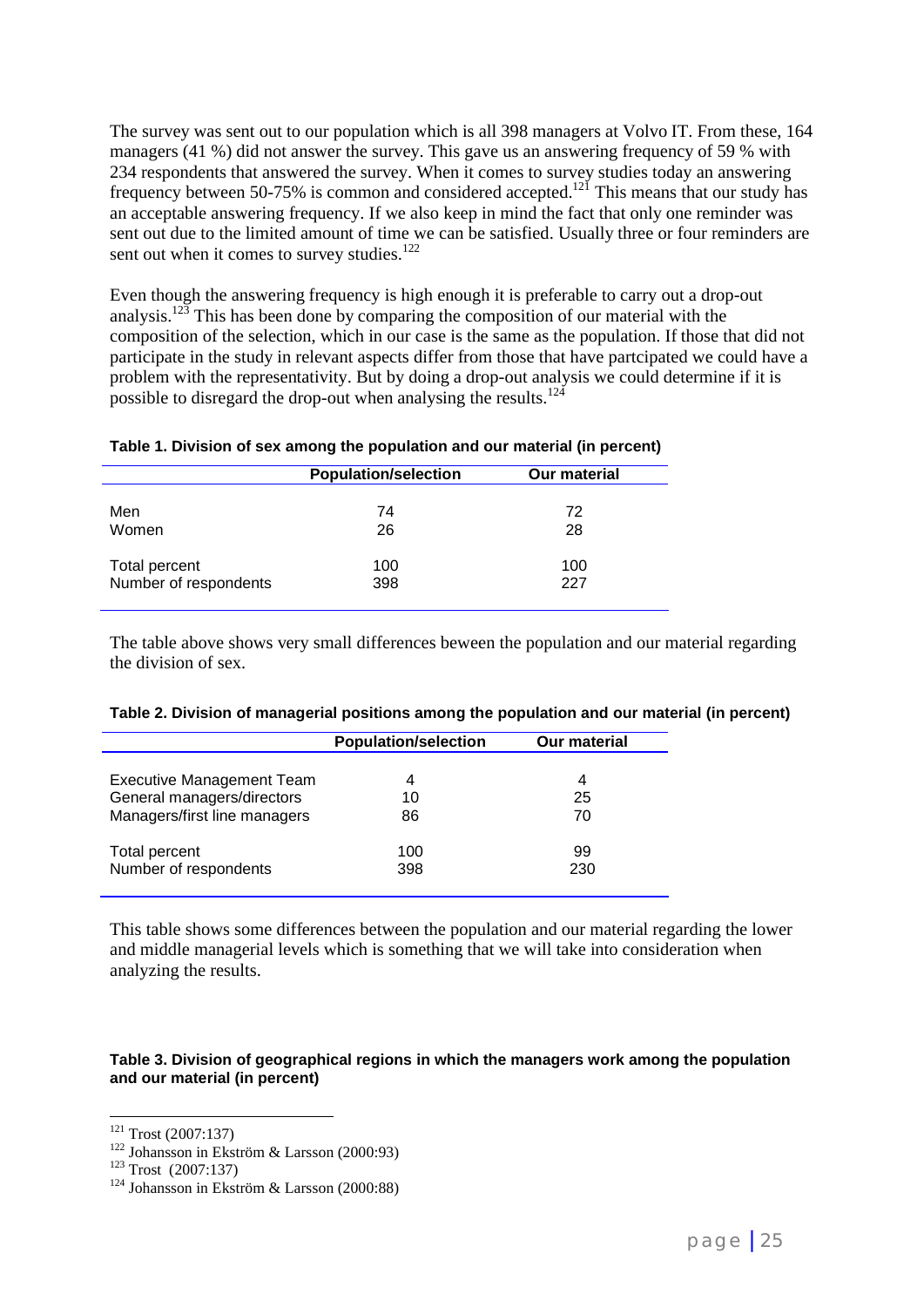|                       | <b>Population/selection</b> | <b>Our material</b> |
|-----------------------|-----------------------------|---------------------|
|                       |                             |                     |
| Sweden                | 49                          | 69                  |
| <b>Rest of Europe</b> | 28                          | 13                  |
| <b>USA</b>            | 18                          | 14                  |
| Asia                  | 3                           | 2                   |
| Other                 | 3                           | 2                   |
|                       |                             |                     |
| Total percent         | 101                         | 100                 |
| Number of respondents | 398                         | 234                 |
|                       |                             |                     |

We have not had access to all numbers needed to carry out a complete drop-out analysis but what we can see is that there are some differences regarding the middle and lower managerial levels and the geographical regions Sweden and the rest of Europe. As mentioned these differences will be taken into consideration. Especially the high representation of region Sweden can be a factor that might influence the answers on some of the questions which we will try to pay attention to. However these differences are relatively limited and our view is that they do not indicate that the drop-out could be systematical. In spite of this we need to be careful with our conclusions from the results of the study. This since we have only shown similarities and differences with regard to the variables where we have information from both the population and our material. So even if there are no significant differences regarding sex, managerial position and geographical region we can not be completely sure that this is the case with regard to other variables.<sup>125</sup>

### **6.5 Method Criticism**

### *6.5.1 The contents of the survey*

When analyzing the answers from our study we have realized that the wording of the questions and how the questions are understood probably is the biggest insuffiency with this study. However we have established that there is no question that has not worked at all. When we decided to use words like dialogue, sender, feedback and gatekeeper we were aware of the fact that the managers might have different understandings and views about these words and concepts. We also received a couple of comments regarding question 28 and the managers view of an ideal manager. Apparently the word gatekeeper has somewhat negative connotations within the Volvo sphere. Gatekeeper is often associated with someone that selfishly protects his or her own position which was not the meaning we intended. This might have affected the answers and for that reason we have taken this into consideration when analyzing the results from that question. We are also aware of that several of the words that we have used in our survey could result in prestigous answers. For example, there are probably not that many managers that are negative towards words like dialogue.

Our study could probably also have benefited from not having as broad questions. More detailed questions might have facilitated the analysis of the material and perhaps also have given us straighter answers to some of the questions. Since we decided to have a midalternative, number 3, we experienced some difficulties when analyzing these questions. Our initial though was that the midalternative meant "neither nor" but we found out, after closing the survey, that within the Volvo Group the midalternative usually means "mixed". We are aware of that this might have had an affect on some of the results but we have decided not to pay much attention to this category unless we believe that the category might influence the results to a great extent. There are also a few specific questions that have caused us some problems. Unfortunately there was a mistake that we did not discover when Volvo opinion helped us create the web survey. Question 11 is a yes and no question concerning the knowledge about the communication policy.

 $\overline{a}$ <sup>125</sup> Trost (2007:138)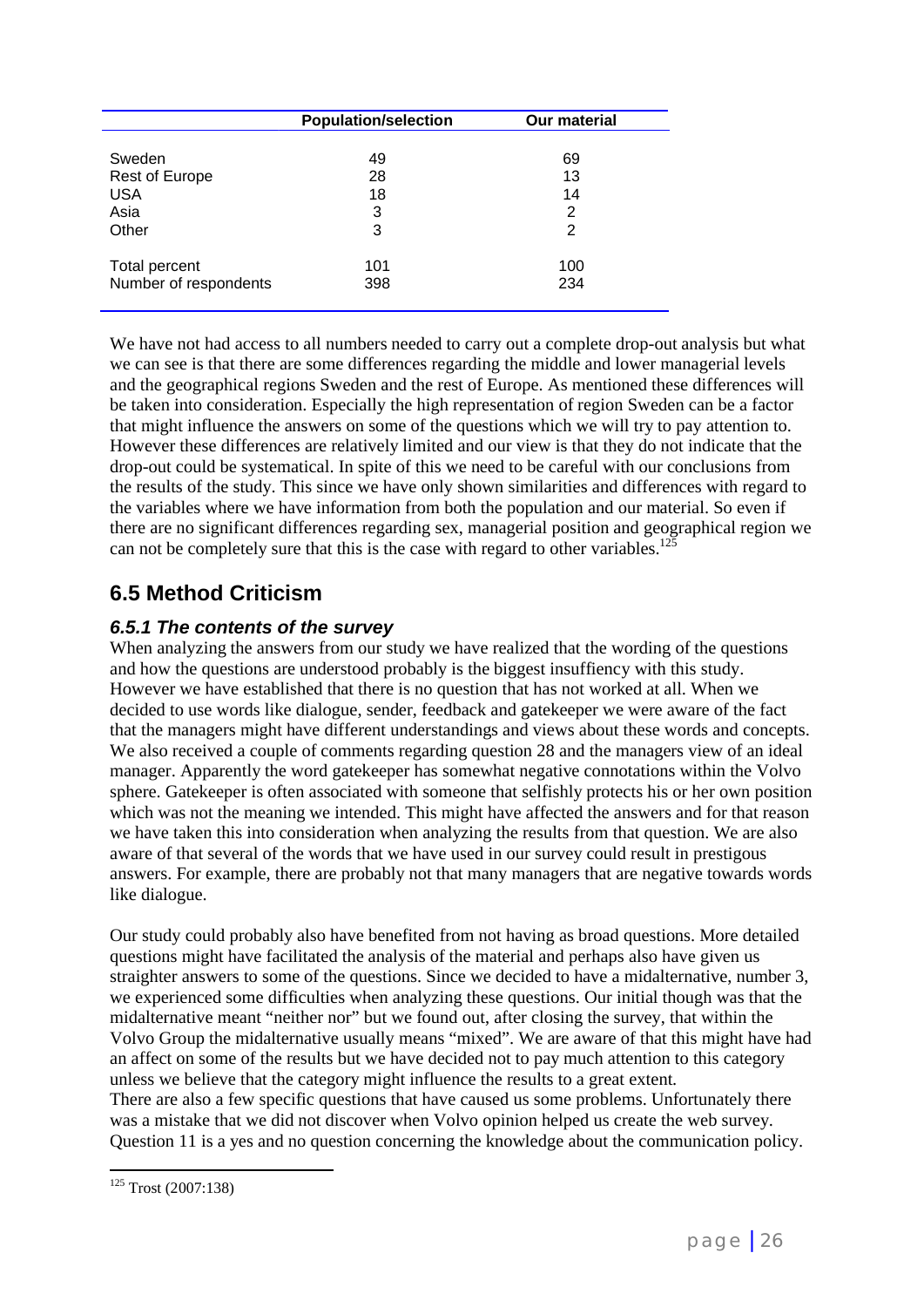The phrase "If yes, please answer the following question. If no, proceed to question no 13" has ben put before the yes and no alternatives instead of after. The result of this is probably a high drop-out, especially for the no-alternative.

When it comes to question 27 the categories are opposite to what the employees at Volvo are used to. Number 1 is in this case "strongly agree" instead of "strongly disagree". This was not our intention since we had fixed alternatives in words in our original draft. Unfortunately these disappeared when Volvo opinion created the web survey. We need to be aware of that a stressed manager can miss this when answering the question.

When analysing the results of this study we have taken all of the above mentioned criticism into consideration.

### *6.5.2 Validity and reliability*

There are three measurements for the trustworthyness of a study; validity, reliability and objectivity.126 Validity is about to what extent we measure what we intend to measure. We consider the measuring instrument that we have chosen, the web survey, to be very appropriate for this study. With our survey we have tried to ask clear and not biased questions in order to answer our comprehensive research questions.127 We belive that the survey measures what we intended which according to us gives the study a high validity. Nevertheless it is hard to carry out a study without mistakes. As mentioned before the main mistake with this study is about how the questions have been understood which in theory could result in that we have not been able to measure what we intended. However we have been very thorough when operationalizing and defining indicators in order to really measure what we intended. This, together with our initial choice of measuring instrument, is why we consider this study to have a high validity.

We also have to consider the fact that this study is based on subjective opinions which raises questions about the relation between the subjective views and the reality. This is something that also could affect the reliability of this study. With a study based on the respondents subjective opinions it might be difficult to know to what extent we would receive the same results if the study was repeated.<sup>128</sup> However we have taken all of this into consideration and tried to eliminate this from having a negative impact on our study. One way of increasing the reliability of a study is to examine the same aspect from different ways.<sup>129</sup> This is something that we have tried to do and an example of that is question number 26 "What is your view of interpreting the information you receive before passing it on to your subordinates?" and 27 b "In order for my subordinates to understand the information I pass on, it is my role as a manager to put a message into the relevant context".

Objectivity is about to what extent values might influence the study. This is something that we have had to consider since we have an assigner for this study. There is an increased call for the authors' independence when it comes to studies that are commissioned by an assigner. This is something that we have paid attention to throughout the work with this study and for that reason we have also tried to increase the objectivity by motivating the choices we have made.<sup>130</sup> Corporate Communications at Volvo IT, our assigner, has had the comprehensive responsibility when it comes to defining the focus of this study. Through discussions with our contact person at Volvo IT we gained important knowledge in order to decide and define the scientific approach and aim of this study. Our contact person at Volvo IT has among other things contributed with

<sup>&</sup>lt;sup>126</sup> Björklund & Paulsson (2003:59)<br><sup>127</sup> Ibid. (2003:60)<br><sup>128</sup> Ibid.

<sup>128</sup> Ibid.<br>
129 Ibid.<br>
130 Björklund & Paulsson (2003:61)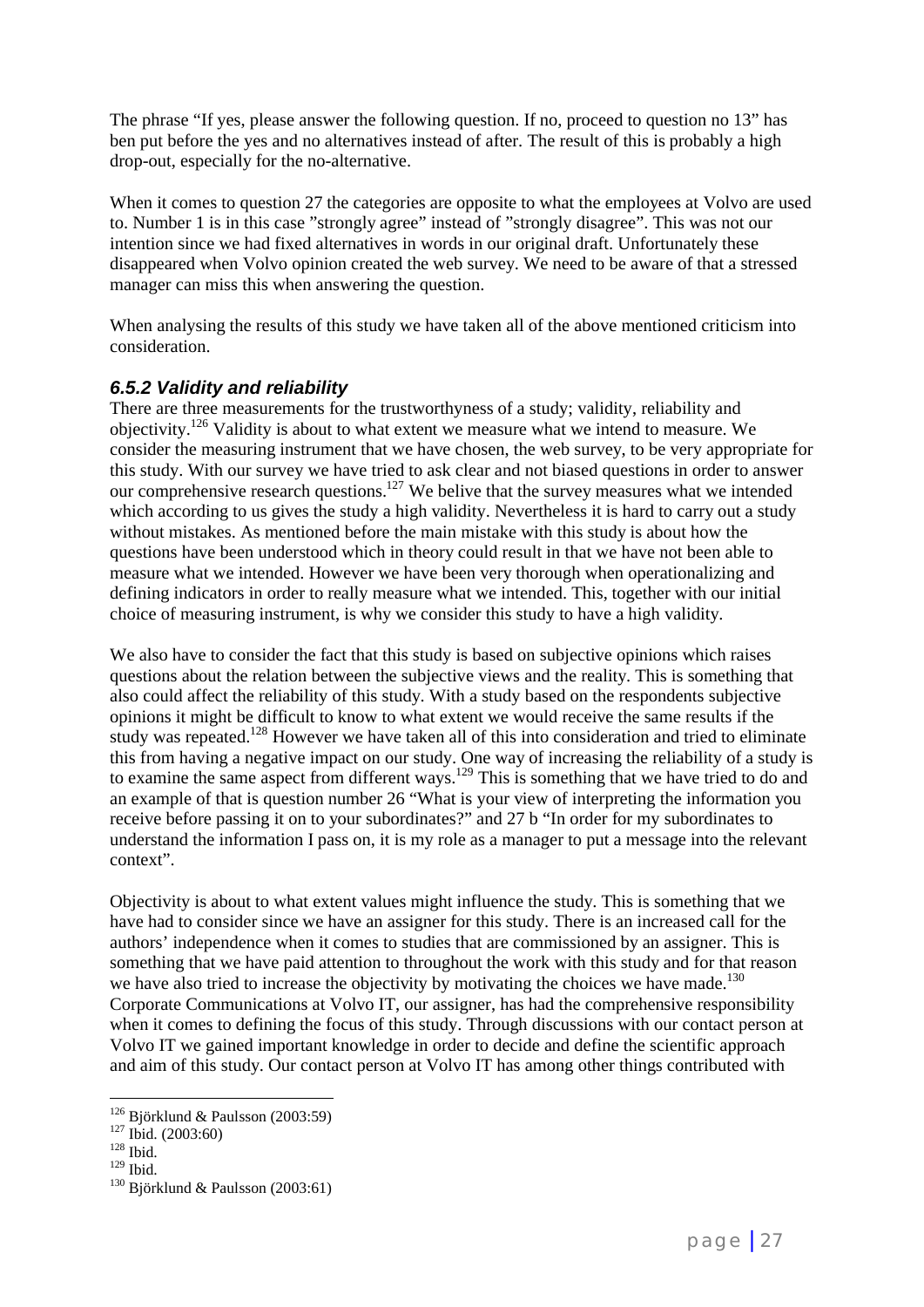background material about Volvo IT, their strategies and policies and information about the managers. All the writing, formulation of survey questions and analysis of the results have taken place both outside and without influence from Volvo IT. This means that the assigner has not been able to affect the results of the study.

### **6.6 Final reflections**

On the basis of the discussion regarding selection, answering frequency and drop-out analysis we consider the material to be relatively representative. This means that we will be able to generalize our results and assume that they are valid for all the managers at Volvo IT. However this will be done with caution and we will mainly focus on the obvious patterns and clear tendencies in the results. Whether it is possible to generalize the results on other contexts outside of Volvo IT we find more complicated. Since this study is a study of internal communication, with focus on the managers, we believe that this study can contribute with knowledge regarding communicative challenges in large, global and complex organisations. Especially the more modern and knowledge intense companies. However we find it important to keep in mind that this study is based on the managers' subjective answers that are influenced by the organisation in which they work. Since every organisation is different and unique they also have different preconditions which result in that both the probelms and solutions often differ between different organisations.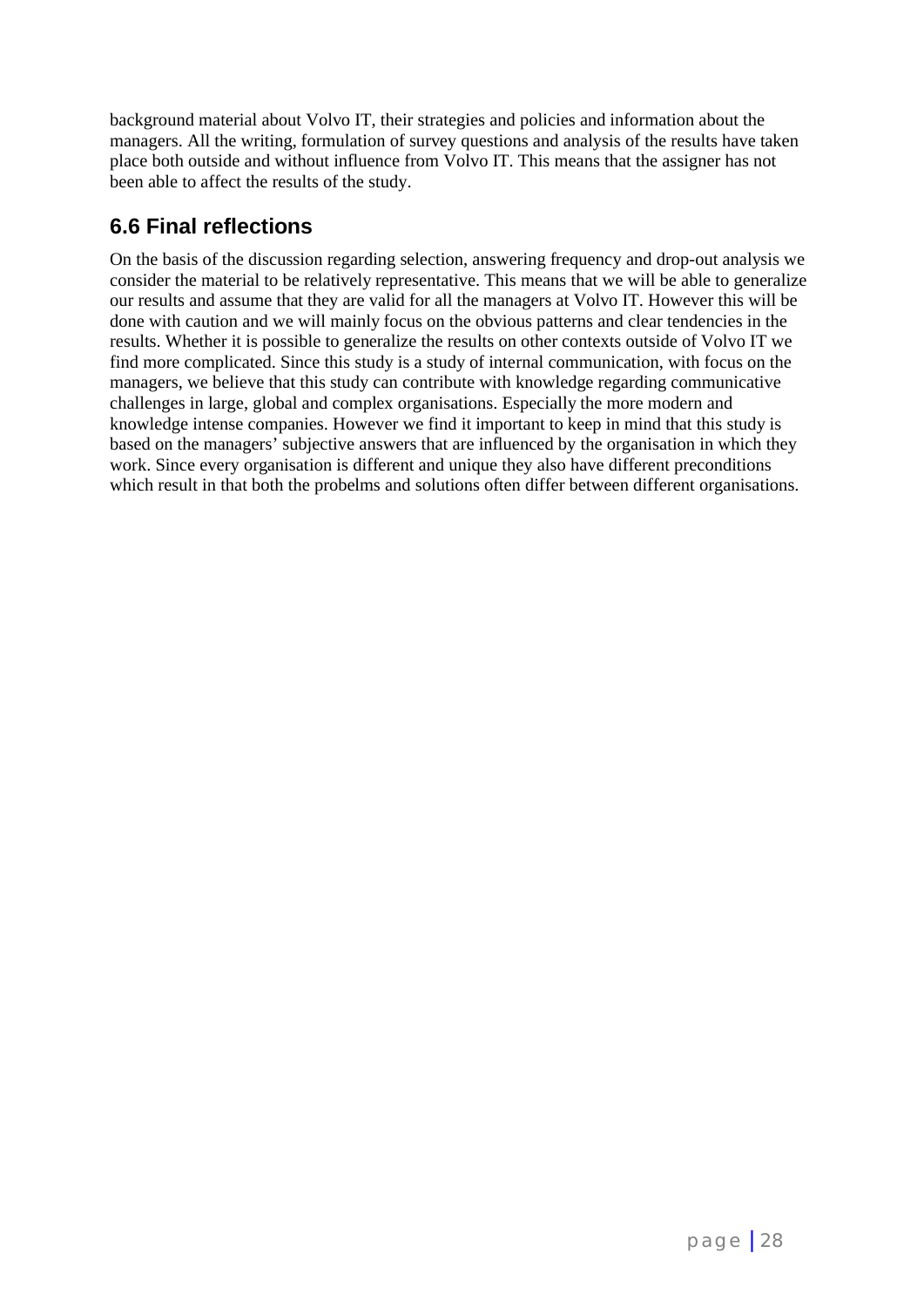# **7. Results and Analysis**

*In this chapter we intend to answer our two comprehensive research questions by presenting the most significant results from our survey study. On the basis of our chosen theoretical framework we have analyzed and interpreted the results regarding the managers at Volvo IT and their views on internal communication and their own role as communicators. This has been done in order to try to identify factors that might affect the managers way of communicating and in the long run prevent important information from reaching everyone intended at Volvo IT.*

### **7.1 The examined group**

In order for the reader to get a better view of the respondents we will begin this chapter with a short presentation of the examined group on the basis of different background variables. In this following chapter we will use the terms respondents and managers for the examined group. This means that when we mention the word managers we do not refer to all managers at Volvo IT, but the 234 respondents of our survey study. However, as mentioned in our method discussion, we will be able to generalize most of the answers to apply for all of the 398 managers due to the high answering frequency and the relatively representative selection.

The majority (72%) of the respondents are men and 28% are women. Entire 79% are between 38-57 years old. Even though it is a global and multicultural company the majority of the managers are both Swedish (68%) and work in Sweden (69%). The next largest nationality are Americans (14%) closely followed by the rest of Europe (13%). Only 5% are from Asia and the rest of the world. There are three different levels of managers and these are Executive Management Team, Director/general manger and Manager/first line manager.

Regarding for how long the managers have held their current position 59% has held it for one to four years. There is also an overwhelming majority (80%) that have been recruited to their current position from within the Volvo Group.When it comes to education 33% of the managers at Volvo IT have their degree in computer science, 21% in technology and 17 % in economics.

We have analysed the material from our survey study on the basis of above mentioned background variables and then some. The results from this have not showed any significant differences that could be decisive for the results of our study. Our thought is that this could be a result of a strong and existing Volvo culture that is simply stronger than the personal and cultural factors. For that reason we have chosen to analyze our material by mainly comparing the different managerial levels since this is the factor that we have been able to discern some differences between the groups. However it is very important to be aware of the fact that the three managerial levels differ considerable in size which can influence the result. Despite this we decided to analyze some of the results on the basis of this variable, also since this aspect can be interesting and important to the assigner of this study.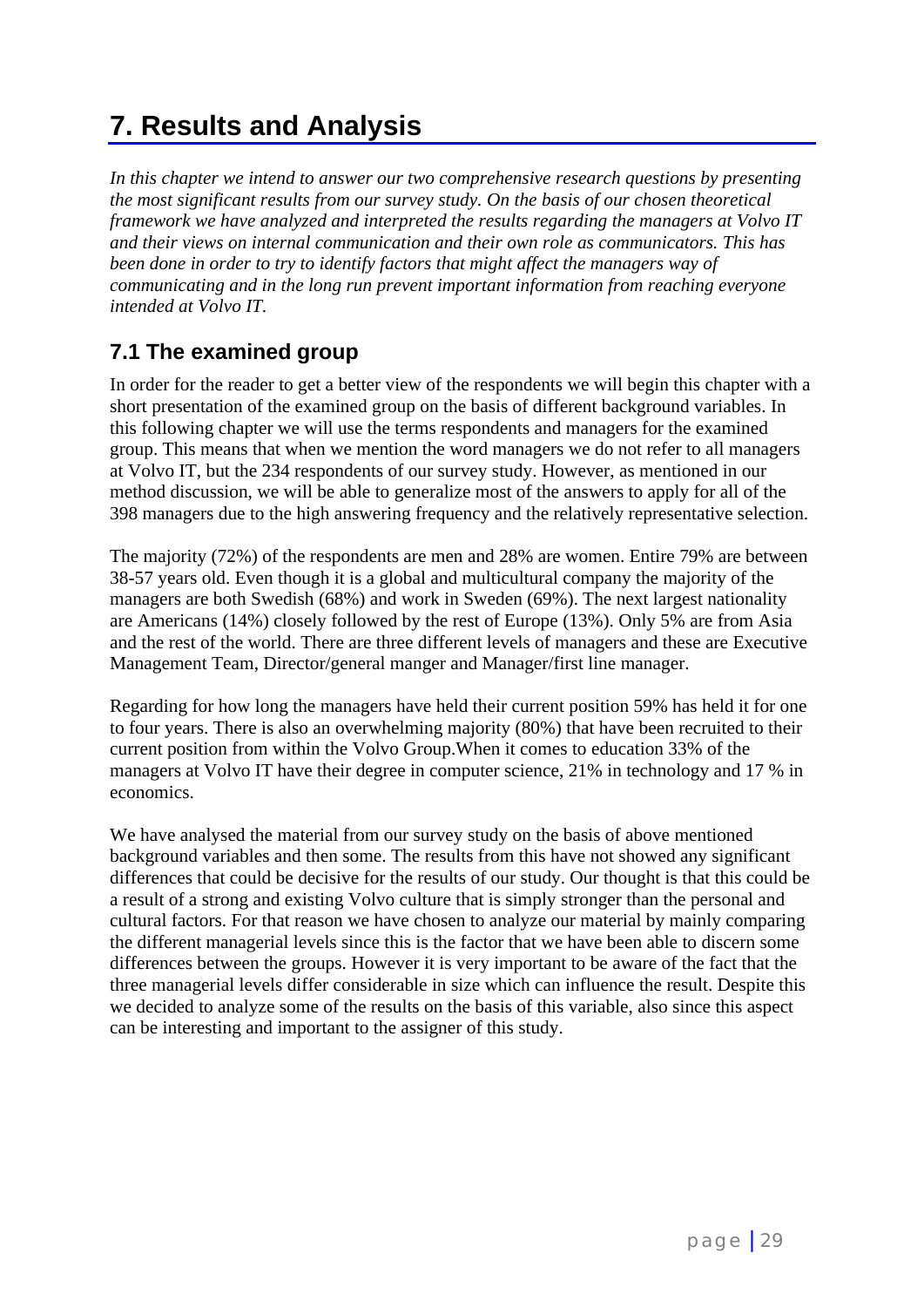### **7.2 The managers views on the internal communication and their own communicative responsibility**

As we have already mentioned an organisation needs to prioritise communication in order to be successful. It is a fact that the communication between employees and managers is essential for an organisations' survival. $^{131}$  For that reason we find it relevant to find out how the managers view their own role as communicators and the different aspects of internal communication such as the important preconditions for effective communication. Our intention is that the results from this will help us explain why there is an impression that important information does not reach everyone intended at Volvo IT.

### *7.2.1 Communication to subordinates considered important and rather successful*

When it comes to the managers' views on the importance of communicating information to their subordinates the respondents are unanimous. 79% of the respondents think that it is important to a great extent and 18% that it is important to some extent. This is crucial since it is the management's responsibility to spread the word and show that communication is an important factor. It is also their role to emphasize to the employees that the organisation will be more effective if communication is regarded important.<sup>132</sup>

When it comes to whether the managers think that their subordinates receive and understand the vital information they communicate a majority of the respondents (55%) think that their subordinates do receive and understand the information. 35% have a mixed opinion and 10% do not think that their subordinates receive and understand the information they communicate. When we look at the results divided between the managerial levels there are some differences.

|                       | <b>Executive Management Team</b><br>and Director/general manager | Manager/first line manager |
|-----------------------|------------------------------------------------------------------|----------------------------|
|                       |                                                                  |                            |
| Agree                 | 67                                                               | 51                         |
| Mixed                 | 21                                                               | 40                         |
| <b>Disagree</b>       | 12                                                               | 9                          |
| Total percent         | 100                                                              | 100                        |
| Number of respondents | 67                                                               | 160                        |

**Table 4. Division between managerial positions and opinions about whether the managers think that their subordinates receive and understand the vital information they communicate (in percent)**

*Commentary: categories strongly agree and agree have been brought together to one category and the same with strongly disagree and disagree. Also the two highest managerial groups, EMT and directors, have been brought together to one group.*

The table above shows that 67% of the Executive Management Team (EMT) and the directors/general managers agree with the statement that their subordinates receive and understand the vital information they communicate and 21% have mixed opinions. This is compared to 51% among the managers/first line managers that agree and 40% that have mixed opinions. According to us a possible explanation for this could be that the managers with higher positions feel like they do not need to follow up if the vital information is

<sup>&</sup>lt;sup>131</sup> Jacobsen & Thorsvik (2002:478)<br><sup>132</sup> Heide etc. (2005:17)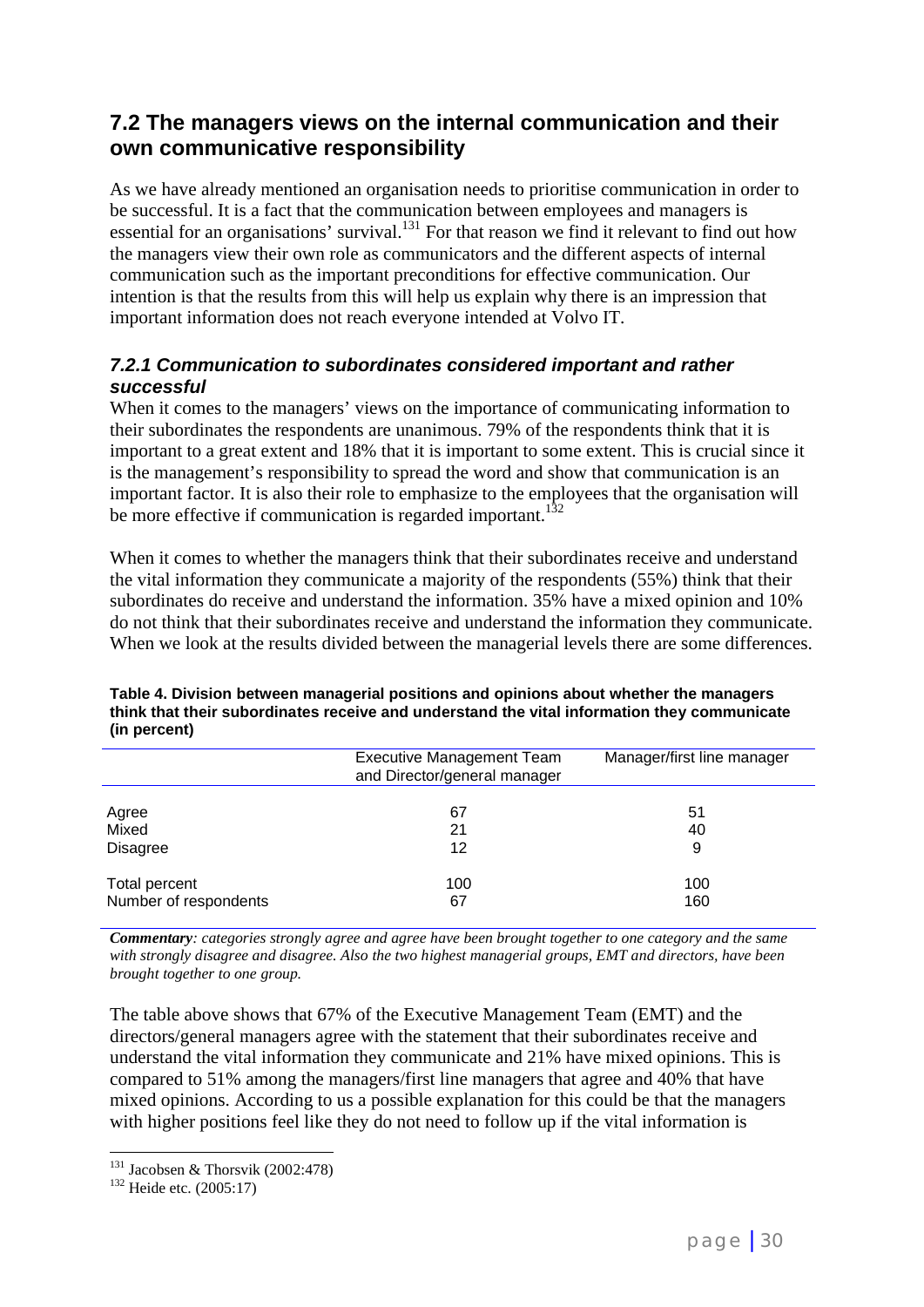received and understood to the same extent as the lower managers. This since the higher managers'subordinates also are managers. The first line managers have more subordinates with different backgrounds and positions within the organisation. The fact that 40% of the managers/first line managers had mixed opinions of whether their subordinates receive and understand the information that they communicate could be an indication that they are not completley sure about how to find out if the information has gotten through. They might not be used to following up if the information they communicate has gotten through and is understood, and for that reason there is a large group with mixed answers.

Another thing to keep in mind is that the ability to communicate often is seen as a natural knowledge for managers. This also seems to be the case at Volvo IT where communication, in the sense of how to communicate effectively with employees, is not a main priority on the agenda for their leadership courses.<sup>133</sup> This is due to the fact that there are often courses in media training but very seldom courses on how to communicate effectively with subordinates. This often results in that many managers are for example better at communicating with media than with their own employees. $134$  Since communicative ability is seen as natural, the managers might also assume that their communicative ability is good and so their view is that the subordinates receive and understand the information they communicate. Communication between the manager and the employees is often expected to work more or less on its own but according to Simonsson this is a very optimistic assumption.<sup>135</sup>

### *7.2.2 Traditional verses modern communicator – a tie*

One of the questions for this study was what view the managers have of an ideal manager and communicator. The intention with this question was to find out if the managers view of an ideal managers agreed with the view of an ideal manager in a modern organisations. This is also the view that is recommended and defined in Volvo's communication policy where it is emphasized that it is often required that the managers cascade information. Cascading is the process where the manager has to prioritise which messages to pass on, and how and when.<sup>136</sup> We defined gatekeeper and sender as two extremities regarding the way of communicating information to subordinates. To facilitate the interpretation of these words we chose to add a small explanation next to each word: gatekeeper (select received information before passing it on to subordinates) and sender (forward received information directly to subordinates). However, we are aware of the fact that the choice of the words gatekeeper and sender might have influenced and made it more complicated for the respondents to answer this question.

<sup>&</sup>lt;sup>133</sup> Volvo Group main leader training activities presentation (2007)<br><sup>134</sup> Högström (1999:124)<br><sup>135</sup> Simonsson (2002:13)<br><sup>136</sup> *Communications in the Volvo Group, Policy and Guidelines* (2005:8)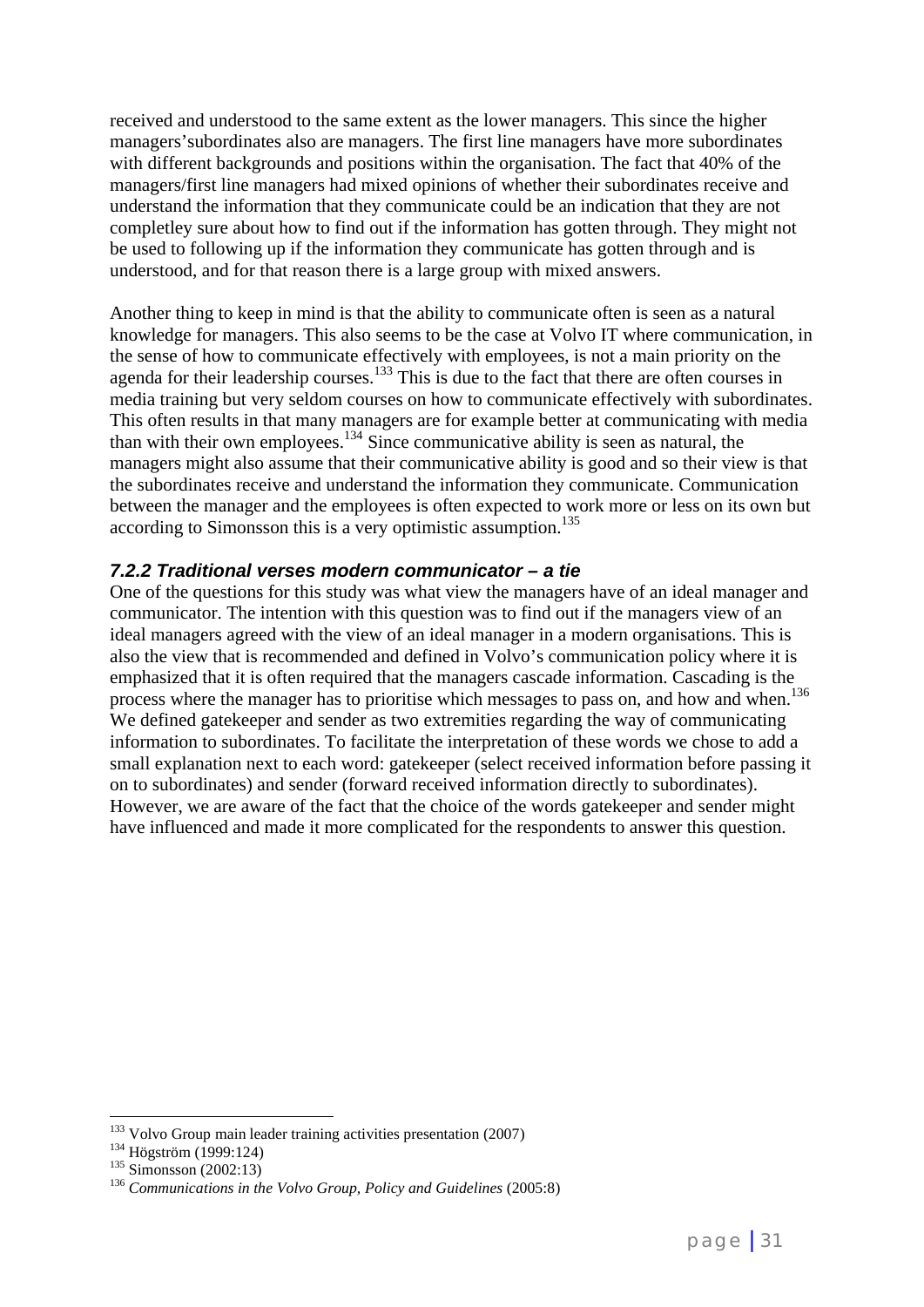





46 % of the respondents put themselves in between the two categories gatekeeper and sender on the scale. This could be an indication of having difficulties understanding this question. However 34% answered that they view the gatekeeper as most ideal and 19 % answered that their view of an ideal manager and communicator is closest to the sender.The fact that there are 34 % of the respondents that view the gatekeeper as an ideal manager is positive. That means that this group is probably aware of that sifting through and sorting out information is an important managerial task in order to achieve effective communication. With a lot of information all around it is crucial to for the managers to sort out information and have a gate keeping role.<sup>137</sup> An effective gatekeeper has the ability to decide which information is relevant for their employees and which is not, <sup>138</sup> which is why we find it important to analyze this question as part of the study of finding out what factors might prevent important information.

However our results show that not all of the managers seem to be aware of the fact that a manager's assignment in the modern organisations no longer is to simply forward and spread information. 139 There are still those, whose picture of an ideal manager is to be a sender. To simply be a sender is the more traditional way of communicating where the management is supposed to create and send messages to the employees on what to do, how to do it and why.<sup>140</sup> This is a very common way of thinking in hierarchical organisations. <sup>141</sup> One way information can in best case achieve awareness and superficial understanding, but it often leaves little room for dialogue.<sup>142</sup> If the respondents that view the sender as the ideal manager also practises this way of communicating themselves this could be a factor that prevents important information of reaching everyone intended.

### *7.2.3 The managers' views of the important preconditions for effective communication*

Communication in general is viewed as a strategic instrument of great importance for Volvo IT's business. In the Volvo Group's communication policy effective communication is expressed as essential in order to realize their vision, reach their strategic and financial objectives and strengthen confidence in their brands.<sup>143</sup> In order for an organisation to be

<sup>&</sup>lt;sup>137</sup>Jacobsen & Thorsvik (2002:347)<sup>138</sup> Ibid.

<sup>138</sup> Ibid.<br>
<sup>139</sup> Lönn (2005:3)<br>
<sup>140</sup> Jacobsen & Thorsvik (2002:350)<br>
<sup>141</sup> Ibid.<br>
<sup>142</sup> Simonsson (2006:46)<br>
<sup>143</sup> *Communications in the Volvo Group, Policy and Guidelines (2005:3)*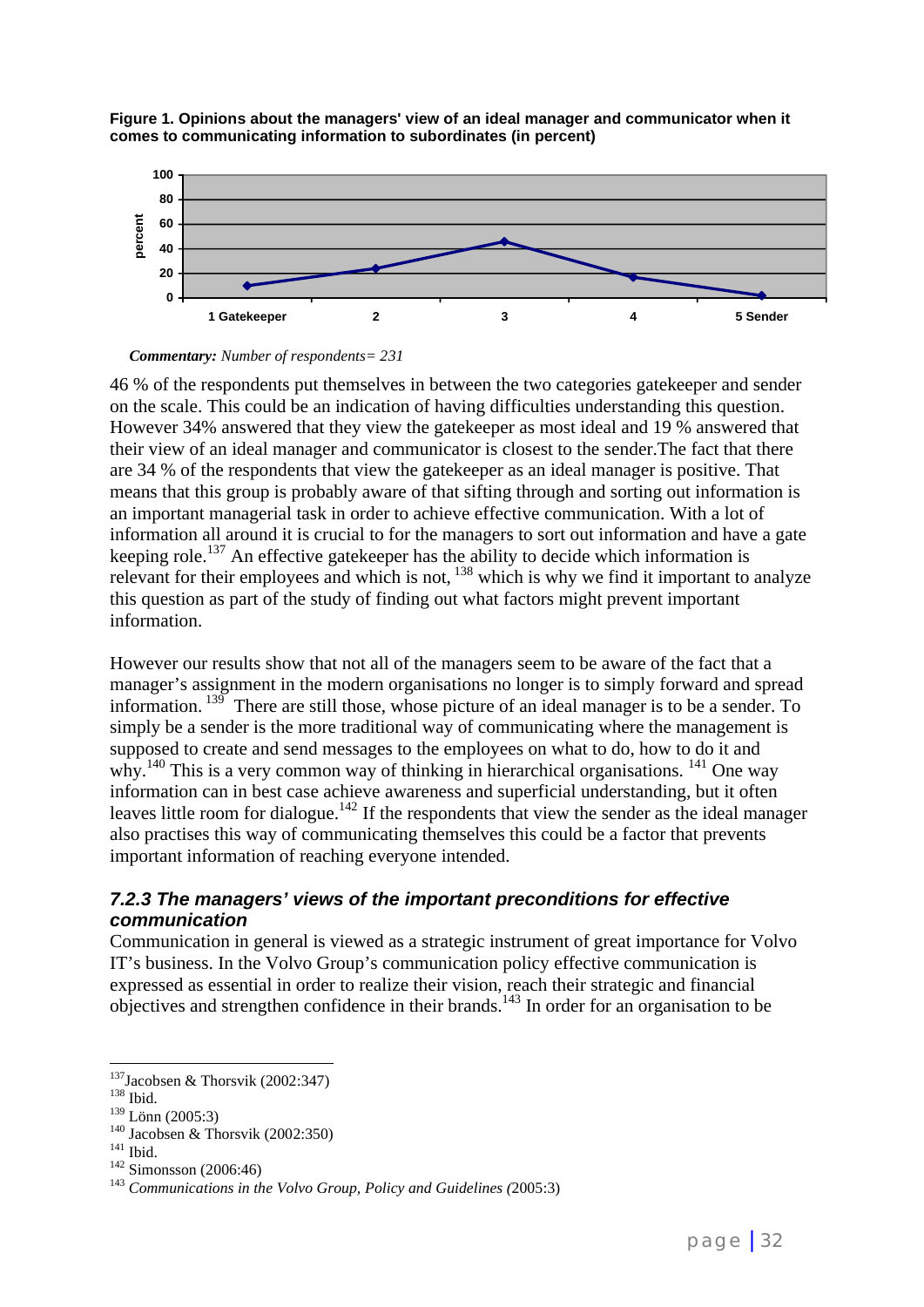successful it needs to prioritise communication.<sup>144</sup> Investing in internal communication is a great development potential for organisations $145$  and effective internal communication is a precondition for success. <sup>146</sup> For that reason many researchers claim that every organisation ought to focus on and invest in it.147 This is why we wanted to find out what the managers' views regarding to what extent they think that internal communication is proritized at Volvo IT.

The general view among the managers is that internal communication at Volvo IT is prioritised. 48% think that internal communication is prioritised and 18% think that it is not prioritised. It is a fact that communication is not a priority in many private and public organisations which can be seen as an organisational overall problem.<sup>148</sup> Since the most comprehensive factor that can have an impact on how a manager communicates and if he or she understands communication, is that communication is not a priority the results from our study are fairly positive. It means that most of the managers to some extent have the basic condition for their communicative responsibility.

#### *Dialogue highly prioritised*

One of the main preconditions for effective and succesful communication is the existence of dialogue. A well working internal communication should be open and two-way based with questions and answers arising from both directions. This means that dialogue is the ultimate way of communicating<sup>149</sup> and that is why we find it important to see what the managers' views are when it comes to this aspect of communicating.





*Commentary: Number of respondents=230*

74% of the managers agree with the statement "I prioritise dialogue in my role as a communicator" and only 8% disagree. This indicates that the majority of the respondents are well aware of the importance of dialogue and the preconditions for a modern leadership. Managers today can not only forward information to their subordinates, they have to explain it, sift it through and create a dialogue.150 Since Volvo IT is a global and complex

<sup>&</sup>lt;sup>144</sup> Jacobsen & Thorsvik (2002:478)

<sup>&</sup>lt;sup>145</sup> Larsson (2001:70)<br><sup>146</sup> Jacobsen & Thorsvik (2002:337)<br><sup>147</sup> Jacobsen & Thorsvik (2002:337)<br><sup>148</sup> Simonsson (2002:14)

 $^{149}_{150}$  Lugn (1990:16)<br> $^{150}$  Lönn (2005:3)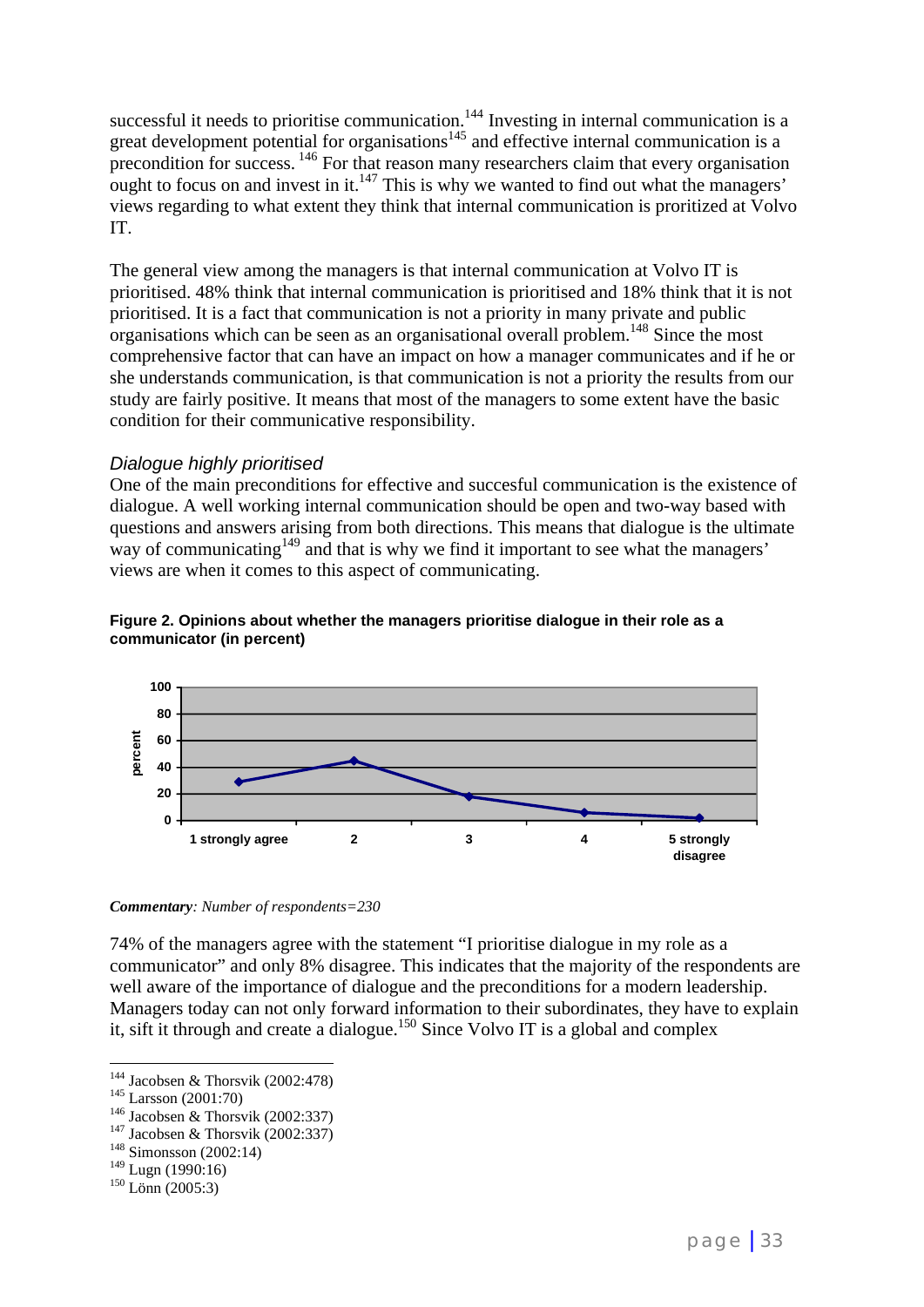organisation also messages within organisations like that are often more complex and more difficult to interpret. Hence, dialogue is necessary in an organisation like that.<sup>151</sup> The advantages of dialogue are several, creating meaning, opening up for new ideas, contributing to involvement, creating reciprocity and equality and not manipulating.<sup>152</sup> These are factors that facilitate the the process of important information reaching everyone intended. For that reason it is important to see that the managers are aware of that a well working internal communication must be two-way based where questions and answers arise from both directions.153

Another aspect that we find important to keep in mind is wheter the managers really understand the meaning of dialogue. Managers might interpret dialogue in different ways and are for example not always aware of the fact that a dialogue requires sharing thoughts and ideas both ways. It is common that managers think they are having a dialogue, when in fact it is only one way communication. If managers are doing all the talking, there is simply no room for response.<sup>154</sup> This is not anything that our results show us but we still think that this is as aspect that we find important to keep in mind.

### *Managers actively ask for feedback from their subordinates*

The most important part of dialogue is feedback. The reason for this is that it is through feedback, which is a response of a message, that a two-way based communication process takes shape.<sup>155</sup> This is why we also find it important to study the managers' views of their own role as communicators when it comes to feedback.





*Commentary: Number of respondents=232*

The table above shows us that the majority of respondents think that it is relevant to actively ask for feedback from their subordinates. A majority (53%) of the respondents agrees with the statement "I actively ask for feedback from my subordinates regarding the information that has been passed on" and 14% disagree. This is a positive sign, since feedback is an invitation for a dialogue. Feedback is essential if the goal is to achieve effective communication since it is through feedback that the receiver can make the sender aware of if the message is understood or not understood. Without feedback there is no chance for the existence of a

 $151$  Simonsson (2006:7)

<sup>152</sup> Ibid. (2006:46)<br>
<sup>153</sup> Lugn (1990:16)<br>
<sup>154</sup> Simonsson (2002:13)<br>
<sup>155</sup> Rogers & Agarwala-Rogers (1976:35)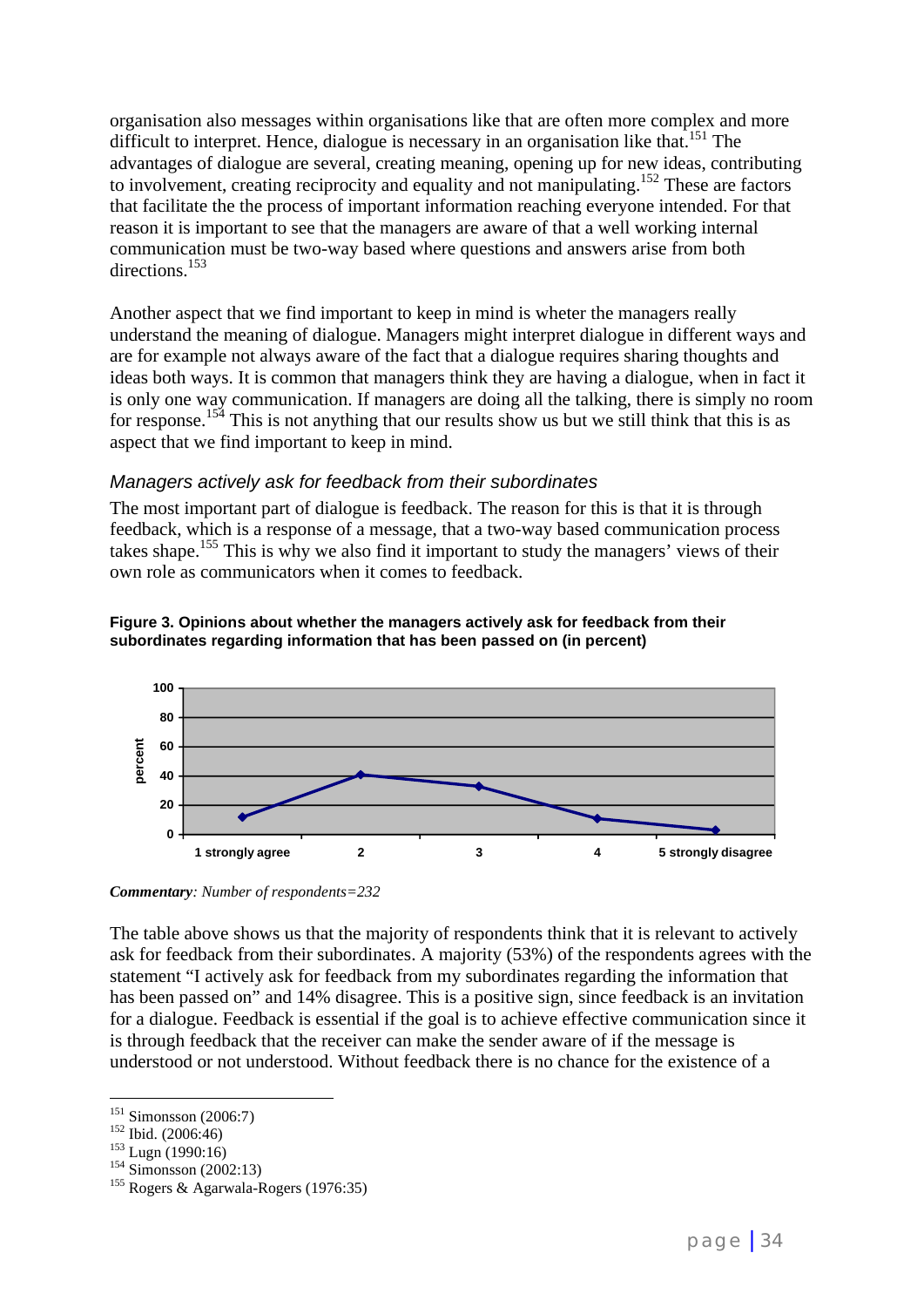dialogue.<sup>156</sup> Asking for feedback also indicates that there is an interest from the mangers to see how their directions have been understood and implemented.

|                       | Executive              | Director/general | Manager/first line |
|-----------------------|------------------------|------------------|--------------------|
|                       | <b>Management Team</b> | manager          | manager            |
| Agree                 | 60                     | 49               | 55                 |
| Mixed                 | 30                     | 35               | 33                 |
| <b>Disagree</b>       | 10                     | 16               | 12                 |
| Total percent         | 100                    | 100              | 100                |
| Number of respondents | 10                     | 57               | 161                |

| Table 5. Division between the managerial positions and their opinions about actively asking for |  |
|-------------------------------------------------------------------------------------------------|--|
| feedback (in percent)                                                                           |  |

The opinions are divided fairly even between the three managerial positions which mean that we can not point out any of the managerial positions as deviant when it comes to their own view of asking for feedback. What we can say is that all three groups regardless of the managerial level are well aware of the importance of asking for feedback. This is a sign that there is a mutual understanding for the important preconditions for successful internal communication and leadership. This is also part of the communication policy that emphasize that it is the responsibility of each manager to provide context and motivate employees to participate in the dialogue that is created. It also states that "...leadership requires active communication – listening, motivating, explaining decisions, and asking for feedback."<sup>157</sup> However we need to be aware of that this is the respondent's opinions about themselves and actively asking for feedback. We can only assume that this resembles the reality.

#### *Context – important part of the managers' role*

To be able to put information into a relevant context is a very important precondition for effective communication. It is the managers' role to sift through, interpret and give meaning to the general information before they forward it to their subordinates.





*Commentary: Number of respondents=232*

 $\overline{a}$ 

<sup>156</sup> Rogers & Agarwala-Rogers (1976:35) <sup>157</sup> *Communications in the Volvo Group, Policy and Guidelines* (2005:3)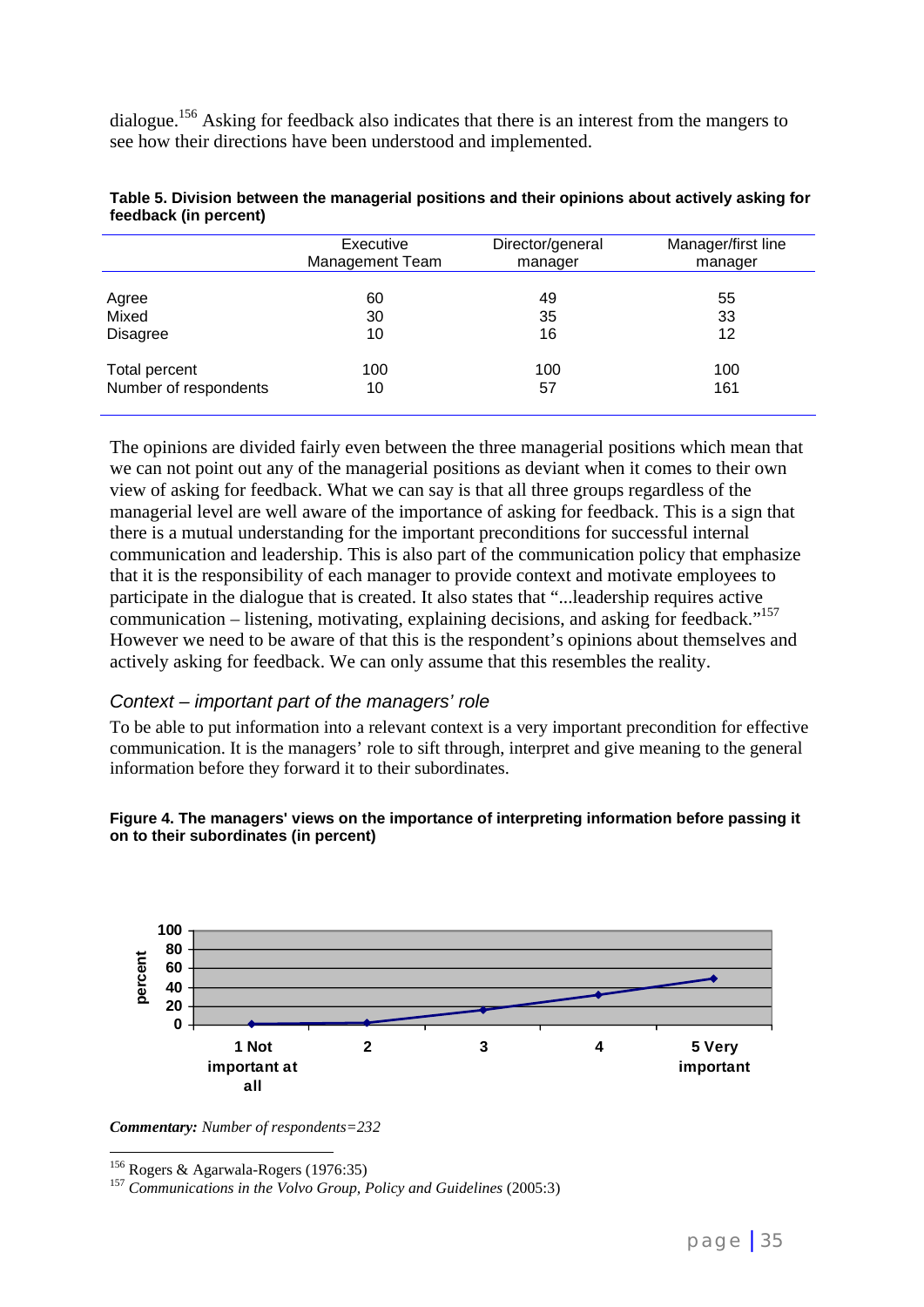There are hardly any differences at all between the different managerial positions when it comes to this question. The pattern in this table shows that the majority of respondents think that interpretation of information is important before passing it on. Only 3% of the respondents do not think that it is important and 81% think that it is important to interpret the information. This indicates that managers are well aware of the importance of interpreting messages before passing them on. As we mentioned before this is the managers' subjective opinions and we do not know if it satisfies the real picture. The importance of interpreting information is immense. This is especially vital for messages that contain information about the organisation's vision, goals and values, mainly because these subjects are indistinct.<sup>158</sup>

**Figure 5. The managers' views about whether they find it easy to interpret the information they receive before passing it on to their subordinates (in percent)**



*Commentary: Number of respondents=231*

In the figure above we can see that 34% of the respondents find it easy to interpret the information they receive and 24% find it difficult. The table curve looks different from the one showing whether the managers think it is important to interpret information before passing it on.

We can see that 34% of the respondents do find it easy to interpret messages which we believe is a result of several factors. The horizontal communication at Volvo IT, which is of a more informal nature, provides its members with the same symbols, language, and a possibility to communicate without major risks of misinterpretation.<sup>159</sup> One of the reasons to why horizontal communication exists at Volvo IT is as we already mentioned the fact that most managers and employees have similar backgrounds in education, which automatically makes it easier for them to communicate and understand each other. Through this social interaction they support each other and strengthen the tendency to think and act the same way.<sup>160</sup> The fact that there are no blue-collar workers at Volvo IT has most likely also contributed to this. All of these facts have also made Volvo IT's culture very strong and we believe that this could be on factor to why such high percentage of the managers find it easy to interpret the messages before passing them on.

 $\overline{a}$ <sup>158</sup> Simonsson (2006:11f)

<sup>&</sup>lt;sup>159</sup> Jacobsen & Thorsvik (2002:359)<br><sup>160</sup> Lipsky (1980) in Jacobsen & Thorsvik (2002:172)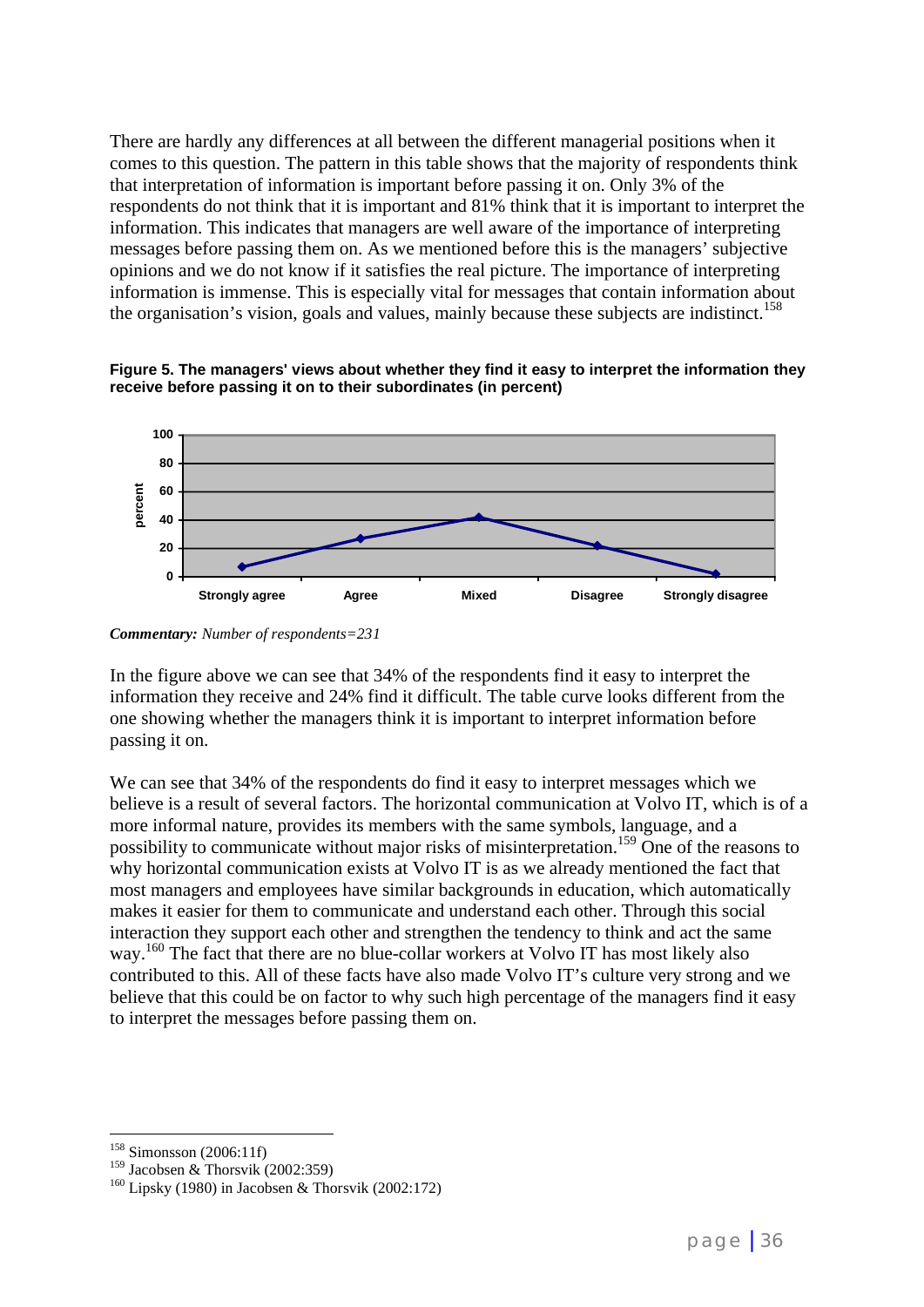**Figure 6. The managers views about whether it is their role as managers to put a message into a relevant context in order for their subordinates to understand the information they pass on (in percent)**



*Commentary: Number of respondents=232*

In this table we can clearly see that there is a good understanding for the importance of putting messages into a relevant context. 72% strongly agree or agree that it is their role as a manager to put a message into a relevant context in order for their subordinates to understand the information that they communicate. Only 11% disagree or strongly disagree.

According to Volvo IT's communication policy, it is the responsibility of each manager to put a message into a context, motivate and explain decisions for their subordinates. <sup>161</sup> The communication policy is supposed to provide the managers with guidelines for their communicative leadership. 11% of the respondents that do not think that it is their role as a manager to put a message into a context are also not familiar with the policy's context. They are probably also not aware of that to sift through and value information is one of the most important aspects of the mangers' communicative responsibility.<sup>162</sup> If managers fail with this there is a risk that the organisation will not work properly. This because the employees will not be able to relate to the news and tasks if these are not put into a relevant context.<sup>163</sup> This is another confirmation that in theory, managers at Volvo IT know what is important for a well working internal communication and also how to achieve it. However, this can be rather hard to implement in practise. Even though the majority of managers at Volvo IT are aware of their communicative responsibility when it comes to putting messages into context, there is an obvious need to go over the main responsibilities for the managers once more.

<sup>&</sup>lt;sup>161</sup> Communications in the Volvo Group, Policy and Guidelines (2005:3)<br><sup>162</sup> Simonsson (2002:26)<br><sup>163</sup> Lachotzki (2005:139)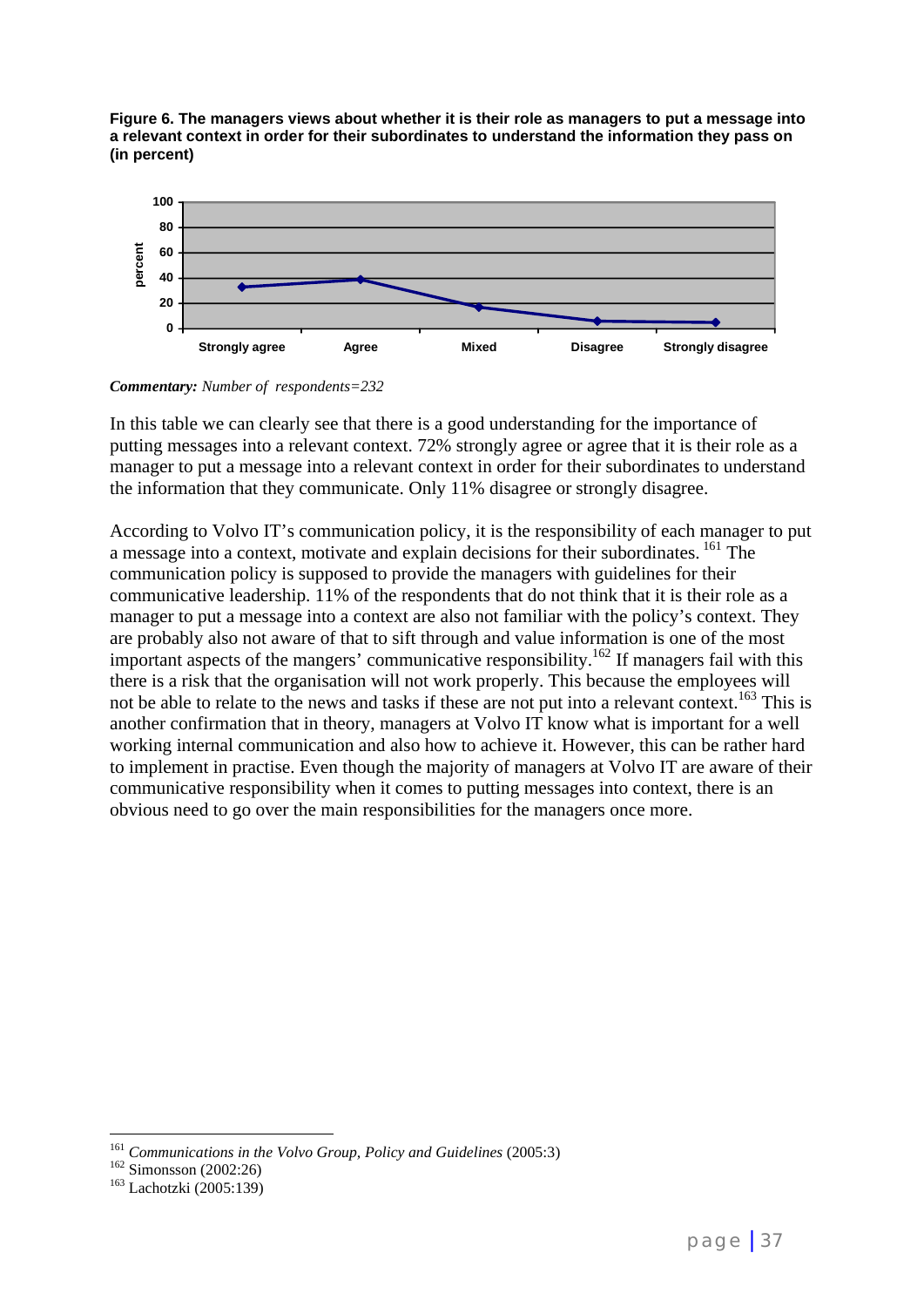**Table 6. Relation between managerial positions and whether the managers think it is important in their role as managers to sift through information before passing it on to their subordinates (in percent)**

|                                        | <b>Executive Management Team</b><br>and Director/general manager | Manager/first line manager |
|----------------------------------------|------------------------------------------------------------------|----------------------------|
| Strongly agree                         | 22                                                               | 24                         |
| Agree                                  | 46                                                               | 42                         |
| Mixed                                  | 15                                                               | 18                         |
| <b>Disagree</b>                        | 12                                                               | 12                         |
| Strongly disagree                      | 4                                                                | 4                          |
| Total percent<br>Number of respondents | 99<br>67                                                         | 100<br>161                 |

*Commentary: The two highest managerial groups, EMT and directors, have been brought together to one group.*

There is good knowledge about sifting through information and its importance throughout all managerial levels. 68% of the managers at the top level agree that sifting through information is important in their role as managers, while 66% of the first line managers share their opinions. The importance of sifting through information before passing it on to the subordinates is vital. It is common that only managers have the knowledge and experience to assist their subordinates in sifting out the important messages in today's information overload.<sup>164</sup>

| <b>Executive Management Team</b><br>and Director/general manager | Manager/first line manager |  |
|------------------------------------------------------------------|----------------------------|--|
|                                                                  |                            |  |
| 3                                                                |                            |  |
| 12                                                               | 12                         |  |
| 19                                                               | 41                         |  |
| 44                                                               | 36                         |  |
| 22                                                               | 10                         |  |
|                                                                  | 100                        |  |
|                                                                  |                            |  |
|                                                                  | 162                        |  |
|                                                                  | 100<br>68                  |  |

**Table 7. Connection between to what extent the managers think that they receive relevant information from their superiors and managerial position (in percent)**

*Commentary: The two highest managerial groups, EMT and directors, have been brought together to one group*

The table above shows that 66% of the EMT and general managers think that they receive relevant information from their superiors and 46% of the first line managers think that they do. The percentage of respondents that do not think that they receive relevant information is more or less the same, 15% of the higher managers and 13% of the lower managerial group. One of the managers at Volvo IT expressed that he /she wants to receive structured information with comments and instructions on what is mandatory to communicate to different teams and what responsibility managers have.<sup>165</sup> It is essential to get the right information from the top management with clear explanations. If not, the managers at the lower level of the organisation will not be able to pass on information correctly to their

 $\frac{164}{165}$  Simonsson (2006:11f)<br> $\frac{165}{165}$  Manager at Volvo IT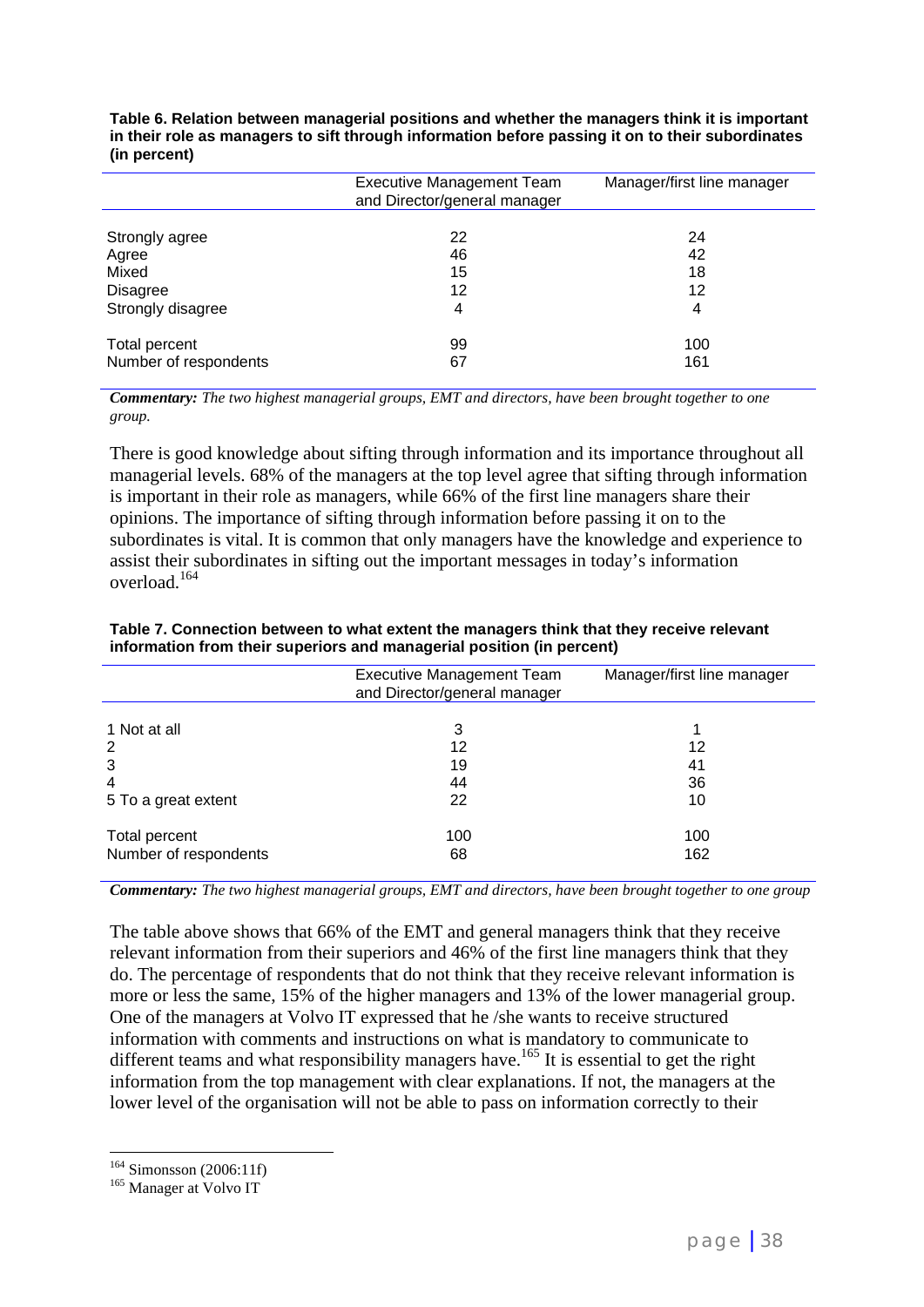subordinates.<sup>166</sup> And if the information is not preceded correctly with proper explanation the employees will not relate to it, and for that reason will not be interested in it.<sup>167</sup> This could be seen as an effect of managers that chose to concentrate too much on what to mediate and not on how to mediate.168 A manger can give orders, but people will not necessarily accept them if they can not understand them.<sup>169</sup>

To sum up it up we can say that there is a high awareness among managers of the fact that interpreting and putting message into a context is important, although we see a need for more guidelines on how to interpret received information. There is obviously a will to interpret information but perhaps not always knowledge. This could be one explanation to why important messages are not always getting through. The managers at Volvo IT have some suggestions of their own on how to improve and facilitate interpretation of information. They believe that better packaging and classification could make it easier to interpret information before passing it on. There is a great need for more structure and guidelines regarding how to interpret information.<sup>170</sup>

### **7.3 Concrete factors that can affect or prevent the manager's way of communicating**

In this section we will present different aspects of factors that can have an effect or impact on the way managers communicate. These factors are divided into organisational and personal categories. Our main goal here is to identify the most influential factors in order to present concrete measures on how to improve the manager's way of communicating.

### *7.3.1 Poor knowledge of the communication policy and lack of concrete guidelines*

The general idea with a communication policy is that it is supposed to provide all the employees within an organisation with guidelines for different aspects of communication purposes.<sup>171</sup>

### **Figure 7. Division of the managers knowledge of the communication policy (in percent)**



**communication policy not familiar with the communication policy**

*Commentary: Number of respondents=201*

<sup>&</sup>lt;sup>166</sup> Manager at Volvo IT

<sup>&</sup>lt;sup>167</sup> Lachotzki, (2005:139)<br><sup>168</sup> Högström (1999:98)

<sup>&</sup>lt;sup>169</sup> Lachotzki (2005:139)<br><sup>170</sup> Managers at Volvo IT<br><sup>171</sup> Eriksson (2007:154f)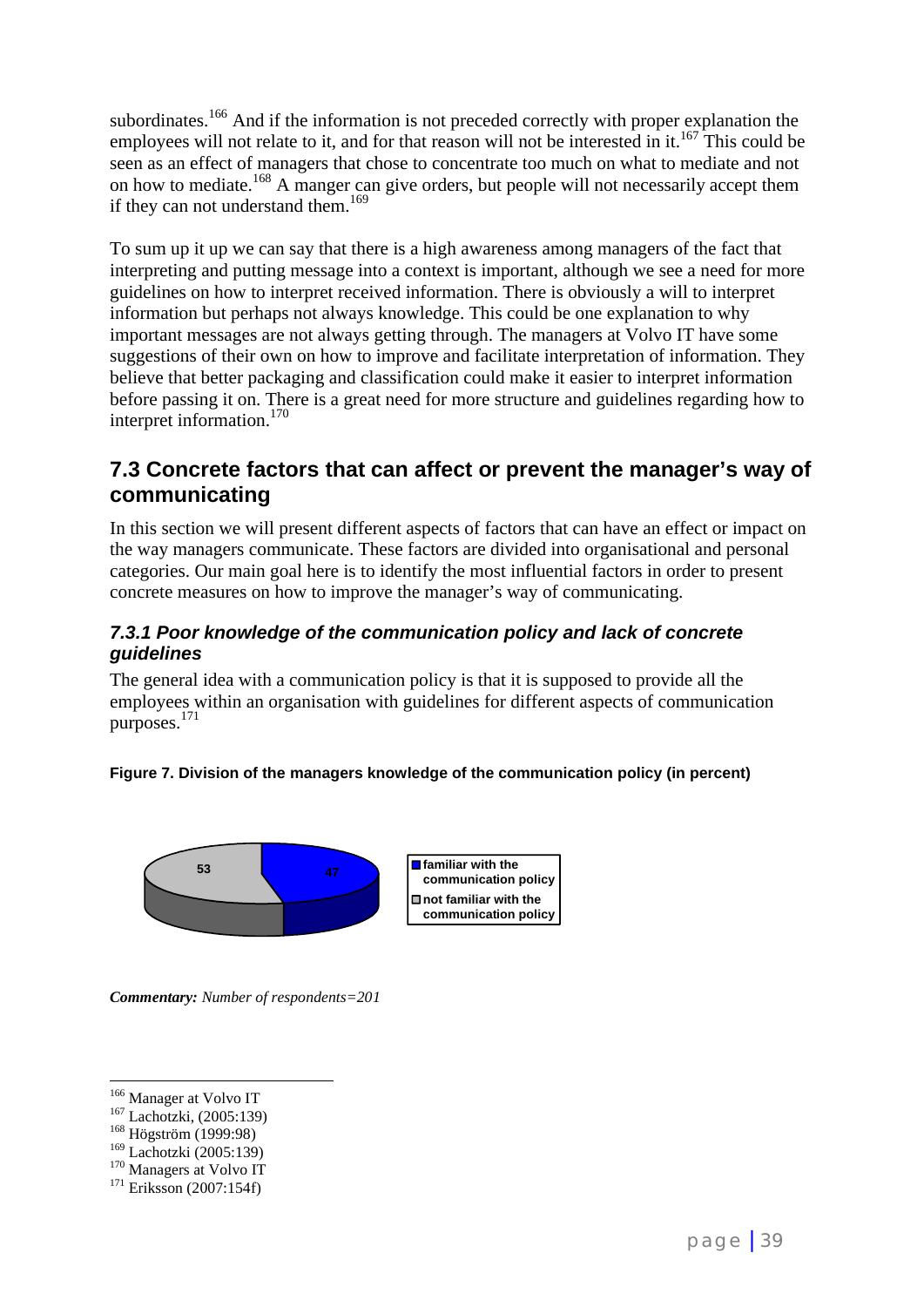We want to make the reader aware of that there is approximately 12 % dropout on this question among our respondents, which is relatively high. This can be a result of the fact that this question has not been constructed according to the standards. The reference to the following question could therefore be misinterpreted. This could also explain why the dropout on the rest of the questions is low. If this is the case, the category that answered no to the question regarding if managers are familiar with communication policy could be even bigger.

The results from this question are not surprising at all. As we mentioned earlier in our theoretical framework, the communication policy is just another policy among many others.<sup>172</sup> This means that its existence and especially its context are not well known in organisations.<sup>173</sup> However we were expecting the knowledge about the communication policy at Volvo IT to be better since all of the respondents are managers. This result is somewhat alarming since it is difficult for the employees to be aware of the guidelines that are stated in the communication policy if their managers are not even aware.

**Table 8. Division between managerial levels and whether the managers are familiar with the communication policy (in percent)**

| Familiar with the     | Executive       | Director/general | Manager/first line |
|-----------------------|-----------------|------------------|--------------------|
| communication policy  | Management Team | manager          | manager            |
| Yes                   | 44              | 46               | 49                 |
| No                    | 56              | 54               | 51                 |
| Total percent         | 100             | 100              | 100                |
| Number of respondents | 9               | 52               | 140                |

The table above shows that there are no significant differences between the three managerial positions and knowledge about the communication policy. Even though this result does not indicate any differences, we feel that it is important to mention.

Our next table is a connection between managers' familiarity with communication policy and whether they integrate it in their daily work. Among the respondents that are familiar with the communication policy 22% say that they do not integrate the policy in their work and 39% say that they do. There is a slight difference between the managerial positions regarding this question. 48% of the EMT and director managers answered that they integrate the communication policy in their daily work while 33% of the first line managers answered the same.

So what does this result tells us? The familiarity of communication policy is not always connected with the fact that managers integrate the policy in their work. One possible explanation could be that the managers that answered that they are familiar with the policy are not necessarily familiar with its context. If that is the case, then the communication policy at Volvo IT needs to be implemented in the managers' daily work in a more effective way. Another explanation could be as simple as that the communication policy appears to be more of a process on the side instead of something that ought to underlie the organisation.<sup>174</sup> The communication policy is a document that everyone in the organisation should use as an internal encyclopedia regarding different responsibilities and tasks when it comes to

 $172$  Johansson (2003:333)

<sup>&</sup>lt;sup>173</sup> Löfgren Nilsson (1999:142f)<br><sup>174</sup> Johansson (2003:333)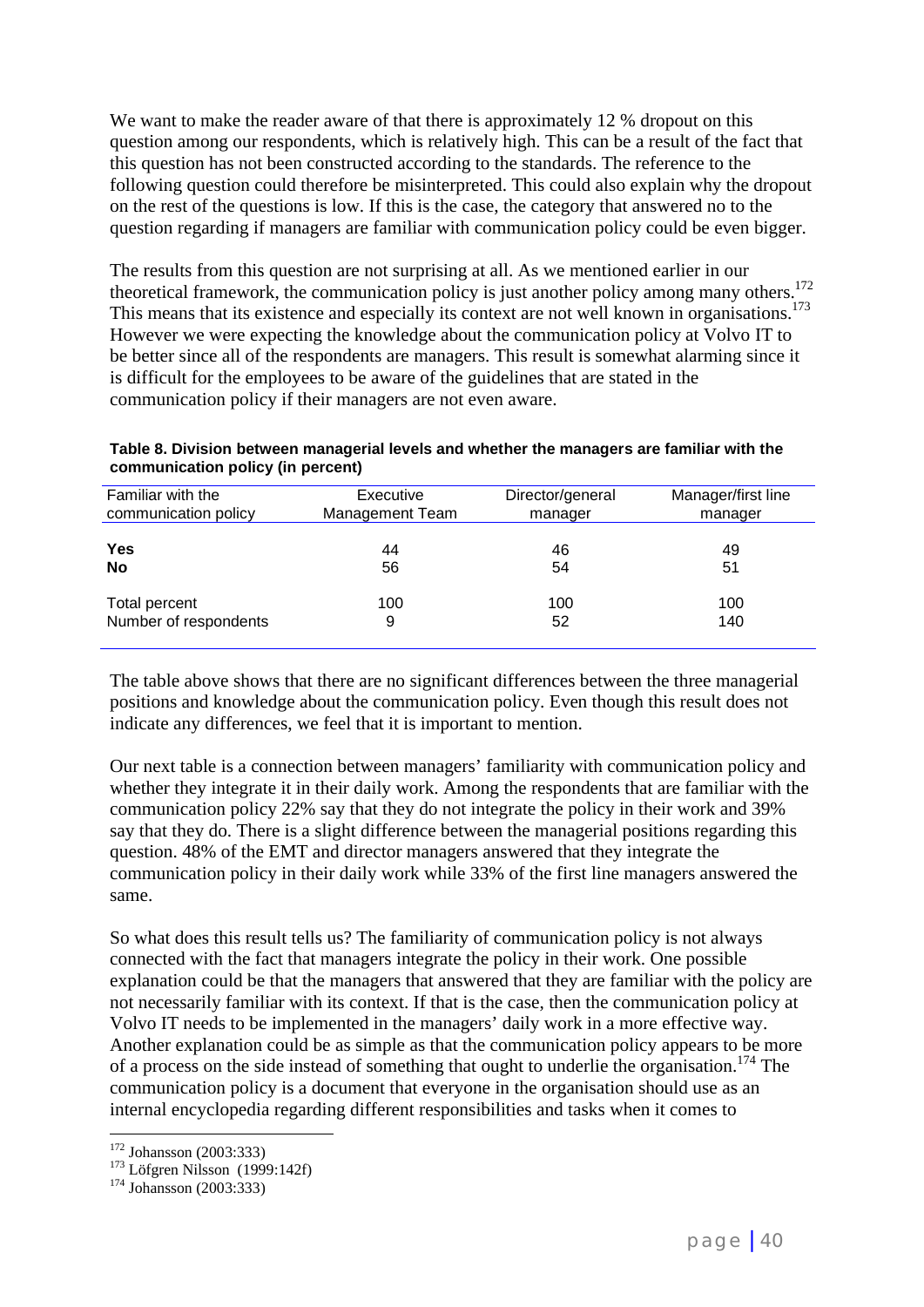communication.<sup>175</sup> That is why it is very important that managers live up to the communication standards that are presented in the communication policy and act as role models for their subordinates.<sup>176</sup>





*Commentary: Number of respondents=231*

This figure shows us that only 20% of the managers think that they have concrete guidelines for their communicative responsibility. 39% of the respondents feel like they do not. There are no differences between the different managerial positions. 43% of the EMT and directors/general managers do not think that they have concrete guidelines for their communicative responsibilities. Among the first line managers, 42% do not think that they have concrete guidelines.

|                                                            | Familiar with the communication policy |     |
|------------------------------------------------------------|----------------------------------------|-----|
| Concrete guidelines for my<br>communicative responsibility | Yes                                    | No  |
| Agree                                                      | 17                                     | 21  |
| Mixed                                                      | 39                                     | 42  |
| <b>Disagree</b>                                            | 44                                     | 38  |
| Total percent                                              | 100                                    | 101 |
| Number of respondents                                      | 94                                     | 109 |

**Table 9. Connection between whether the managers think they have concrete guidelines for their communicative responsibility and if they are familiar with the communication policy (in percent)**

*Commentary: Categories 1 and 2 have become Agree and 4 and 5 have become Disagree.*

We expected to see a strong connection between being familiar with the communication policy and having concrete guidelines for communicative responsibility. This was not the case. Instead we can see that these two connections are not dependent on one another. 38% of those who are not familiar with communication policy and 44% of those that are familiar with it feel that they lack guidelines for their communicative responsibility. So what does this mean? One possible assumption is that there are managers who know that there is a communication policy at Volvo IT, but are not familiar with its content which is supposed to provide them with guidelines for communication. This could perhaps explain why so many of

 $\overline{a}$  $^{175}_{176}$  Eriksson (2007:155)<br> $^{176}$  Ibid.(2007:161)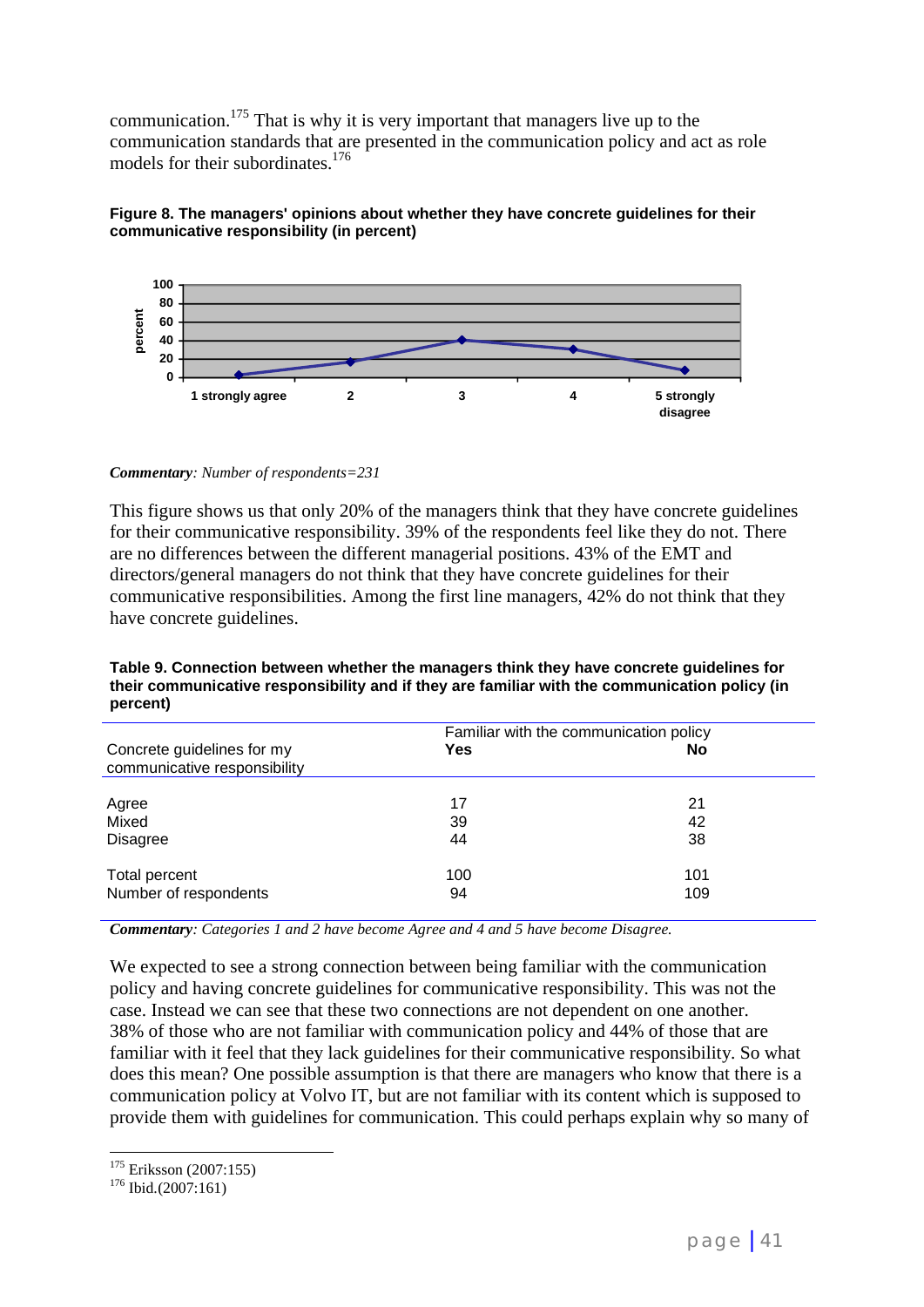the managers that know about communication policy still not feel that they have concrete guidelines for their communicative responsibility.

The communication policy is supposed to function as a guide for everybody at Volvo IT, but especially for managers. This policy presents all communication principles within theVolvo Group that managers must follow in their communication.<sup>177</sup> One manager expressed that he/she was not aware of the communication policy at Volvo IT, but that such guidelines could without a doubt improve his/her way of passing on information.<sup>178</sup>

There is an evident need to promote the communication policy and to develop and implement its guidelines. This would hopefully increase the communicative knowledge and that would be more unanimous among the managers. Our last question in the survey was an open one where respondents could express their opinions about what should be done to improve communication. Several of these opinions express the need for more structures and guidelines. Managers also feel that they need training on how to prioritise and package information.179 .

### *7.3.2 Meetings – yes please*

Different information channels are another factor that could have an affect on the way managers communicate. Modern technologies have both changed the way employees communicate in organisations and the way information is packaged.<sup>180</sup> We are interested in finding out if there is anything connected to the use of different information channels that could be part of the reason to why important information do not reach everyone.

Important to keep in mind when reading this section is that the tables and figures show the respondents most preferred, most efficient and most frequently used channels. This means that the respondents only were able to choose one type of information channel when answering the question.

| Information channel through which<br>most information is received | <b>Executive Management Team</b><br>and Director/general manager | Manager/first line manager |
|-------------------------------------------------------------------|------------------------------------------------------------------|----------------------------|
|                                                                   |                                                                  |                            |
| Management team meeting                                           | 76                                                               | 61                         |
| E-mail                                                            | 15                                                               | 30                         |
| Individual meeting                                                | 4                                                                | 4                          |
| Other                                                             | 5                                                                | 5                          |
| Total percent                                                     | 100                                                              | 100                        |
| Number of respondents                                             | 67                                                               | 161                        |

| Table 10. Division between managerial position and information channel through which the |  |
|------------------------------------------------------------------------------------------|--|
| managers receive most information from their superiors (in percent)                      |  |

*Commentary: The two highest managerial groups, EMT and directors, have been brought together to one group*

In the table above we can see that a majority of the respondents answered that management team meetings is the information channel through which the managers receive most information from their superiors. This leads us to assume that if management team meetings

<sup>&</sup>lt;sup>177</sup> *Communications in the Volvo Group, Policy and Guidelines* (2005:3) <sup>178</sup> Volvo IT:s manager's opinion

<sup>&</sup>lt;sup>178</sup> Volvo IT:s manager's opinion<br><sup>179</sup> Volvo IT:s manager's opinion<br><sup>180</sup> Bolman & Deal (2002:367)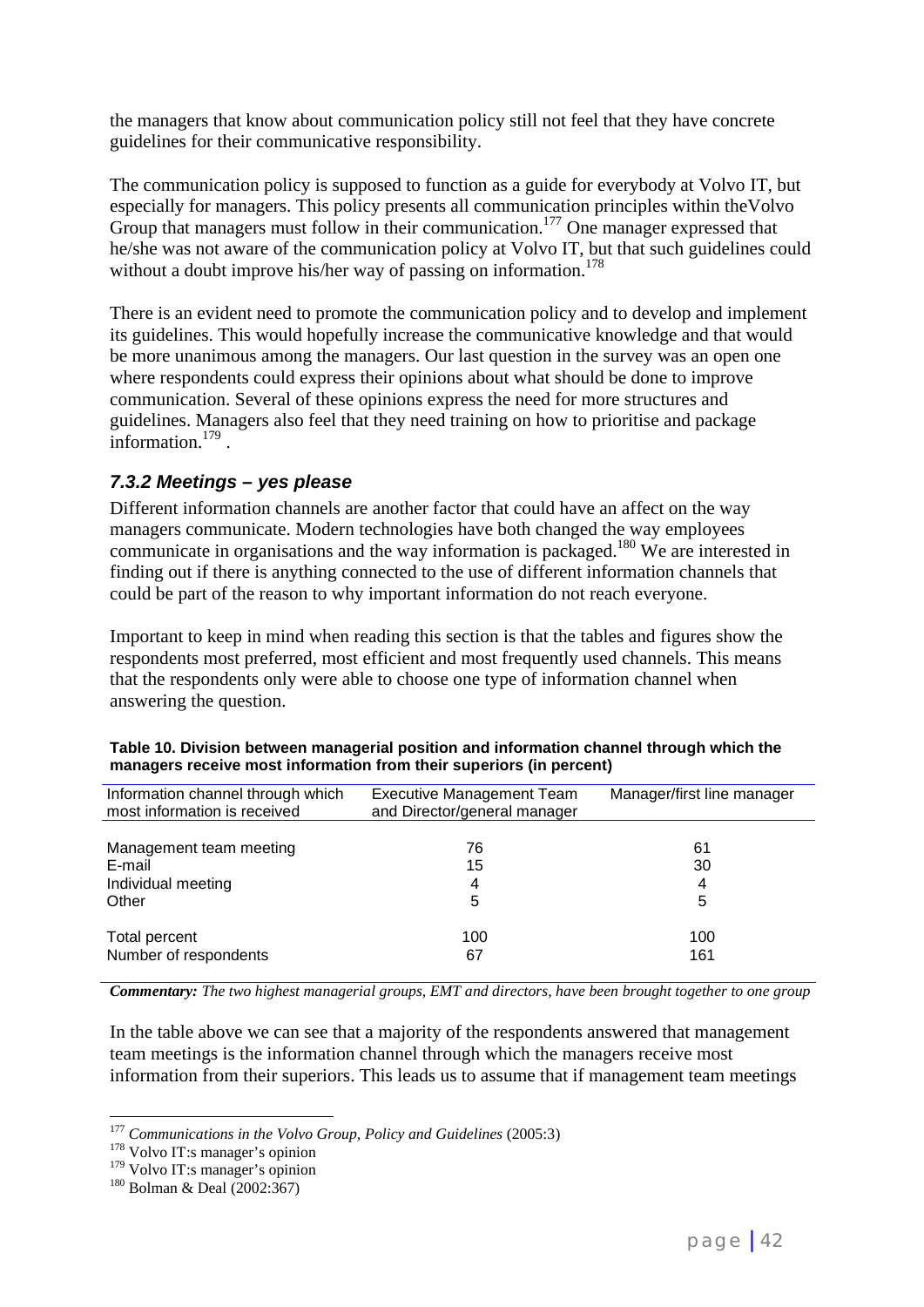are the ones that are used most frequently, then they are considered to be the best forums for superiors to get the relevant information from their subordinates. Meetings are also considered to be the best communication channel through which dialogue is achieved.<sup>181</sup> We see this as a positive sign since creating dialogue is one of managers' main communicative responsibilities according to the Volvo IT: s communication policy.<sup>182</sup> 30% of the first line managers answer that e-mail is the information channel through which they receive most information from their superiors. This is a higher percentage than among the EMT and general managers where 15% think that e-mail is the information channel through which they receive most information from their superiors.





*Commentary: Number of respondents for "receive information" (dark bars)=232 and number of respondents for "prefer to receive information" (light bars)=231*

Management team meeting is both the information channel through which the respondents receive most information, 65%, and prefer to receive most information, 71%, from their superiors. We see similar tendencies when it comes to individual meetings. E-mail is the information channel that differs most. 26% receive most information from this channel but only 12% prefer to receive most information through email. When it comes to different levels of managers, only 8% of the EMT and general managers and 13% of the first line managers prefer to receive most information through e-mail. This is foremost a difference when it comes to the first line managers where the results show that the respondents in this group receive much more information through e-mail than they prefer to.

We believe that email is used more than preferred since it is considered to be the easiest way of communicating without having to make real contact with someone. E-mail is also considered to be a channel that is used to spread all kinds of information. The fact that important information can get lost in the overload can also be a reason why many managers  $\frac{1}{2}$  do not prefer to receive information through e-mail.<sup>183</sup> There are clear signs that most respondents would rather receive most information through meetings, which are channels that

 $181$  Högström (1999:92f)

<sup>182</sup> Communications in the Volvo Group, Policy and Guidelines (2005)<br><sup>183</sup> Manager at Volvo IT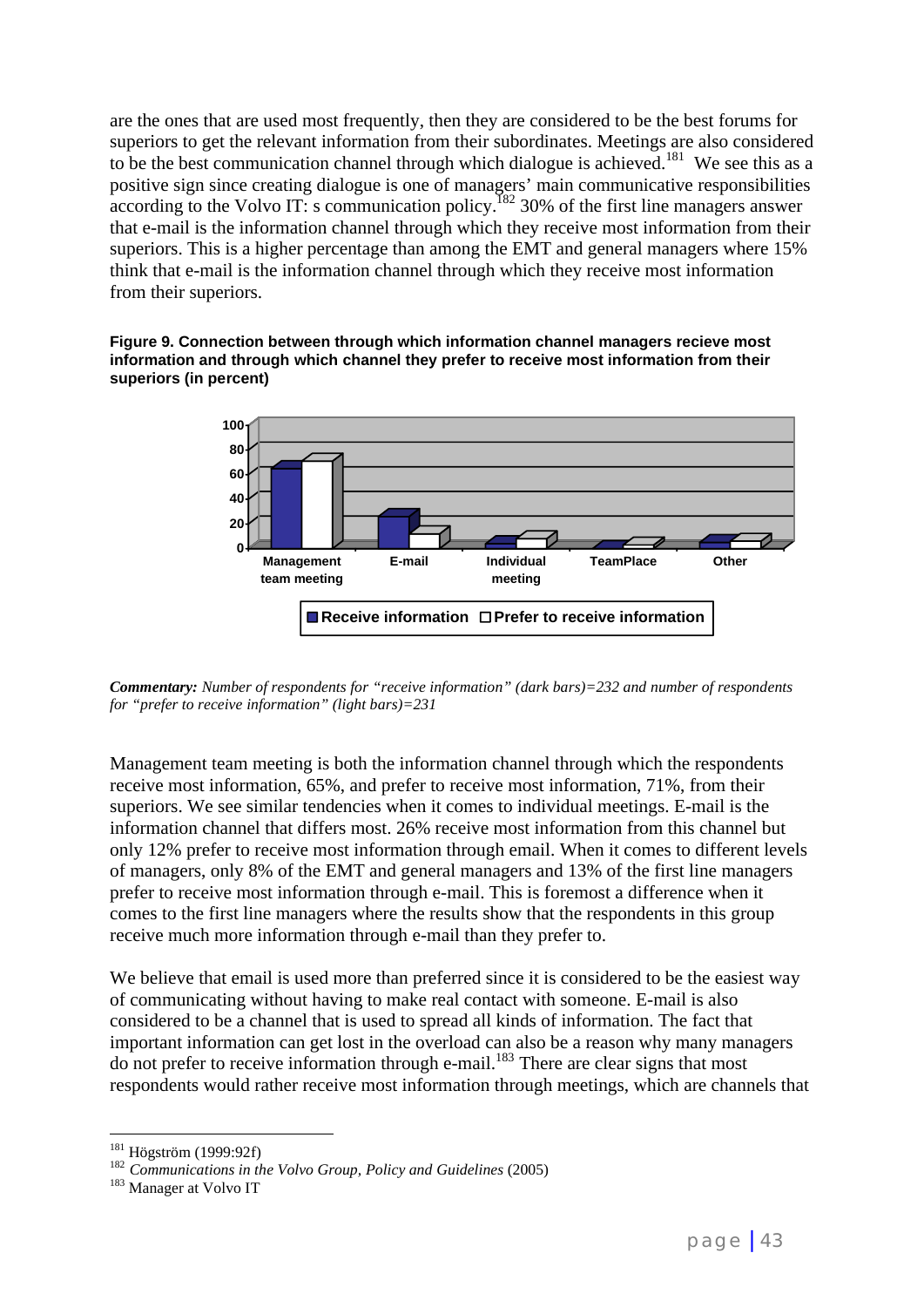facilitate dialogue. Managers in general prefer meetings since it is the most effective forum for preceding and receiving oral information.<sup>184</sup>

| Table 11. Division between managerial positions and information channel that is most           |
|------------------------------------------------------------------------------------------------|
| frequently used in order for the managers to communicate information to their subordinates (in |
| percent)                                                                                       |

| Mainly used information channel | <b>Executive Management Team</b><br>and Director/general manager | Manager/first line manager |
|---------------------------------|------------------------------------------------------------------|----------------------------|
|                                 |                                                                  |                            |
| Management team meeting         | 58                                                               | 39                         |
| E-mail                          | 15                                                               | 26                         |
| Group/team meeting              | 9                                                                | 19                         |
| Individual meeting              | 8                                                                |                            |
| Town hall meeting               | 6                                                                | 2                          |
| <b>Team Place</b>               |                                                                  | 4                          |
| Other                           | 4                                                                | 3                          |
| Total percent                   | 100                                                              | 100                        |
| Number of respondents           | 65                                                               | 160                        |

*Commentary: The two highest managerial groups, EMT and directors, have been brought together to one group*

When we look at what information channel that are most frequently used in order for the respondents to communicate information to their subordinates the results are very similar to the results presented above. 58% of EMT and director/general manager and 39% of the first line managers answered that they frequently use management team meeting for spreading information. While 15% of the EMT and general manager and 26% of the first line managers used email when communicating to their subordinates.

40% of the respondents consider the management team meeting to be most efficient when creating a dialogue. Individual meetings come second with 34%. However we do need to keep in mind that the alternative group meeting or team meeting was not an option in the survey. This alternative was unfortunately left out, since there was a lack of information about different meeting alternatives. 19% of the respondents ticked the box other and wrote down this option themselves. In spite of this we can generally see that meetings in smaller groups are considered to be most efficient when creating a dialogue and understanding for the information that is meant to be passed on. This result indicates that managers at Volvo IT are well aware of which channels are to be used when creating a dialogue.

 $\overline{a}$  $184$  Jacobsen & Thorsvik (2002:484)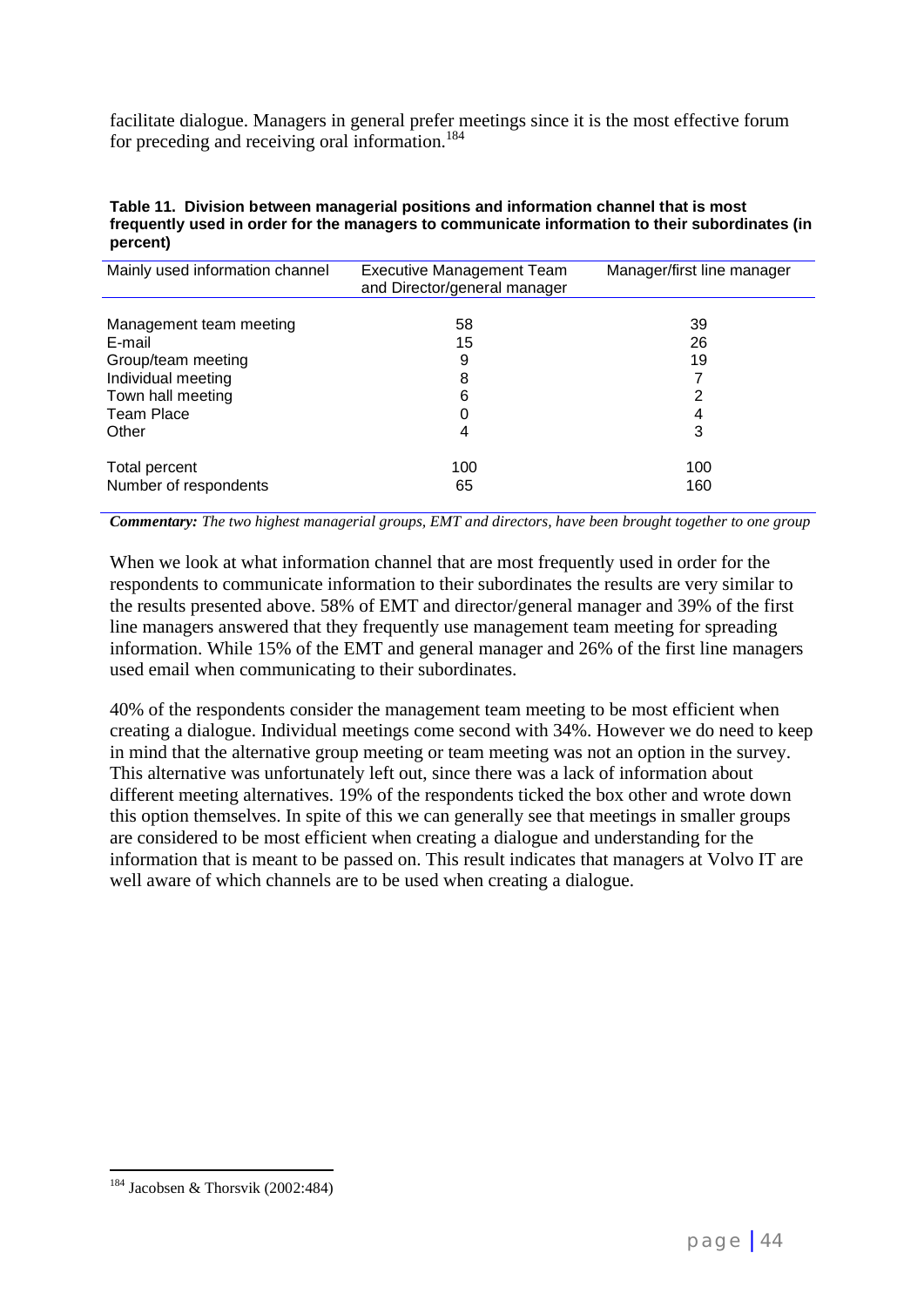**Figure 10. Connection between which information channel is found to be most efficient when it comes to directly passing on information and creating a dialogue and understanding for the information that is communicated to the subordinates (in percent)**



**Directly passing on information n=231 Creating a dialogue and understanding n=232**

*Commentary: Number of respondents for "directly passing on information" (dark bars)=231 and number of respondents for "creating a dialogue and understanding" (light bars)=232*

The results in the table above show that management team meeting is found to be most efficient when it comes to both directly passing on information to subordinates and creating a dialogue and understanding for the information that is communicated to subordinates. 23% of the respondents think that e-mail is most efficient when directly passing on information and no one of the respondents think that it is an efficient communication channel in order to create dialogue. Individual meeting is viewed as most efficient for dialogue by 34% of the respondents and 13% think that it is the most efficient channel to directly pass on information. Group/team meeting is also viewed as most efficient in creating a dialogue by 19% and 11% think that it is most efficient channel to use when passing on information. This is yet another indication of the managers' awareness of which channels are more preferable in creating a dialogue. But this does not mean that there is no room for additional improvements. There is a need for a well-defined structure through various sources, such as team places, team plates and so forth. There is too much communication through various sources, which can sometimes, be very conflicting, according to a manager at Volvo IT  $^{185}$ 

We are aware of the fact that the communication process is complex and often demands a mixture of several channels. However we chose to only let the respondents chose one alternative in order to be able to handle the material within the time limits. This affects the results regarding the information channels in the way that they do not have many dimensions. This is something that we have had in mind when analysing these results. In spite of this, the results show, to a somewhat limited extent, that the respondents use the channels that are most preferable when creating a dialogue. This indicates that managers at Volvo IT are well aware of the importance of dialogue and which forums are best in creating dialogue, such as management team meeting.

Several managers expressed in our open question that it is very time consuming to read through all e-mails and to search for information on Violin. Managers should instead

<sup>&</sup>lt;sup>185</sup> Manager at Volvo IT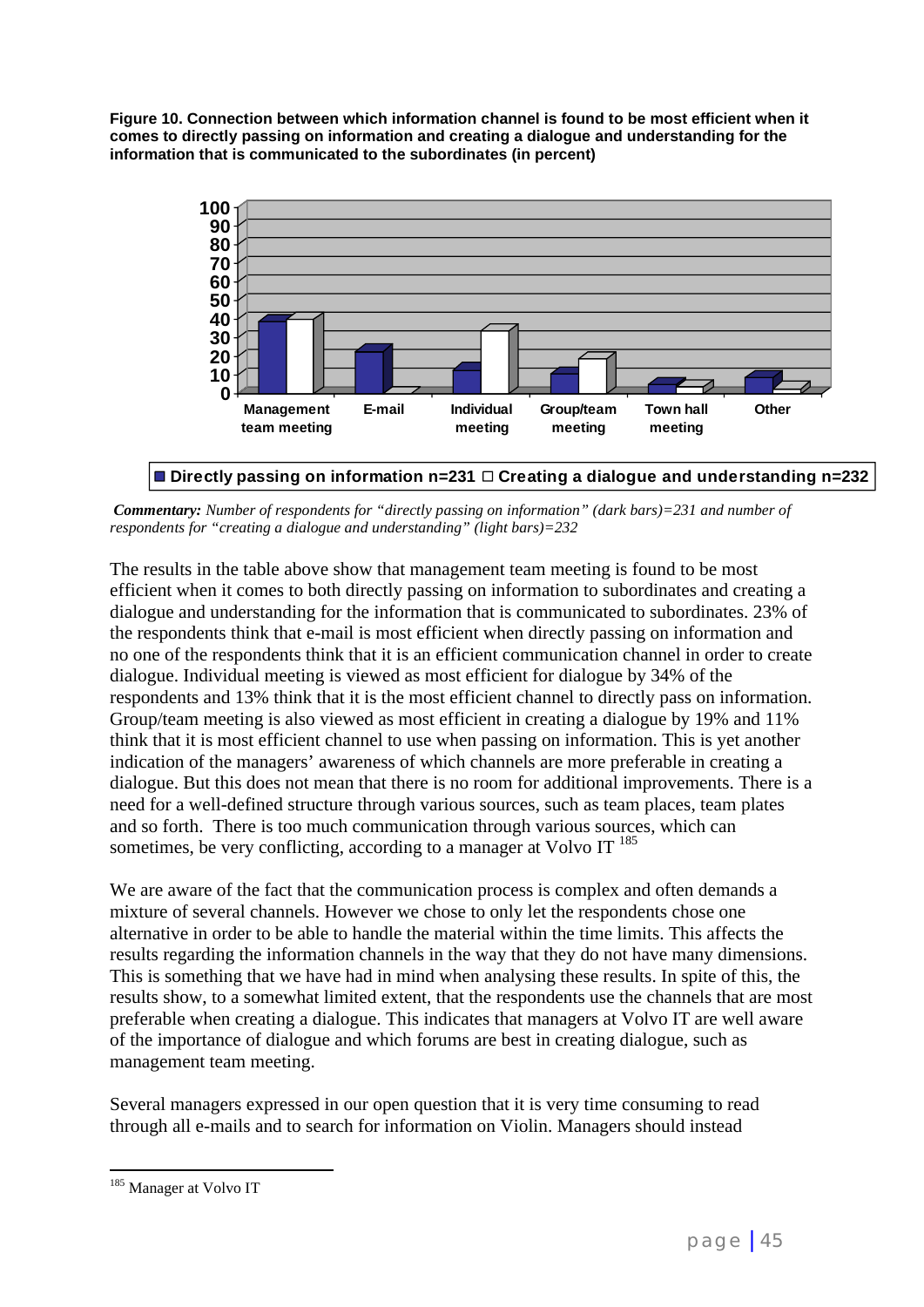communicate important messages orally, face to face.<sup>186</sup> This is especially important for managers at the top level. If they do not communicate the right information, with clear explanation, then the managers at the lower levels can not forward it properly.<sup>187</sup> This means that the new technologies have not necessarily helped to create a dialogue. They have made it easier and faster to communicate, but the quality of communication can not be compared with the one that is received through dialogue. This could be one explanation to why important messages are not getting through. Our thought is that the new information channels are reinforcing the vertical traditional way of communicating, which is based on simply forwarding the message and not putting it into a context.<sup>188</sup>

### *7.3.3 Time – hard to pinpoint*

Time and amount of information are important factors that need to be taken into consideration when talking about what factors could have an affect on the way managers communicate.



**Figure 11. The managers' views about whether they have enough time to go through information before passing it on (in percent)**

29% of the respondents think that they have enough time to go through the information they have to pass on and 36% think that they do not have enough time. The curve in this table indicates that there are more respondents that think that they do not have enough time to go through information before passing it on. This can be seen as a result of the modernisation of many organisations. Modernisation in terms of new communication technology, whose purpose originally was to facilitate the communication process. All of these new techniques such as the Intranet and messenger are constructed to save time and make communication more efficient. In reality this means that managers and employees are constantly attacked by more information than they can handle.<sup>189</sup>

This is considered to be a problem at Volvo IT. Several managers complained in our open question over mailboxes that are overloaded, which means that important information might get lost among unwanted mail. <sup>190</sup> Another problem that has been pointed out for us by one of the managers is that when there is not enough time, important information is put on hold or forgotten.<sup>191</sup> This can also be made as a conscious choice.<sup>192</sup>

*Commentary: Number of respondents=231*

<sup>&</sup>lt;sup>186</sup> First Line Manager at Volvo IT

<sup>&</sup>lt;sup>187</sup> First Line Manager at Volvo IT<br><sup>188</sup> Jacobsen & Thorsvik (2002:350)

<sup>189</sup> Bolman & Deal (2005:367)

<sup>&</sup>lt;sup>190</sup> Summary of quotes from managers at Volvo IT

<sup>&</sup>lt;sup>191</sup> Manager at Volvo IT

<sup>&</sup>lt;sup>192</sup> Jacobsen & Thorsvik (2002:342)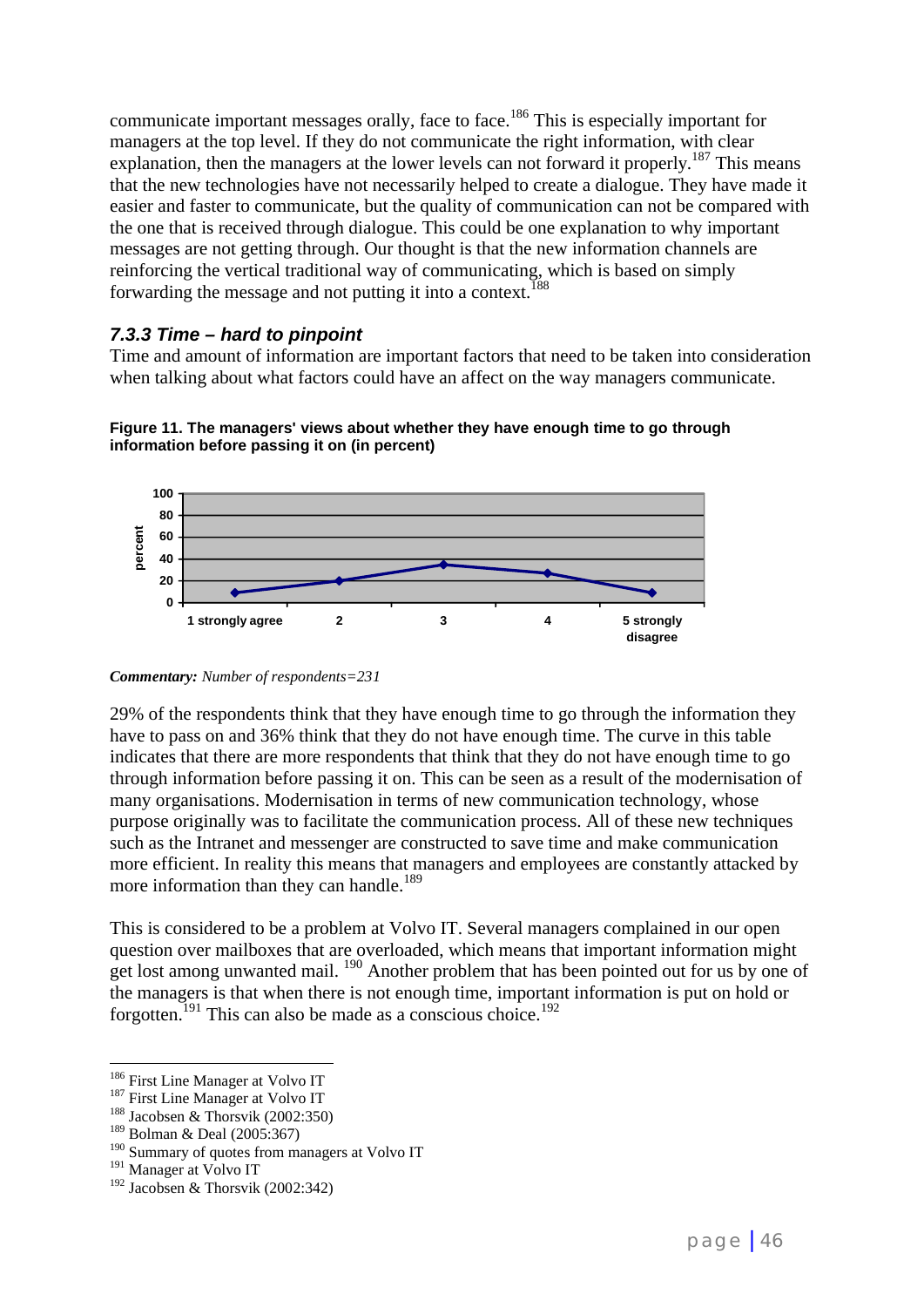*"We need more time when receiving information from EMT to go through this information, ask questions and discuss in order to understand the total context and be able to give right interpretation." 193*

Another thing that has been pointed out for us from a line manager at Volvo IT is that managers sometimes need more time in order to have an extra meeting to spread information. That is often not possible due to the lack of synchronisation between the different functions.<sup>194</sup> Despite this, we must not ignore that fact that 35% of managers chose to answer neither nor to this question. We can only speculate what this means. Time is usually a very sensitive subject when it comes to managers. The fact that 35% of the respondents answered so neutrally could indicate that that was the easiest and fastest way to do it. The logic explanation for that could be the lack of interest in this survey or maybe lack of time.

### *7.3.4 Tendencies of shattered opinions regarding amount of information between managers*

**Figure 12. The managers' views about the amount of information the managers receive in order in order to communicate information to their subordinates (in percent)**



*Commentary: Number of respondents=232*

What we can see from the figure above is that a majority of the respondents, 57%, think that the amount of information that they receive is enough in order to communicate important information to their subordinates. 24% think that they receive little or too little information and 18% think that they receive much or too much information.

Even though the majority of the respondents think that the amount of information they receive is enough there is still one group of respondents that think that they receive little information and one group that think that they receive much information. Interesting for this study is to find out if the respondents think that the amount of information affects their ability to communicate important information. Among the respondents that think that they receive little or too little information 61% think that this affects their ability to communicate important information and 12% think that this does not affect them. The numbers are more or less the same when it comes to the respondents that think that they receive much or too much information. 60% think that the amount of information affects them and 13% do not think it affects them.

What is interesting about this result is that despite all new ways of communicating, which is supposed to facilitate and speed up communication, there are still those who think that they

<sup>&</sup>lt;sup>193</sup> Manager at Volvo IT

<sup>&</sup>lt;sup>194</sup> Manager at Volvo IT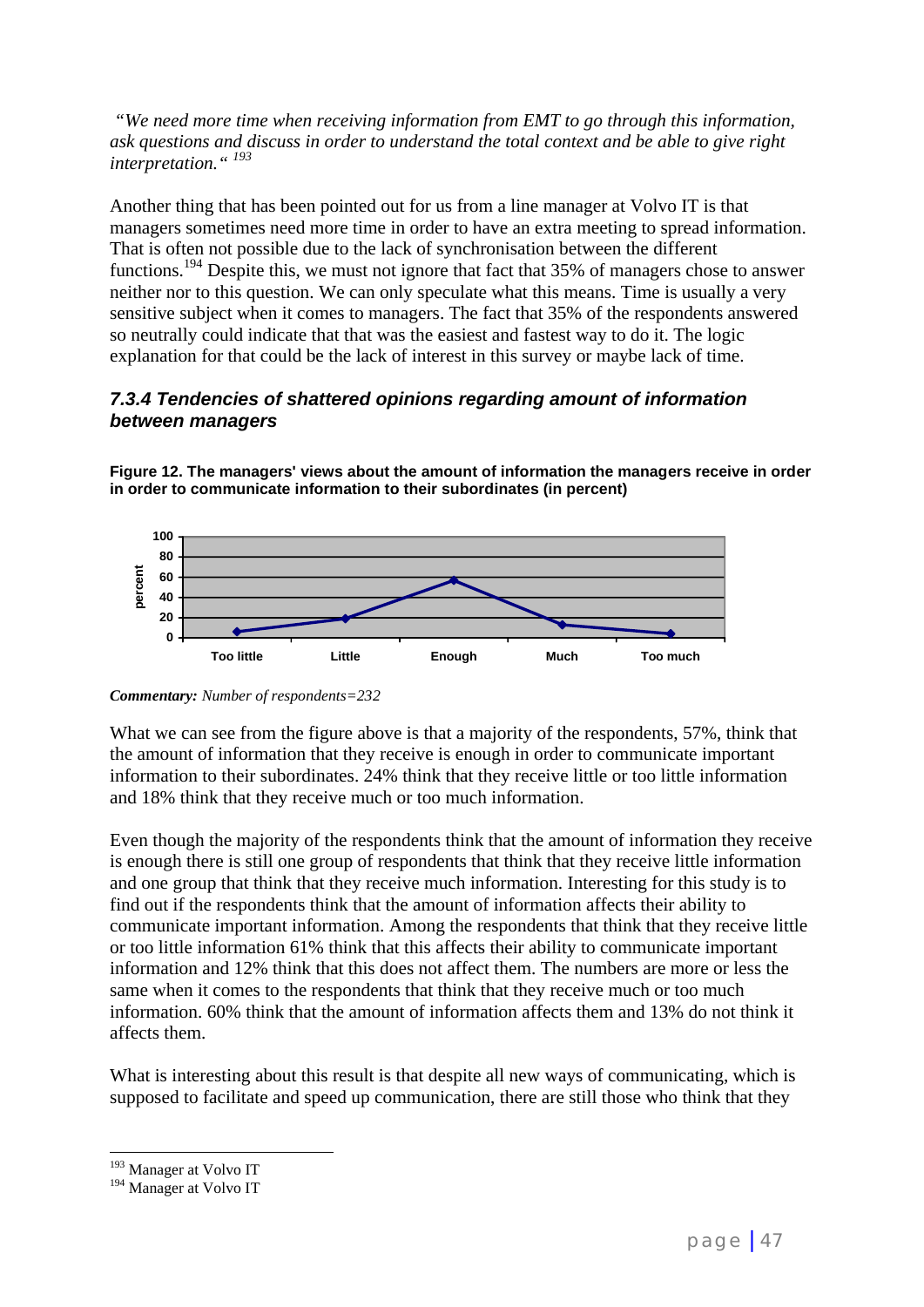receive too little information.<sup>195</sup> A very relevant explanation for this is that information needs to be put into a context and be explained through a dialogue and no fax, mail or rapport could change that.

| Amount of information | Executive<br>Management Team | Director/general<br>manager | Manager/first line<br>manager |
|-----------------------|------------------------------|-----------------------------|-------------------------------|
| Too little            | 0                            | 5                           | 6                             |
| Little                | 0                            | 9                           | 24                            |
| Enough                | 56                           | 66                          | 56                            |
| Much                  | 33                           | 14                          | 12                            |
| Too much              | 11                           |                             | 2                             |
| Total percent         | 100                          | 101                         | 100                           |
| Number of respondents | 9                            | 58                          | 161                           |

**Table 12. Division between managerial positions and the amount of information that the managers receive in order to communicate information to their subordinates (in percent)**

The groups are different when it comes to number of respondents and for that reason it is not possible to compare and make any clear conclusions. However, what we can see from the table above are a few differences between which group experiences that they receive little verses much information. None of the respondents from the highest managerial level, EMT, think that they receive little or too little information while 14% of the directors at the middle level think so. There is yet another increase when it comes to the lowest managerial level, the first line managers, where 30% of the respondents think that they receive little or too little information.

When it comes to the experience of receiving much or too much information it is the other way around. 44% of the respondents that belong to EMT think that they receive much or too much information while 21% of the general managers and 14% of the first line managers think the same. These tendencies show us that the managers with higher managerial position think that they receive more information and the managers with the lowest position think that they receive little information. This could indicate that the EMT managers are not good enough in proceeding the information they receive or maybe not good enough in putting into a relevant context for the managers in the lower levels. One of the first line managers mentioned that EMT managers should improve their skills in packaging information in a better way with clear explanations and instructions.<sup>196</sup>

But it does not always have to be the top managements' failure. It is common that managers at high positions in organisations feel that communication failure depends on the managers in the middle. They often blame the problem on the middle level managers' incapacity to precede information and messages in the right way.<sup>197</sup> That is why it is necessary that all mangers within an organisation, no matter what managerial position, have the same view on communication and the same understanding regarding it. <sup>198</sup> Especially since information has a tendency to change both shape and content when passing between different levels.<sup>199</sup>

<sup>&</sup>lt;sup>195</sup> Sandberg (2003:31)

<sup>&</sup>lt;sup>196</sup> First Line Manager at Volvo IT

<sup>&</sup>lt;sup>197</sup> Simonsson (2006:6)

<sup>198</sup> Eriksson (2005:78)

 $199$  Larsson (2001:13)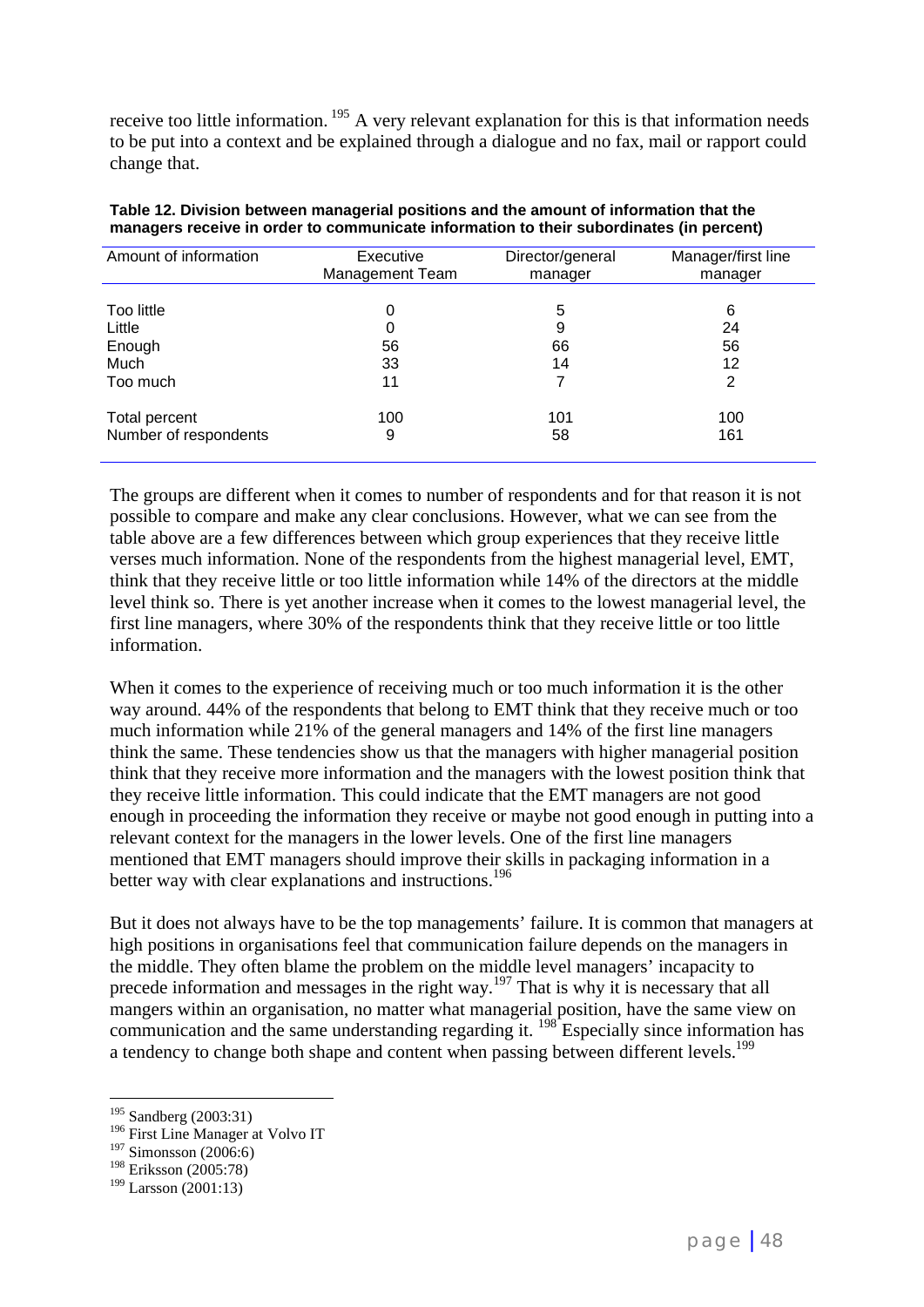There are aspects of the variables regarding time and amount of information that indicates that this is something that affects the way information is being spread. That in turn could affect the way managers communicate and could also be part of the explanation to why important messages are not getting through.

### *7.3.5 Personal background factors that can affect communication*

As mentioned before there are cultures and background factors that in some cases can have an influence on a manager's role as a communicator. This is why we find it important to look at these factors among our examined group. We want to find out if any of these factors could affect the managers' abilbity to communicate in a negative way in order to determine if these background factors can help us explain why important information do not reach everyone intended at Volvo IT.

Our study shows us that the majority (72 %) of our respondents are men and 28% women. What we have seen when analyzing the results is that the managers' answers not seem to vary depending on their sex. This is not very surprising since there are empirical studies that confirm that there are ususally very small differences between men and women.  $^{200}$  It is also hard to say if any possible differences between men and women lead to different efficiency as leaders $^{201}$ 

| Aae                                                | Percent  |
|----------------------------------------------------|----------|
| 58-67 years (1941-1950)                            | 11       |
| 48-57 years (1951-1960)<br>38-47 years (1961-1970) | 36<br>43 |
| 28-37 years (1971-1980)                            | 10       |
| <b>Total percent</b>                               | 100      |
| Number of respondents                              | 234      |

**Table 13. Distribution of age among the managers (in percent)**

53% of the respondents are age between 28 and 47. This generation is called the generation X and there is research showing that they differ from their parents when it comes to several cultural dimensions that are of importance when it comes to how work and management is organised.*<sup>202</sup>* One of these dimensions is that generation X often has a more modern way of looking at leadership and communication than the older generation's more traditional view.*<sup>203</sup>*

<sup>&</sup>lt;sup>200</sup> Bernstein etc. (1994) and Klenke (1996) in Jacobsen & Thorsvik (2002:510)<br><sup>201</sup> Jacobsen & Thorsvik (2002:510)<br><sup>202</sup> Tulgan (1996) in Jacobsen & Thorsvik (2002:174)<br><sup>203</sup> Ibid.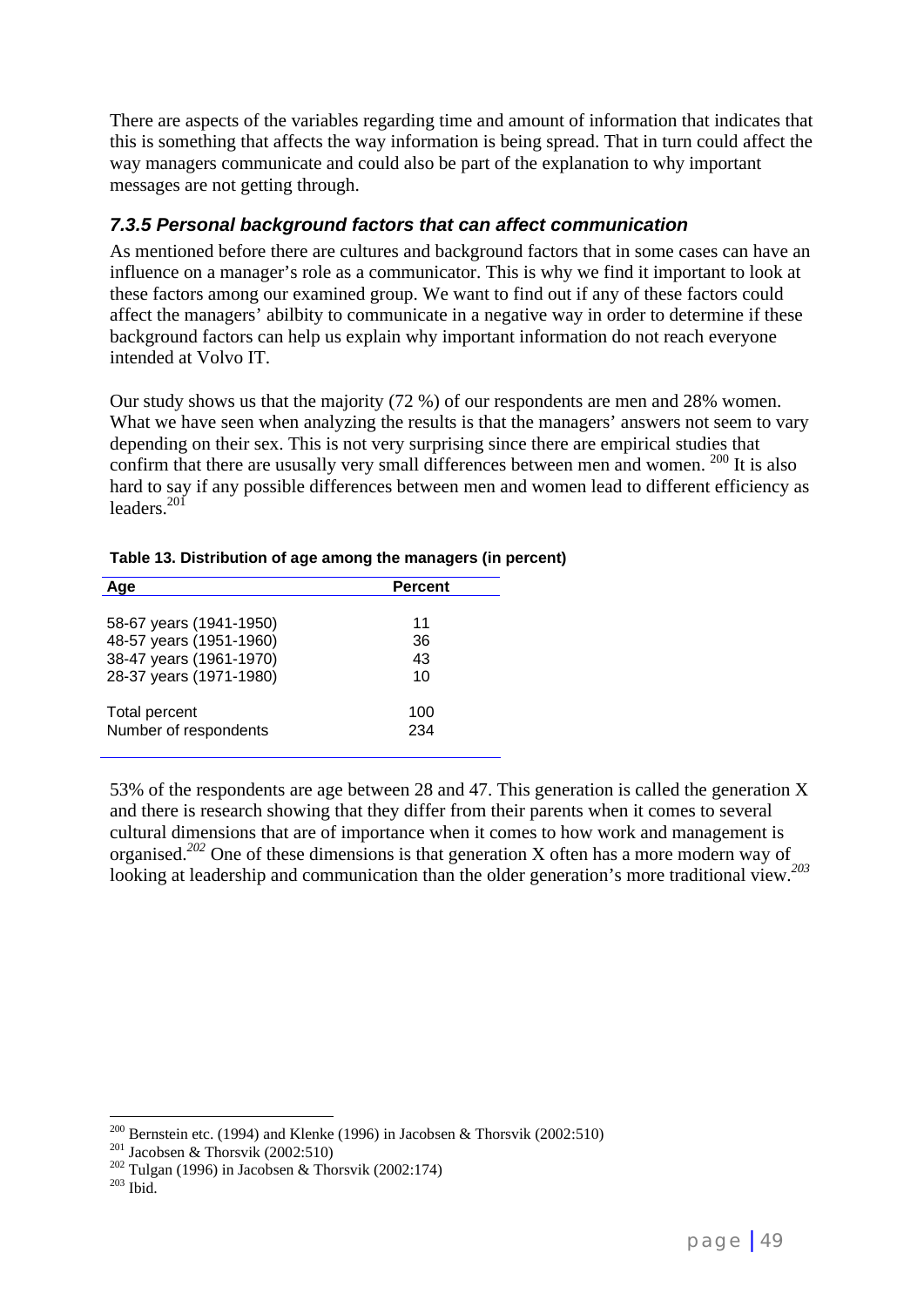| <b>Recruitment</b>                                                                                      | <b>Percent</b> |
|---------------------------------------------------------------------------------------------------------|----------------|
| From another employee position within the Volvo<br>Group<br>From another managerial position within the | 30<br>50       |
| Volvo Group<br>From another managerial position outside the<br>Volvo Group<br>Other                     | 15<br>5        |
| Total percent<br>Number of respondents                                                                  | 100<br>234     |

**Table 14. Division of how the managers were recruited to their current manager position (in percent)**

Managers way of communicating can be influenced by the fact that they usually are recruited to a managerial position within the organisation they already work at.<sup>204</sup> This is why we found it interesting to find out how they were recruited to their current position. 30% of the respondents were recruited from another employee position within the Volvo Group and 50% were recruited from another managerial position within Volvo IT. This means that 80% of the respondents have been recruited from within the Volvo Group. Since their career is within one organisation it often deprives them of communication experiences from other work places and contexts.205

|           | Table 15. Division of university degrees among the managers (in percent) |  |
|-----------|--------------------------------------------------------------------------|--|
| Education | <b>Doroont</b>                                                           |  |

| <b>Education</b>      | <b>Percent</b> |  |
|-----------------------|----------------|--|
|                       |                |  |
| Computer science      | 33             |  |
| Technology            | 21             |  |
| Economics             | 17             |  |
| Social Science        | 2              |  |
| Other                 | 10             |  |
| No University degree  | 16             |  |
|                       |                |  |
| Total percent         | 99             |  |
| Number of respondents | 234            |  |
|                       |                |  |

When it comes to education, 33% of the managers at Volvo IT have their degree in computer science, 21% in technology and 17% in economics. This also strengthens the argument that the majority of the managers at Volvo IT have educational backgrounds with a lack of both theoretical and practical courses in communication.<sup>206</sup> This means that managers are not always aware of the effects that can be achieved through good communication.<sup>207</sup> This is especially true for economists that are used to measuring success in numbers, which is very hard to do in the communication field.<sup>208</sup> This can have an affect on how managers act in their role as communicative leaders. There are also studies that show that people with similar education have a tendency to stay together at the same workplace. Through this social

 $204$  Simonsson (2002:14)

<sup>&</sup>lt;sup>205</sup> Ibid.<br><sup>206</sup> Heide etc.. (2005:20)<br><sup>207</sup> Simonsson (2002: 14)<br><sup>208</sup> Simonsson (2002:14)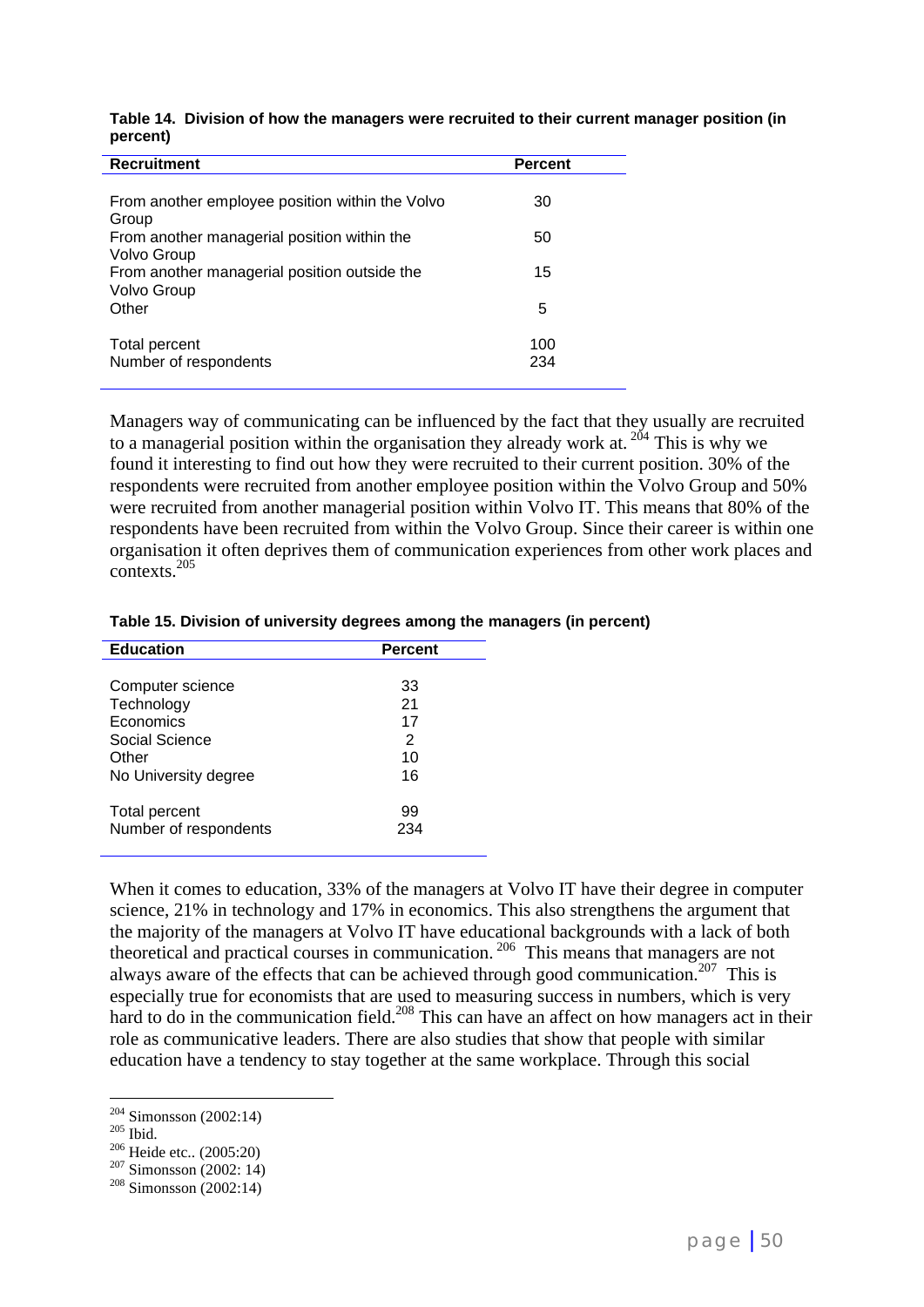interaction they support each other and strengthen the tendency to think and act the same way.<sup>209</sup> This is especially interesting since research show that managers spend up to 80 % of their working day communicating in different ways.<sup>210</sup> It also implies that the managers' educational background is a factor that can affect their communicative ability. Hence it is a factor to be aware of when trying to explain why there are weak links in the communication process.

Above mentioned personal and cultural aspects are the ones that are considered to be the most influential ones when it comes to leader's communicative ability. We can not see any results that indicate that variables based on the managers' background factors such as sex, age, education and recruitment distinguish themselves and show differences of any great importance. This has led us to believe that the culture at Volvo IT is the main influential factor. In order for a global and multicultural company like Volvo IT to work there is a need for mutual frames of reference. This often easier said than done since a multicultural environment consists of people with different backgrounds, knowledge and cultural values.<sup>211</sup> Hence it is positive to see that Volvo IT seems to have a strong corporate culture.This could be seen as a result of the many invenstments that have been done in order to create a strong corporate culture.

### *7.3.6 The multicultural environment – influential factor*

The final part of our analyze treats the multicultural aspect of Volvo IT. We find it important to study if the mix of different cultures, languages and values has an affect on the way the managers communicate.

48% of the respondents think that the multicultural environment at Volvo IT affects the way they communicate and 21% think that it does not affect them. We have tried to identify if the respondents that agreed or strongly agreed to this statement belong to a certain group or not. What we can see from the analysis where we have looked at the background factors such as sex, nationality, age and country they work in is that there are no obvious tendencies that indicate that any of these background factors could have an impact. Since we have already commented on the fact that Volvo appears to have a strong corporate culture all the other background factors come secondary. This also makes it more interesting to see if there are any differences among these selected respondents and what unit region they belong to.

This means that we can not really draw any conclusions regarding whether any specific background factors affect the fact that 48% of the respondents think that the multicultural environment at Volvo affects the way they communicate.We have not been able to show any differences between personal backgrounds that show tendencies in affecting why 48% of our respondents think that the multicultural environment affects the way they communicate. The only logic explanation is that these 48 % of managers belong to a group that has a lot of international contacts that are connected to their work. Our conclusion is that Volvo IT has succeeded in implementing a strong corporate culture when it comes to the way managers communicate. It is very hard for managers and employees at multicultural companies to embrace corporate cultures since there are so many different frames of references, especially in communication. 212

<sup>&</sup>lt;sup>209</sup> Lipsky (1980) in Jacobsen & Thorsvik (2002:172)<br><sup>210</sup> Högström (1999:74)<br><sup>211</sup> Hambrick (1998:26)<br><sup>212</sup> Ibid (1998:25)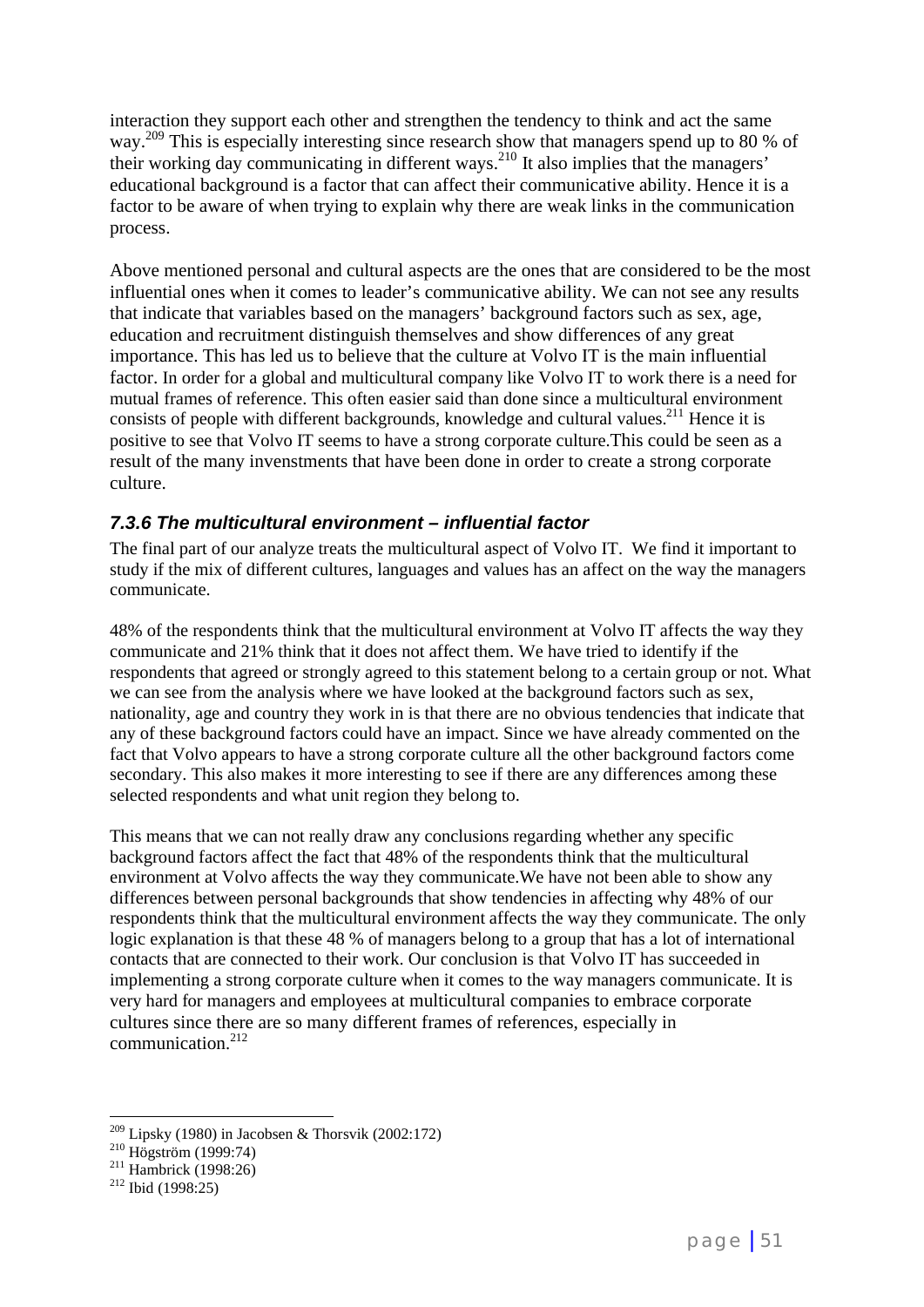# **8. Final discussion**

The aim of this study was to answer our main questions in order to get a better understanding of the communication process among the managers at Volvo IT. But what does the result that we have presented tell us? In this final chapter we will try to summarize the results from this study and also discuss the meaning of the results in order to conclude this final chapter by presenting a proposal with measures.

This study has shown us that there are several aspects to take into consideration in order to be able to identify factors that could explain why Corporate Communications has an impression of that important information does not reach everyone intended at Volvo IT. Our way of looking at it is as a puzzle.

There are quite simply different pieces of a puzzle that create a complete puzzle and an overall picture which in this case is the picture of a well functioning internal communication built on effective communication. Factors as knowledge about the communication policy, the use of different information channels for different purposes, time and amount are all factors that can affect the managers' communicative preconditions. This in turn can result in that important information does not reach all the way. These factors can also bring about that the managers are not aware of, and use, the important preconditions like dialogue, feedback and the creation of context for effective communication.

The results of our study indicate that the managers have a good knowledge about the communicative process and that the majority of the managers seem to be aware of their communicative responsibility. In corporations like Volvo IT were there is a lot of different knowledge and competence, and no blue collar workers, it is not unusual that communication is taken for granted. Although communication is the essence of organisations it is expected to "work on its own".

What we can say after analysing the respondent's answers is that the managers at Volvo IT seem to understand the importance of communication and what is expected of them. They are well aware of the important preconditions for successful communicative leadership such as dialogue, feedback and interpretation of information. This is in coordination with the previous studies conducted within the Volvo IT. However the results show that there is room for improvement. The communication policy and its communicative guidelines need to be promoted in a more effective way. We can also state that the knowledge on how to use information channels for different purposes needs to be improved.

When interpreting the results and drawing conclusions, it is of great importance to be aware of that these are the managers' subjective opinions about communication and their responsibilities. We are also aware of that many of the answers do not always resemble the reality since they are very "politically correct". This was the challenging part of the interpretation of the answers. Whit this in mind, we also focused on the answers that deviated from the majority in order to discover tendencies that could explain why important information is not getting through. .

The problems that Volvo IT are facing with communication policy implementation are not unique just for them. Policies are in general hard to promote and it is even harder to make people be a part of them and interested in them. They are mostly considered to be just documents that nobody has the time for. Policies are even harder to implement in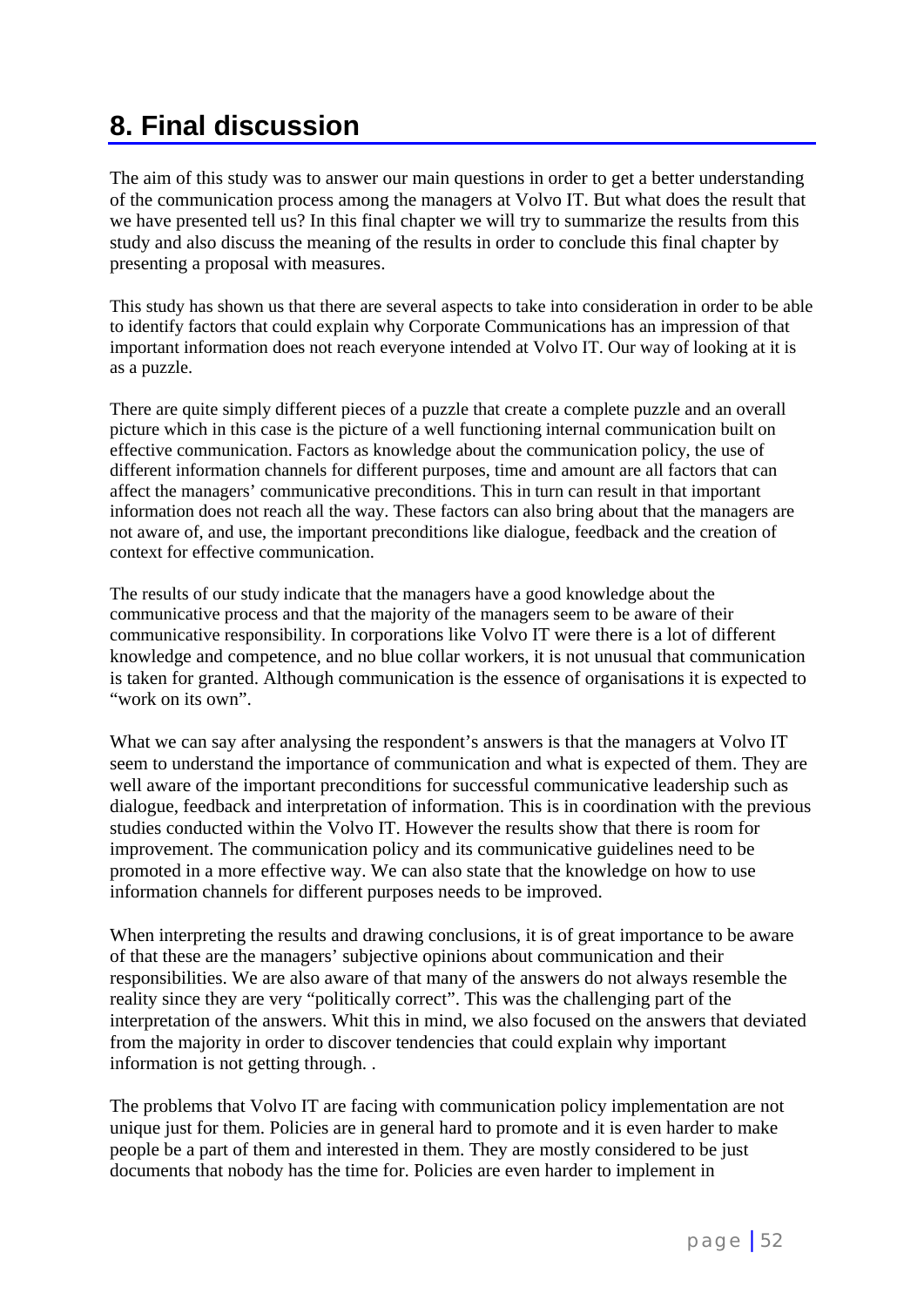organisations that are complex, such as Volvo IT. The employees at Volvo IT are very educated and skilled, even in the lowest part of the hierarchy. This means that it is harder to influence them, since they rather do things their own way. It does not facilitate that there are several communication channels through which the employees at Volvo IT can choose from when spreading information. That is why it is up to the managers to act more as role models than controllers in order to inspire their employees to participate in the mutual communication process. This is something to take into consideration during the promotion of the new communication policy which will be launched in the near future.

In general we can say that the managers at Volvo IT need training in how to handle information in the most efficient way. Their knowledge about important preconditions for good communication is there, but they do not have the right tools to put them in practise. This is not a problem that is specific for Volvo IT. As we mentioned in out theoretical framework managers have more training in how to communicate with the media than with their employees. So there is a need to make communication more concrete.

This leads us to the concrete measures that we think could improve the manager's communicative ability at Volvo IT.

### **Measures**

During this study, we have seen consistent tendencies that education among managers at Volvo IT is of a great need. It was especially clear when 53% of the respondents answered that they were not familiar with the communication policy at Volvo IT. That is why we decided to divide our suggested measures into two different categories: education and guidelines.

### *Education*

Managers' communication skills are often taken for granted. According to both Simonsson and Svennerstål the communicative competence should be in focus when it comes to education and training in organisations. $2^{13}$  This is often not the case when it comes to courses in leadership. Högström find it strange that most training for managers do not contain any education in how to communicate since 60-90 % of the leadership process is about communicating.214 Simonsson believes that the discussion about the important and difficult communicative role might be intimidating for all those managers that have been appointed to their managerial positions due to their technical or professional knowledge. These managers probably feel like they do not have the communicative preparedness or competence that is required. This means that many managers are in need of support and education in the field of communication.215 We also see these tendencies among the managers at Volvo IT. That is why we believe that practical and theoretical courses in presentation techniques are required in order to improve the managers' communicative ability. The education plan that we suggest for Volvo IT is the following:

<sup>&</sup>lt;sup>213</sup> Simonsson (2002), Svennerståhl (1996)<br><sup>214</sup> Högström (1999:131)<br><sup>215</sup> Simonsson (2002:247)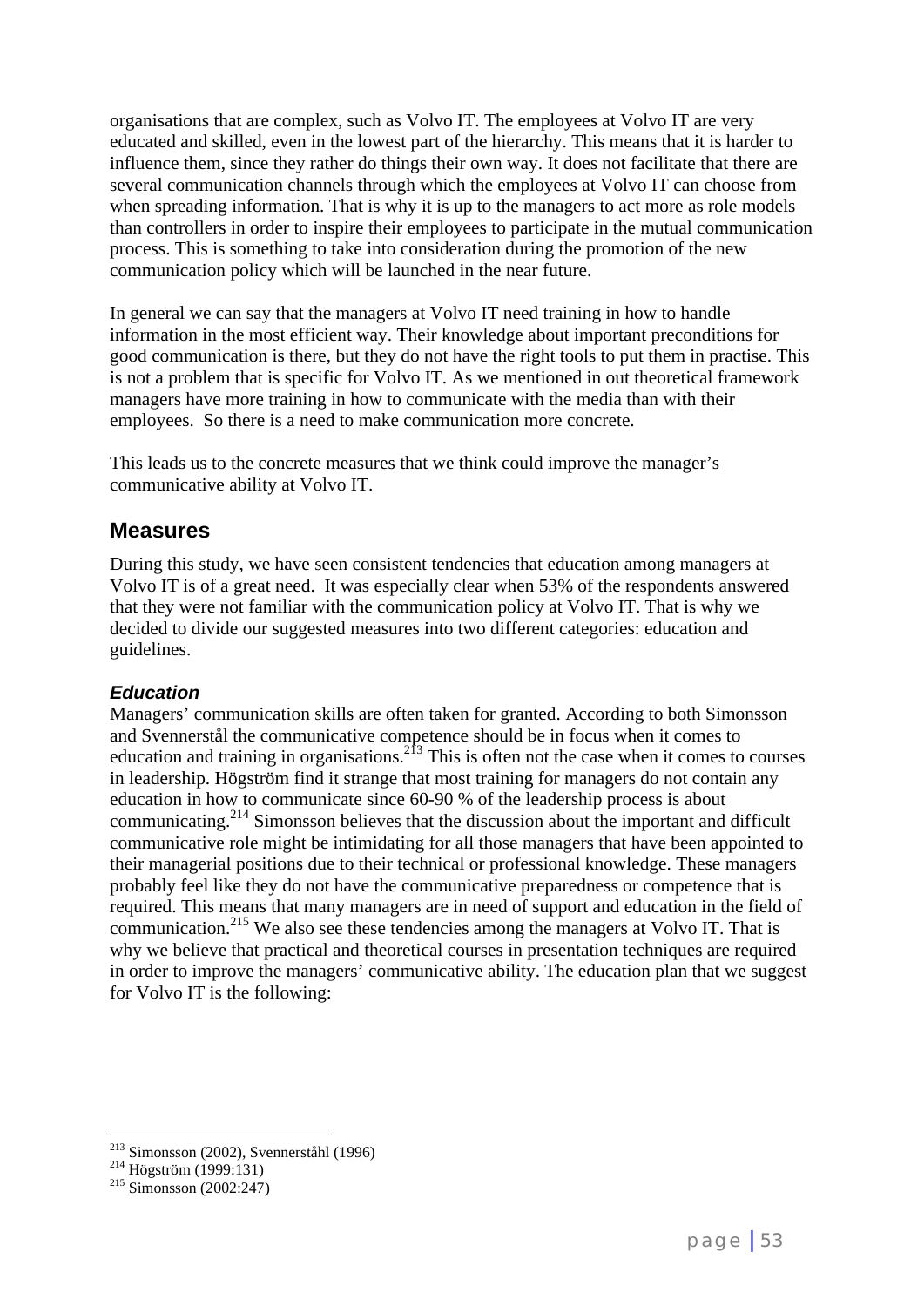### **Creating an environment for dialogue**

By this we mean that education in communication needs to be about teaching the managers to create a deeper understanding for the process of communication.<sup>216</sup> They need to be aware of the true meaning of a dialogue, what it takes to create a good environment for dialogue and how to encourage their employees to participate in it.

### **Packaging of information in the right way**

It is clear from our last question in the survey, which was an open question, that the managers feel that they need more education in how to properly package information before preceding it. This part of education should concentrate on giving more instructions on packaging information in the right way for the intended target group. What is the best way to present information, which information can be preceded and which information needs to be interpreted and put in to context before preceding?

### **Effective use of different information channels**

The last measurement that we believe is necessary in the education aspect is to teach the managers how to use information channels for different purposes.<sup>217</sup> To choose the right way of communicating one must know what the goal of that specific communication. The intranet can be used if the goal is to merely spread information. If the goal is to learn something new, then meetings where dialogue is encouraged is the recommended communication way to use.<sup>218</sup> All the new technologies in communication are not effective if they are not being used in the right way.

### *Guidelines*

Guidelines are the second aspect of the suggested measures. It is important to emphasize that this part of the measures is directed to both managers and their employees. They too need to have concrete guidelines in order to take control and understand their communicative responsibility.

### **Support for communication policy**

We think that the communication policy at Volvo IT contains clear and concrete guidelines of what Volvo IT want to achieve with their communication and also how to do it. A more clear support and explanation of the policy must be presented for managers and their employees in order to create a mutual understanding for everybody at Volvo IT. Every time the communication policy is updated, managers need to attend seminars where they can get informed about the communication changes and discuss how to implement them. Very good and creative suggestions can arise during these discussions. <sup>219</sup>

#### **Packaging of messages**

Several managers pointed out that there is a need for better package of the context of information, (messages). These messages need to be put in the right context and not simply be forwarded. Many managers feel that they do not always know if certain information needs to be spread, if it is confidential and so forth. We believe that a simple code system that explains exactly how to handle the information could come to a good use.

 $216$  Simonsson (2002:14)

<sup>217</sup> Ibid. (1999:21)<br><sup>218</sup> Ibid. (1999:30)

 $219$  Eriksson (2007:162)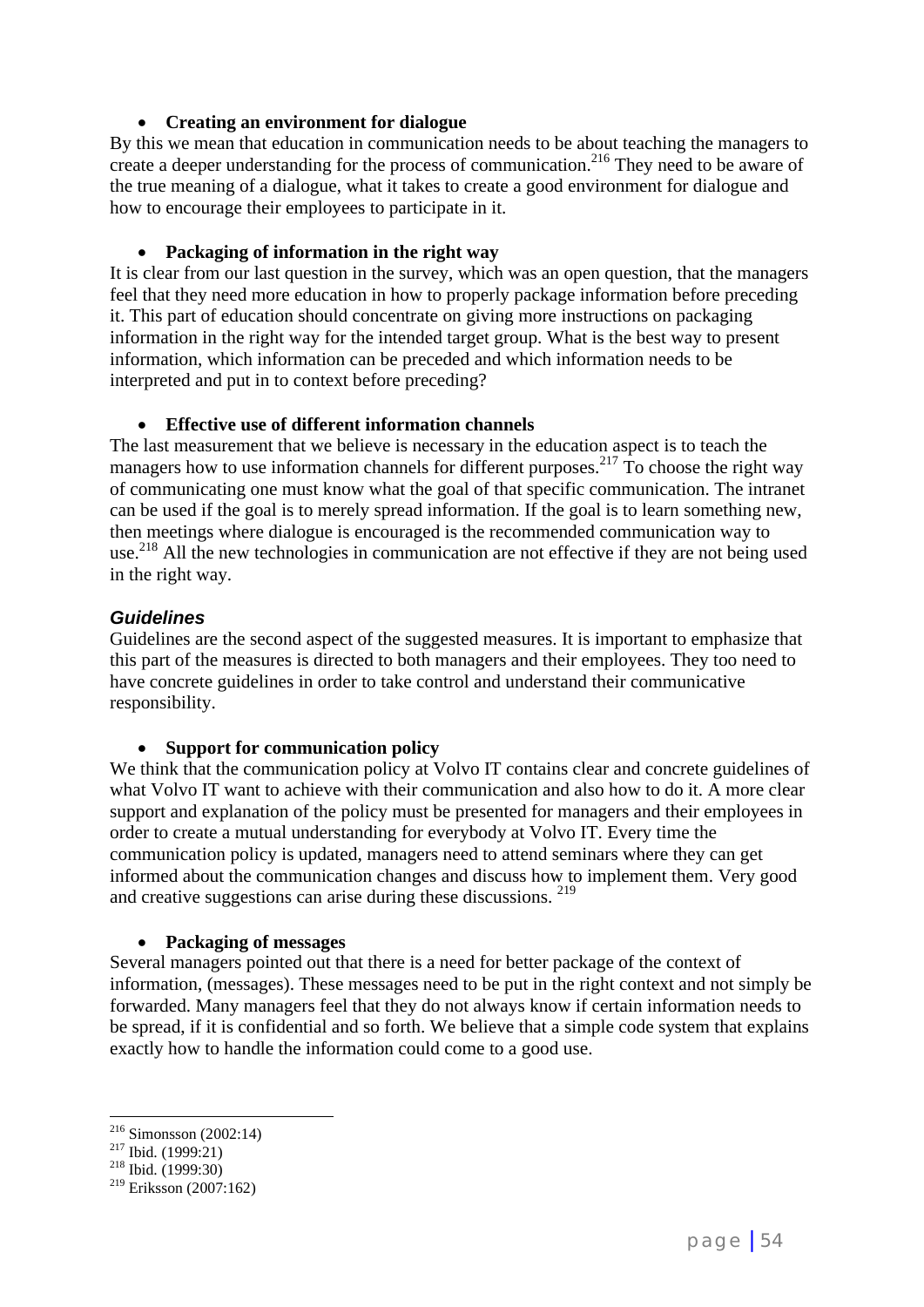When working on this thesis new questions and thoughts have come to light. With this study we have looked at the more hierarchichal levels within a large organisation. However Volvo IT is a large matrixorganisation with several networks. What impact does this have on the managers' communicative responsibility? And what is the best way to communicate information in knowledge intense organisations like this?

Another interesting aspect that we have been thinking of is that the Volvo Group have one joint communication policy. This means that this policy mainly have connections to the manufacturing industry with mainly blue collar workers. Since Volvo IT is a knowledge intense company with mainly white collar workers this might also be something to think about.

We hope that the results from this study will serve as a starting point for Corporate Communications' continued work with the complex communicative challenges. But regardless of what impact the results might have we believe that this study was a reminder about the managers'communicative responsibility. As a sign of that the following quote will be the final words of this study.

*" This survey is good reminder, and also an example, that I as a manager have to remain alert for this part of my responsibility."220*

.

<sup>&</sup>lt;sup>220</sup> Director/general manager at Volvo IT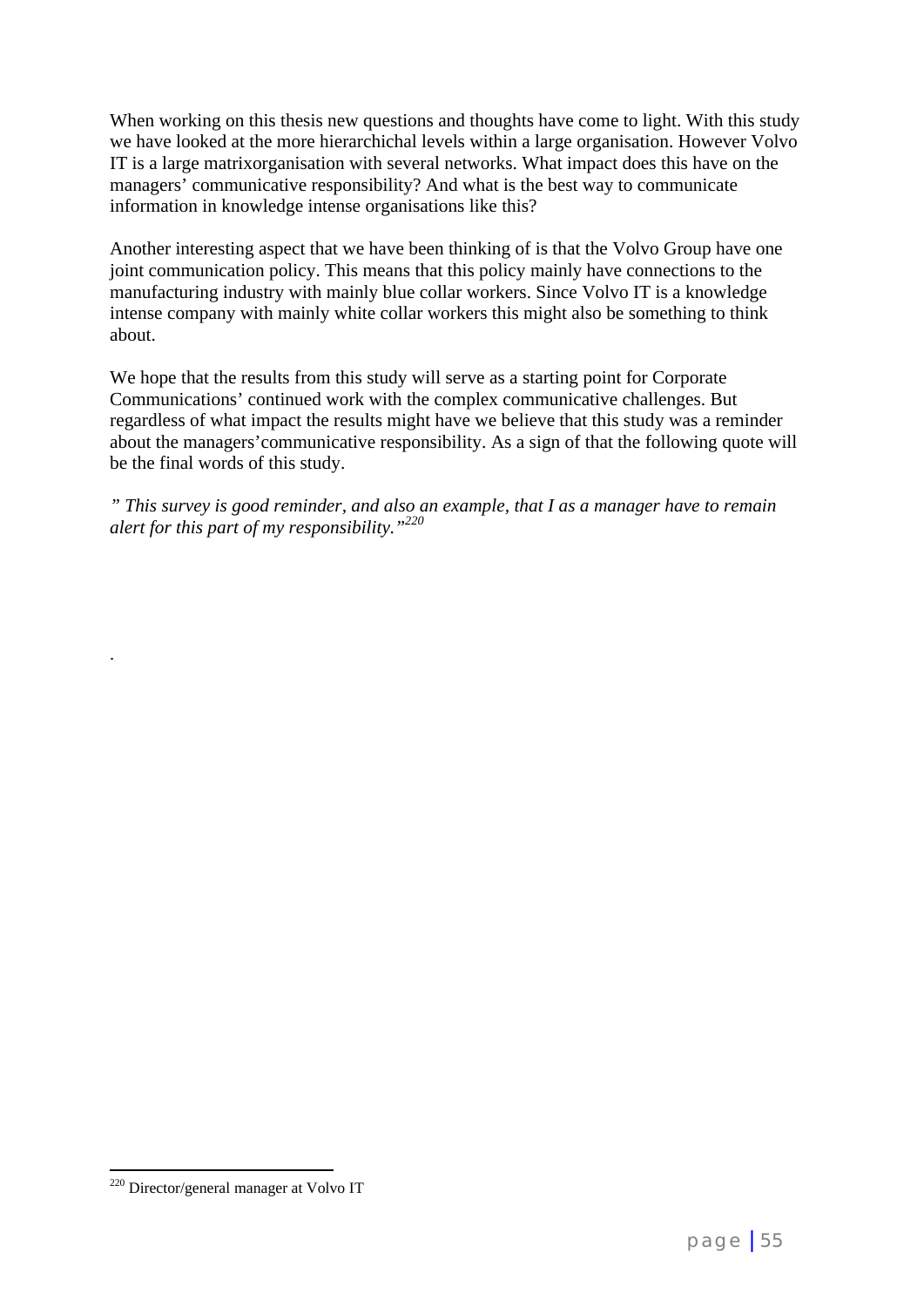# **9. Frame of reference**

### **Printed sources**

Björklund, M. & Paulsson, U. (2003) *Seminarieboken – att skriva, presentera och opponera.*  Studentlitteratur. Lund.

Bolman, L. & Deal, T. (2005) *Nya perspektiv på organisation och ledarskap.* Studentlitteratur. Lund.

Ejlertsson, G. (2005) *Enkäten i praktiken – en handbok i enkätmetodik*. Studentlitteratur. Lund.

Ekström, M. & Larson, L. (2000) *Metoder i kommunikationsvetenskap.* Studentlitteratur. Lund.

Eriksson, P. (2007) *Planerad kommunikation; strategisk ledningsstöd i företag och organisation*. Liber. Malmö

Halvorsen, K. (1992) *Samhällsvetenskaplig metod.* Studentlitteratur. Lund.

Hambrick, D.C., Canney Davisen, S., Snell, S.A. & Snow, C.C. (1998), *When groups consist of multiple nationalities: Towards a new understanding of the implications*, i *Organisation Studies*, vol 19, issue 2, Database: Business Source Premier

Heide, M., Johansson, C. & Simonsson, C. (2005) *Kommunikation & organisation*. Liber. Malmö.

Holme, I.M. & Solvang, B.K. (2001) *Forskningsmetodik: om kvalitativa och kvantitativa metoder.* Studentlitteratur. Lund.

Högström, A. (1999) Kommunikativt ledarskap: en bok om organisationskommunikation. Industrilitteratur. Stockholm

Jacobsen, D.I. & Thorsvik, J. (2002) *Hur moderna organisationer fungerar*. Studentlitteratur. Lund.

Johansson, C. (2003) *Visioner och verkligheter – kommunikationen om företagets strategi.* Acta Universitatis Upsaliensis. Uppsala

Kreps, G.L. (1990) *Organizational communication*. Longman. White Plains, NY.

Lachotzki, F. (2005) *Beyond control: managing strategic alignment through corporate dialogue*. John Wiley. Chichester

Larsson, L. (2001) *Tillämpad kommunikationsvetenskap*. Studentlitteratur. Lund.

Lugn, A. (1990) *Kommunikation ett måste vid förändring".* Personal, människor och arbete. Stockholm.

Löfgren Nilsson, M. (1999) *På bladet, Kuriren & Allehanda: om ideal och organiseringsprinciper i den redaktionella vardagen*. Livréna Grafiska AB. Göteborg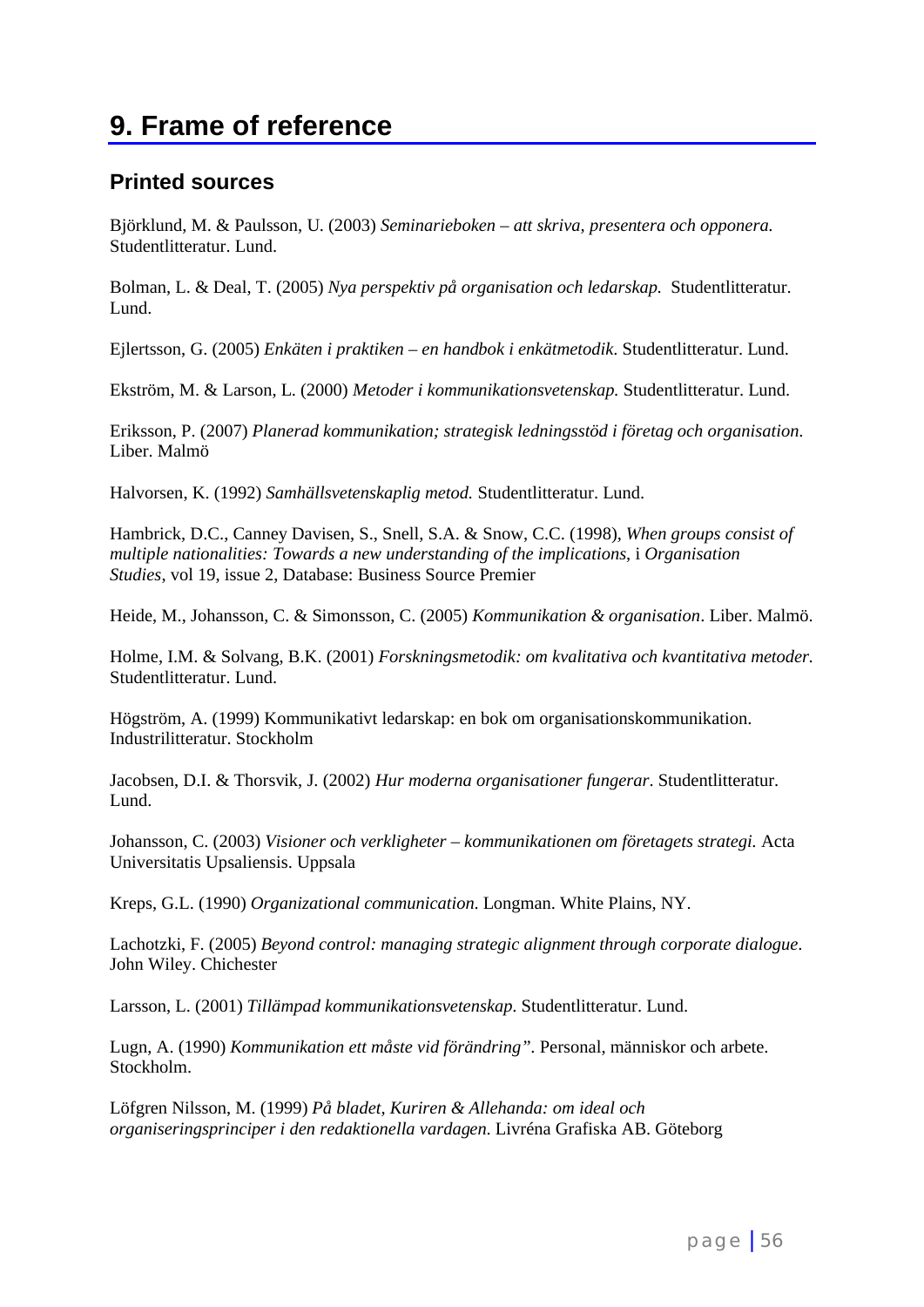Lönn, K & Martinsson, A. (2005) *Moderna och effektiva organisationer kräver kommunikativt ledarskap*. Bonnier Business Publishing. Stockholm.

Rogers E.M. & Agarwala-Rogers, R. (1976) *Communications in organizations*. The free press. New York.

Sandberg, Å. (2003) *Ledning för alla? Perspektivbrytningar i arbetsliv och företagsledning*. SNS förlag. Stockholm.

Simonsson. C. (2006) *Nå fram till medarbetarna*. Liber. Malmö

Simonsson, C. (2002) *Den kommunikativa utmaningen*. Sociologiska institutionen. Lund.

Strid, J. (1999) *Internkommunikation.* Studentlitteratur.Lund.

Trost, J. (2007) *Enkätboken.* Studentlitteratur. Polen.

Whittington, R. (2002) *Vad är strategi och spelar den någon roll?* Liber Ekonomi. Malmö.

Östbye, H., Knapskog, K., Helland, K. & Larsen, L. (2004) *Metodbok för medievetenskap.* Liber. Trelleborg.

### **Company related information**

*Communications in the Volvo Group, Policy and Guidelines* (2005)

Presentation with results from VGAS and CLI from Corporate Communications (2007)

Volvo IT Company presentation, *Industrial IT by Volvo Information Technology.*

Volvo Group main Leader training activities presentation (2007)

http://www.volvo.com/volvoit/global/en-gb/about\_us/facts\_and\_figures/ (2008-05-07)

### **Oral sources**

Informant interview with Ing-Marie Flodell, Volvo IT (2008-04-09)

### **Appendix 1**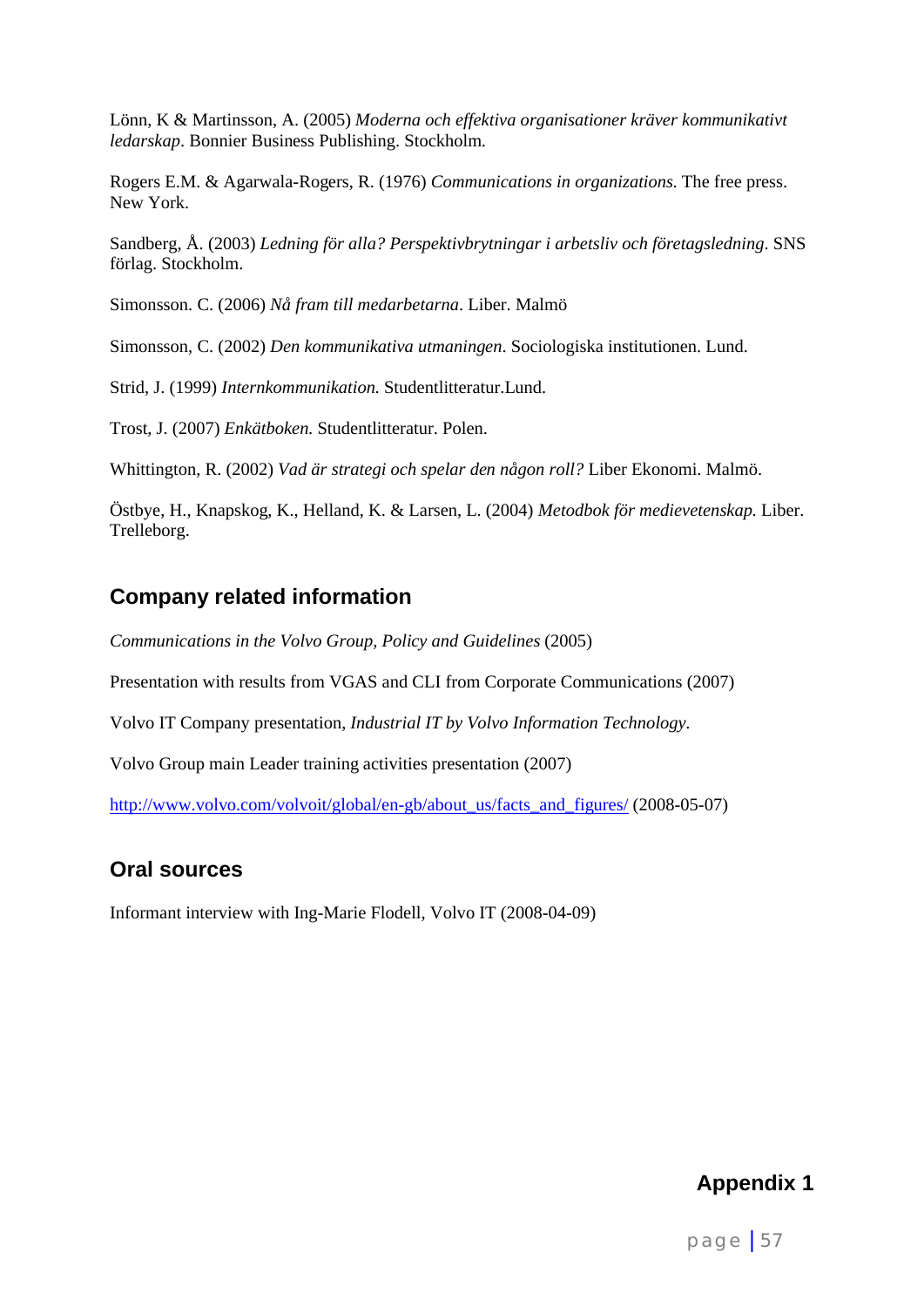### **List of figures**

#### **Figure 1.**

Opinions about the managers' view of an ideal manager and communicator when it comes to communicating information to subordinates (in percent) **32**

#### **Figure 2.**

Opinions about whether the managers prioritise dialogue in their role as a communicator (in percent) **33**

#### **Figure 3.**

Opinions about whether the managers actively ask for feedback from their subordinates regarding information that has been passed on (in percent) **34**

#### **Figure 4.**

The managers' views on the importance of interpreting information before passing it on to their subordinates (in percent) **35**

#### **Figure 5.**

The managers' views about whether they find it easy to interpret the information they receive before passing it on to their subordinates (in percent) **36**

#### **Figure 6.**

The managers views about whether it is their role as managers to put a message into a relevant context in order for their subordinates to understand the information they pass on (in percent) **37**

#### **Figure 7.**

Division of the managers knowledge of the communication policy (in percent) **39**

#### **Figure 8.**

The managers' opinions about whether they have concrete guidelines for their communicative responsibility (in percent) **41**

#### **Figure 9.**

Connection between through which information channel managers recieve most information and through which channel they prefer to receive most information from their superiors (in percent) **43**

#### **Figure 10.**

Connection between which information channel is found to be most efficient when it comes to directly passing on information and creating a dialogue and understanding for the information that is communicated to the subordinates (in percent) **45**

#### **Figure 11.**

The managers' views about whether they have enough time to go through information before passing it on (in percent) **46**

#### **Figure 12.**

The managers' views about the amount of information the managers receive in order in order to communicate information to their subordinates (in percent) **47**

**Appendix 2**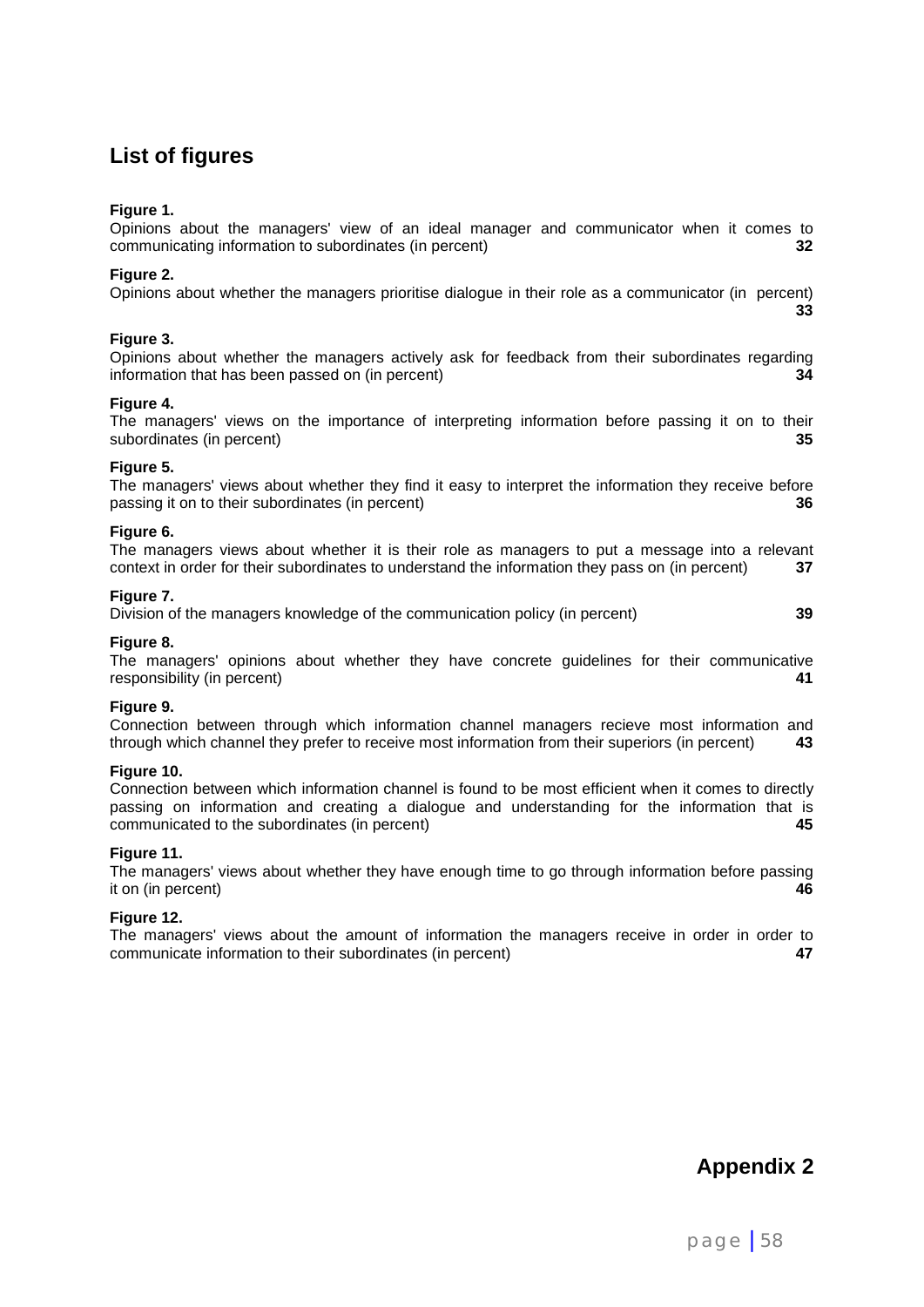### **List of tables**

| Table 1.<br>Division of sex among the population and our material (in percent)                                                                                                                                    | 25 |
|-------------------------------------------------------------------------------------------------------------------------------------------------------------------------------------------------------------------|----|
| Table 2.<br>Division of managerial positions among the population and our material (in percent)                                                                                                                   | 25 |
| Table 3.<br>Division of geographical regions in which the managers work among the population and our material<br>(in percent)                                                                                     | 25 |
| Table 4.<br>Division between managerial positions and opinions about whether the managers think that their<br>subordinates receive and understand the vital information they communicate (in percent)             | 30 |
| Table 5.<br>Division between the managerial positions and their opinions about actively asking for feedback (in<br>percent)                                                                                       | 35 |
| Table 6.<br>Relation between managerial positions and whether the managers think it is important in their role as<br>managers to sift through information before passing it on to their subordinates (in percent) | 38 |
| Table 7.<br>Connection between to what extent the managers think that they receive relevant information from<br>their superiors and managerial position (in percent)                                              | 38 |
| Table 8.<br>Division between managerial levels and whether the managers are familiar with the communication<br>policy (in percent)                                                                                | 40 |
| Table 9.<br>Connection between whether the managers think they have concrete guidelines for their<br>communicative responsibility and if they are familiar with the communication policy (in percent)             | 41 |
| Table 10.<br>Division between managerial position and information channel through which the managers receive<br>most information from their superiors (in percent)                                                | 42 |
| Table 11.<br>Division between managerial positions and information channel that is most frequently used in order<br>for the managers to communicate information to their subordinates (in percent)                | 44 |
| Table 12.<br>Division between managerial positions and the amount of information that the managers receive in<br>order to communicate information to their subordinates (in percent)                              | 48 |
| Table 13.<br>Distribution of age among the managers (in percent)                                                                                                                                                  | 49 |
| Table 14.<br>Division of how the managers were recruited to their current manager position (in percent)                                                                                                           | 50 |
| Table 15.<br>Division of university degrees among the managers (in percent)                                                                                                                                       | 50 |